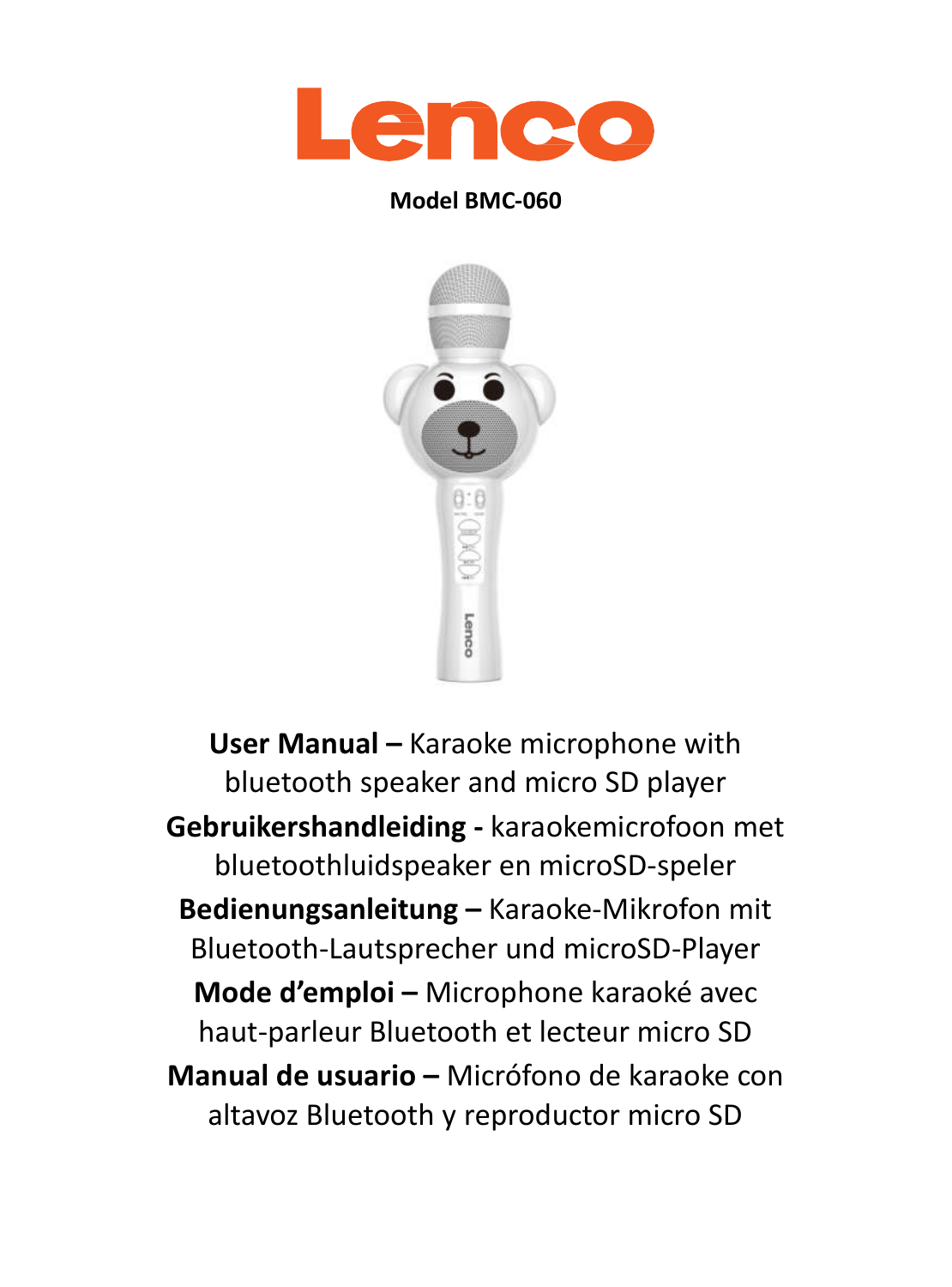# **Index**

Version: 2.0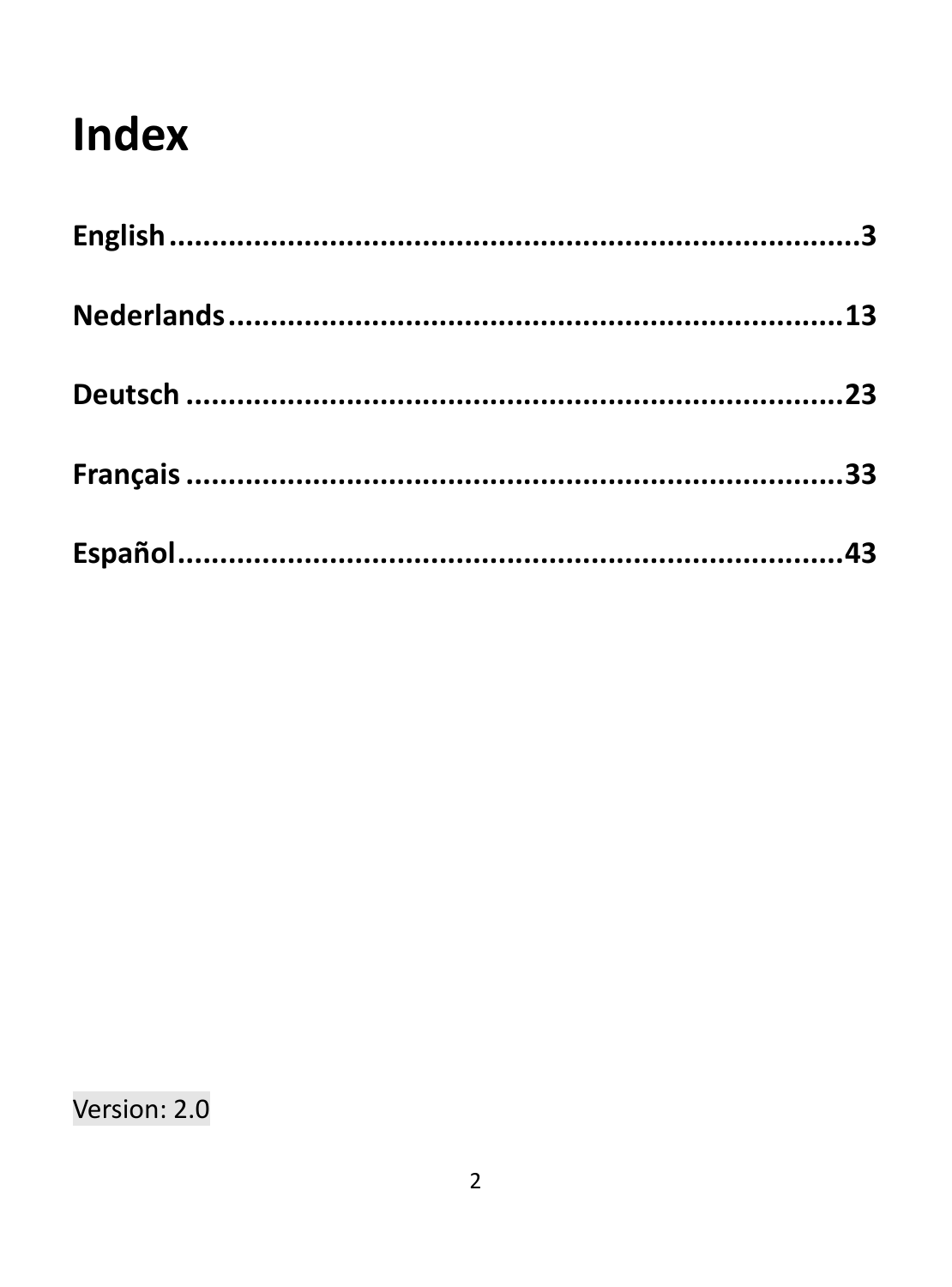#### **CAUTION:**

Usage of controls or adjustments or performance of procedures other than those specified herein may result in hazardous radiation exposure.

#### **PRECAUTIONS BEFORE USE**

#### **KEEP THESE INSTRUCTIONS IN MIND:**

- 1. Do not cover or block any ventilation openings. When placing the device on a shelf, leave 5 cm (2") free space around the whole device.
- 2. Install in accordance with the supplied user manual.<br>3. Keep the device away from heat sources such as radi
- 3. Keep the device away from heat sources such as radiators, heaters, stoves, candles and other heat-generating products or naked flame. The device can only be used in moderate climates. Extremely cold or warm environments should be avoided. Working temperature between 0° and 35°C.
- 4. Avoid using the device near strong magnetic fields.<br>5. Electrostatic discharge can disturb normal usage of
- 5. Electrostatic discharge can disturb normal usage of this device. If so, simply reset and restart the device following the instruction manual. During file transmission, please handle with care and operate in a static-free environment.
- 6. Warning! Never insert an object into the product through the vents or openings. High voltage flows through the product and inserting an object can cause electric shock and/or short circuit internal parts. For the same reason, do not spill water or liquid on the product.
- 7. Do not use in wet or moist areas such as bathrooms, steamy kitchens or near swimming pools.
- 8. The device shall not be exposed to dripping or splashing and make sure that no objects filled with liquids, such as vases, are placed on or near the apparatus.
- 9. Do not use this device when condensation may occur. When the unit is used in a warm wet room with damp, water droplets or condensation may occur inside the unit and the unit may not function properly; let the unit stand in power OFF for 1 or 2 hours before turning on the power: the unit should be dry before getting any power.
- 10. Although this device is manufactured with the utmost care and checked several times before leaving the factory, it is still possible that problems may occur, as with all electrical appliances. If you notice smoke, an excessive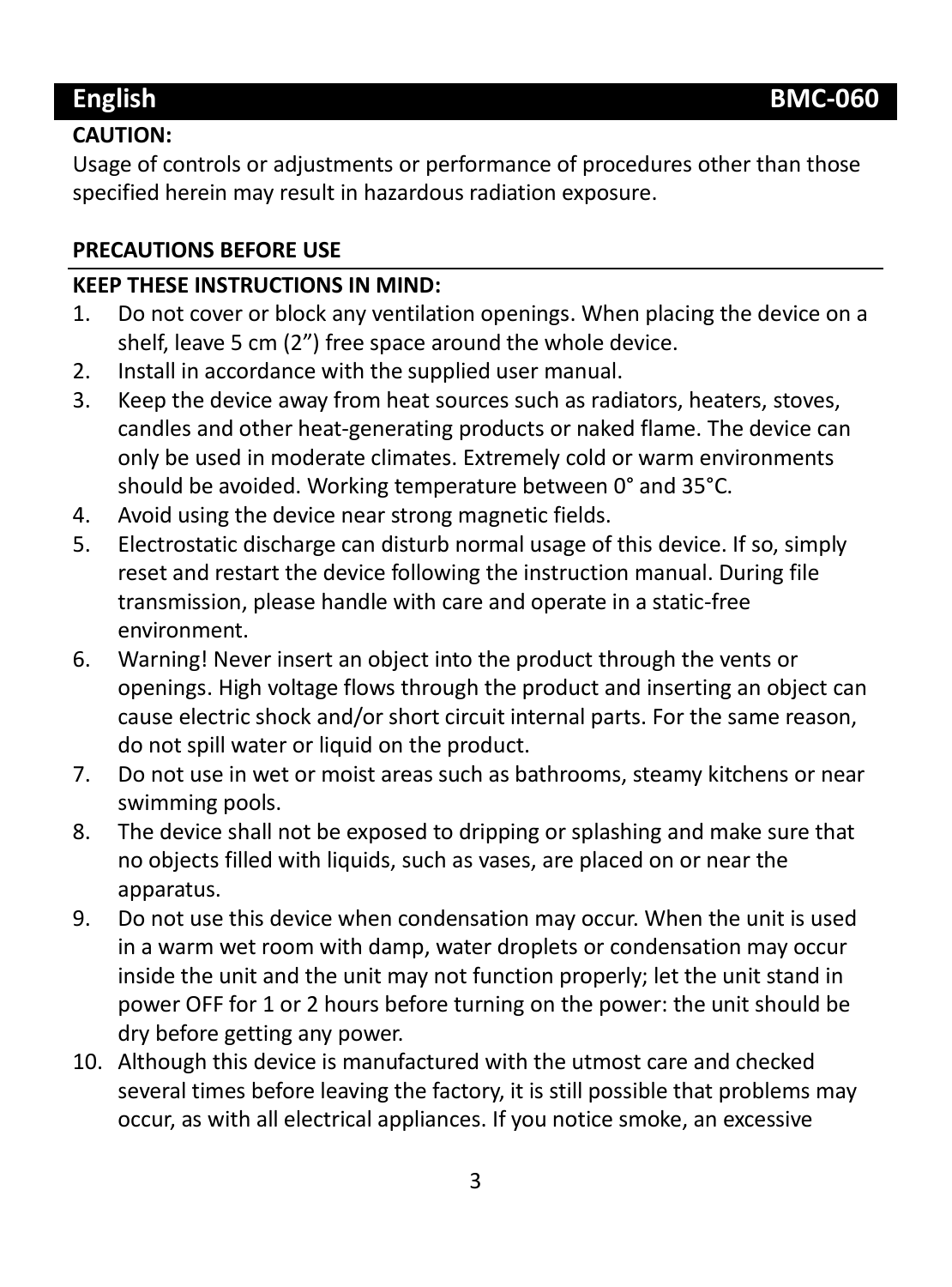build-up of heat or any other unexpected phenomena, you should disconnect the plug from the main power socket immediately.

- 11. This device must operate on a power source as specified on the specification label. If you are not sure of the type of power supply used in your home, consult your dealer or local power company.
- 12. Keep away from animals. Some animals enjoy biting on power cords.
- 13. To clean the device, use a soft dry cloth. Do not use solvents or petrol based fluids.

To remove severe stains, you may use a damp cloth with dilute detergent.

- 14. The supplier is not responsible for damage or lost data caused by malfunction, misuse, modification of the device or battery replacement.
- 15. Do not interrupt the connection when the device is formatting or transferring files. Otherwise, data may be corrupted or lost.
- 16. If the unit has USB playback function, the USB memory stick should be plugged into the unit directly. Don't use an USB extension cable because it can cause interference resulting in failing of data.
- 17. The rating label has been marked on the bottom or back panel of the device.
- 18. This device is not intended for use by people (including children) with physical, sensory or mental disabilities, or a lack of experience and knowledge, unless they're under supervision or have received instructions about the correct use of the device by the person who is responsible for their safety.
- 19. This product is intended for non-professional use only and not for commercial or industrial use.
- 20. Make sure the unit is adjusted to a stable position. Damage caused by using this product in an unstable position vibrations or shocks or by failure to follow any other warning or precaution contained within this user manual will not be covered by warranty.
- 21. Never remove the casing of this device.
- 22. Never place this device on other electrical equipment.
- 23. Do not allow children access to plastic bags.
- 24. Only use attachments/accessories specified by the manufacturer.
- 25. Refer all servicing to qualified service personnel. Servicing is required when the device has been damaged in any way, such as the power supply cord or the plug, when liquid has been spilled or objects have fallen into the device, when the device has been exposed to rain or moisture, does not operate normally, or has been dropped.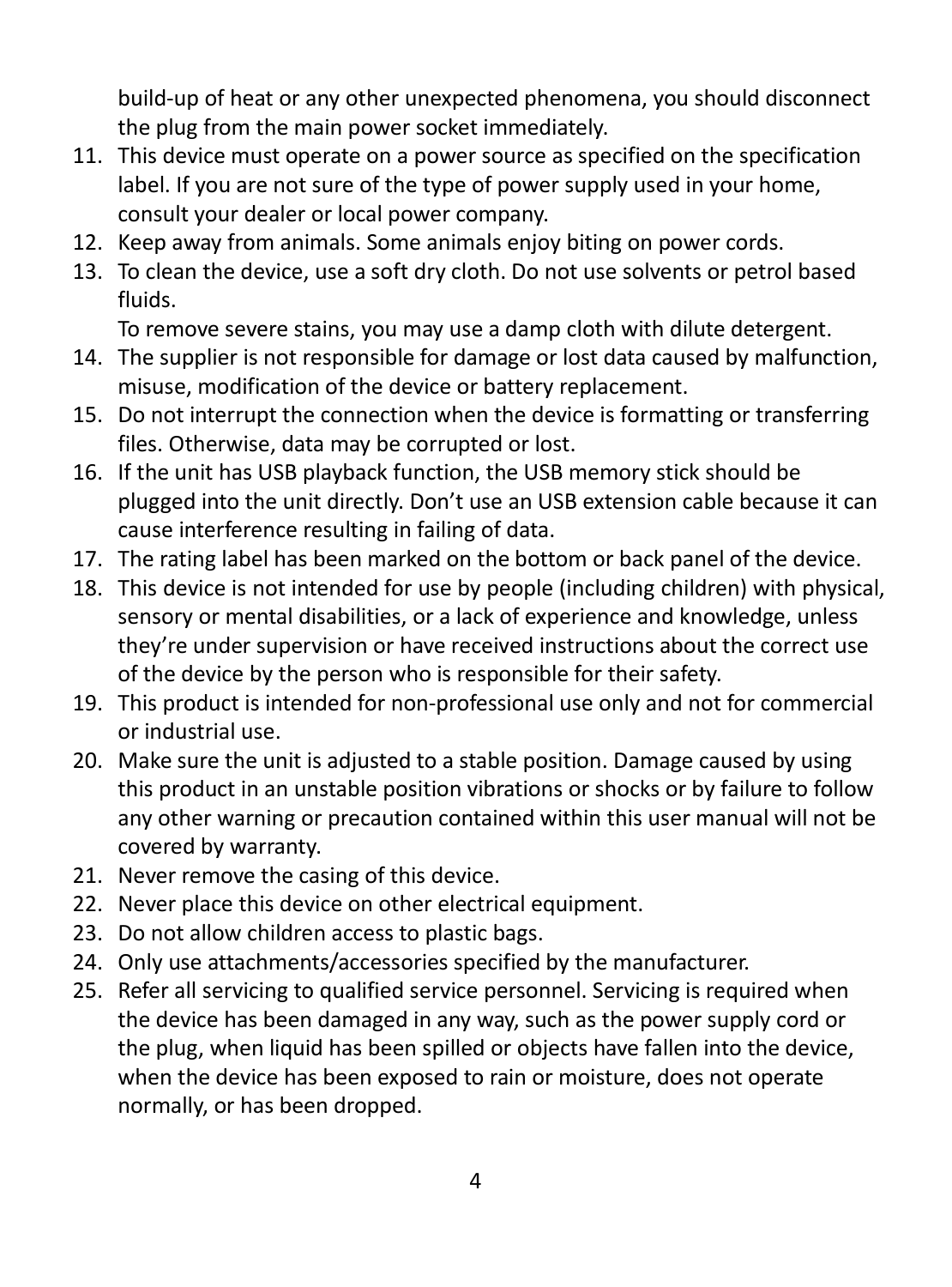- 26. Long exposure to loud sounds from personal music players may lead to temporary or permanent hearing loss.
- 27. If the product is delivered with power cable or AC power adaptor:
	- If any trouble occurs, disconnect the AC power cord and refer servicing to qualified personnel.
	- Don't step on or pinch the power adaptor. Be very careful, particularly near the plugs and the cable's exit point. Do not place heavy items on the power adaptor, which may damage it. Keep the entire device out of children's reach! When playing with the power cable, they can seriously injure themselves.
	- Unplug this device during lightning storms or when unused for a long period.
	- $\bullet$  The socket outlet must be installed near the equipment and must be easily accessible.
	- Do not overload ac outlets or extension cords. Overloading can cause fire or electric shock.
	- Devices with class 1 construction should be connected to a main socket outlet with a protective earthed connection.
	- Devices with class 2 construction do not require a earthed connection.
	- Always hold the plug when pulling it out of the main supply socket. Do not pull the power cord. This can cause a short circuit.
	- Do not use a damaged power cord or plug or a loose outlet. Doing so may result in fire or electric shock.
- 28. If the product contains or is delivered with a remote control containing coin/cell batteries:

#### Warning:

- [The remote control supplied with] This product contains a coin/button cell battery. If the battery is swallowed, it can cause severe internal burns in just 2 hours and can lead to death.
- Keep new and used batteries away from children.
- If the battery compartment does not close securely, stop using the product and keep it away from children.
- If you think batteries might have been swallowed or placed inside any part of the body, seek immediate medical attention.
- 29. Caution about the use of Batteries:
	- Danger of explosion if battery is incorrectly replaced. Replace only with the same or equivalent type.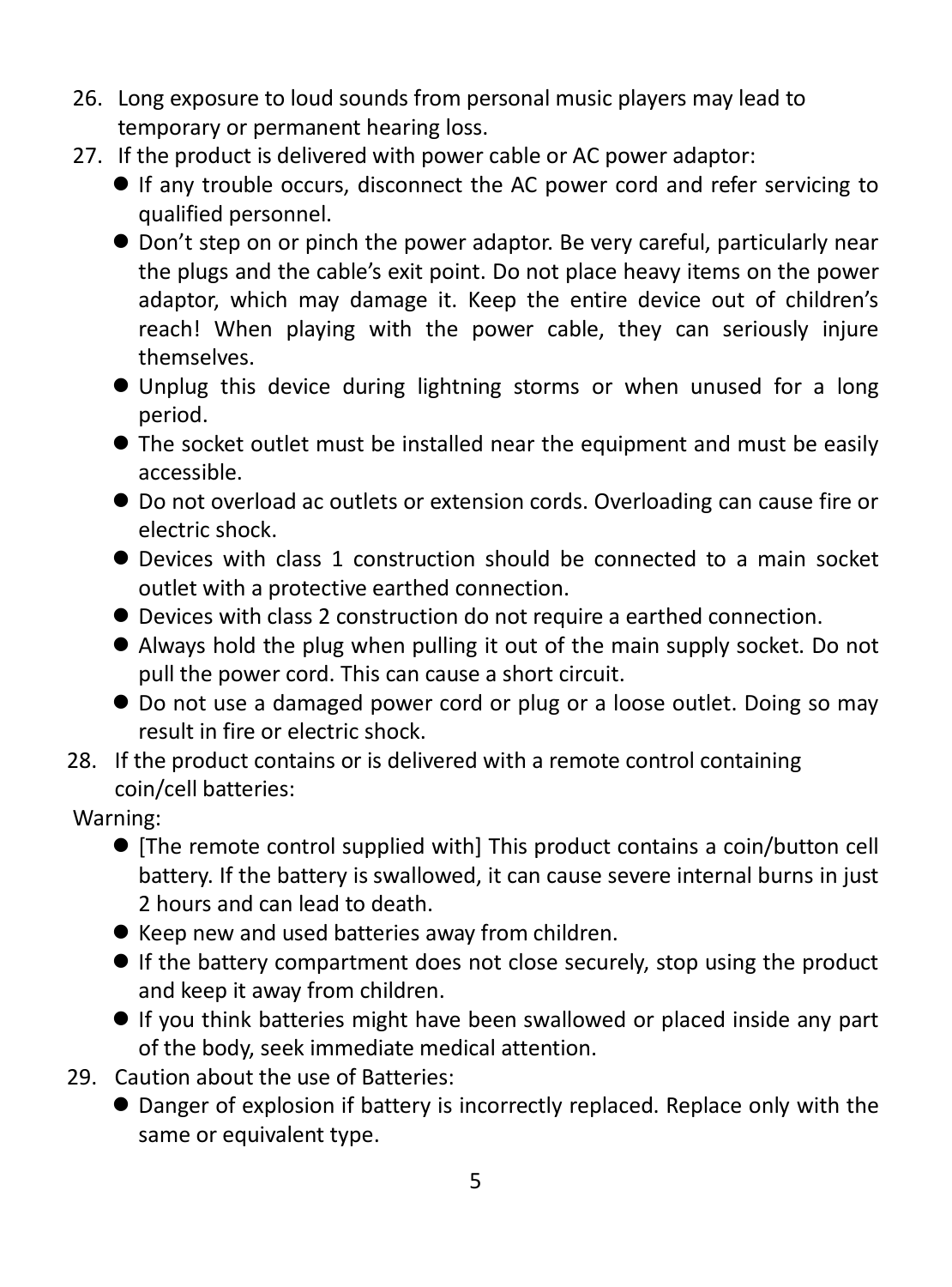- Battery cannot be subjected to high or low extreme temperatures, low air pressure at high altitude during use, storage or transportation.
- Replacement of a battery with an incorrect type that can result in an explosion or the leakage of flammable liquid or gas.
- Disposal of a battery into fire or a hot oven, or mechanically crushing or cutting of a battery that can result in an explosion.
- Leaving a battery in an extremely high temperature surrounding environment that can result in an explosion or that leakage of flammable liquid or gas.
- A battery subjected to extremely low air pressure that may result in an explosion or the leakage of flammable liquid or gas.
- Attention should be drawn to the environmental aspects of battery disposal.

#### **INSTALLATION**

- Unpack all parts and remove protective material.
- Do not connect the unit to the mains before checking the mains voltage and before all other connections have been made.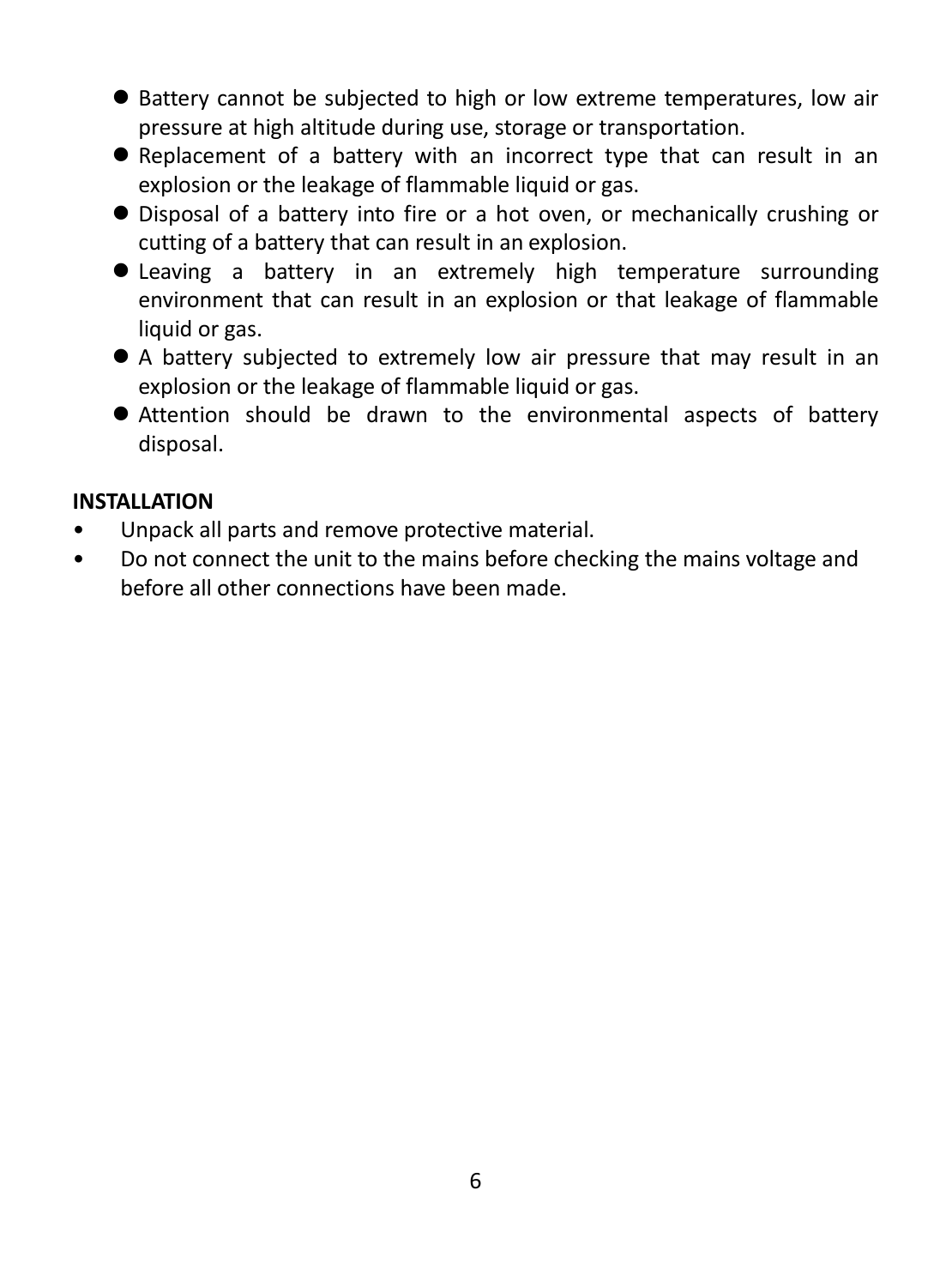

#### **Illustration**

- 1. Mic volume +/-, slide switch
- 2. Echo +/-, slide switch
- 3. Power On/Off button: Long press to power on/power off. Short press to light on/off. Twice press this button will enter Magic sound mode. Short press again to change the magic voice effect. Press twice again to turn off this mode.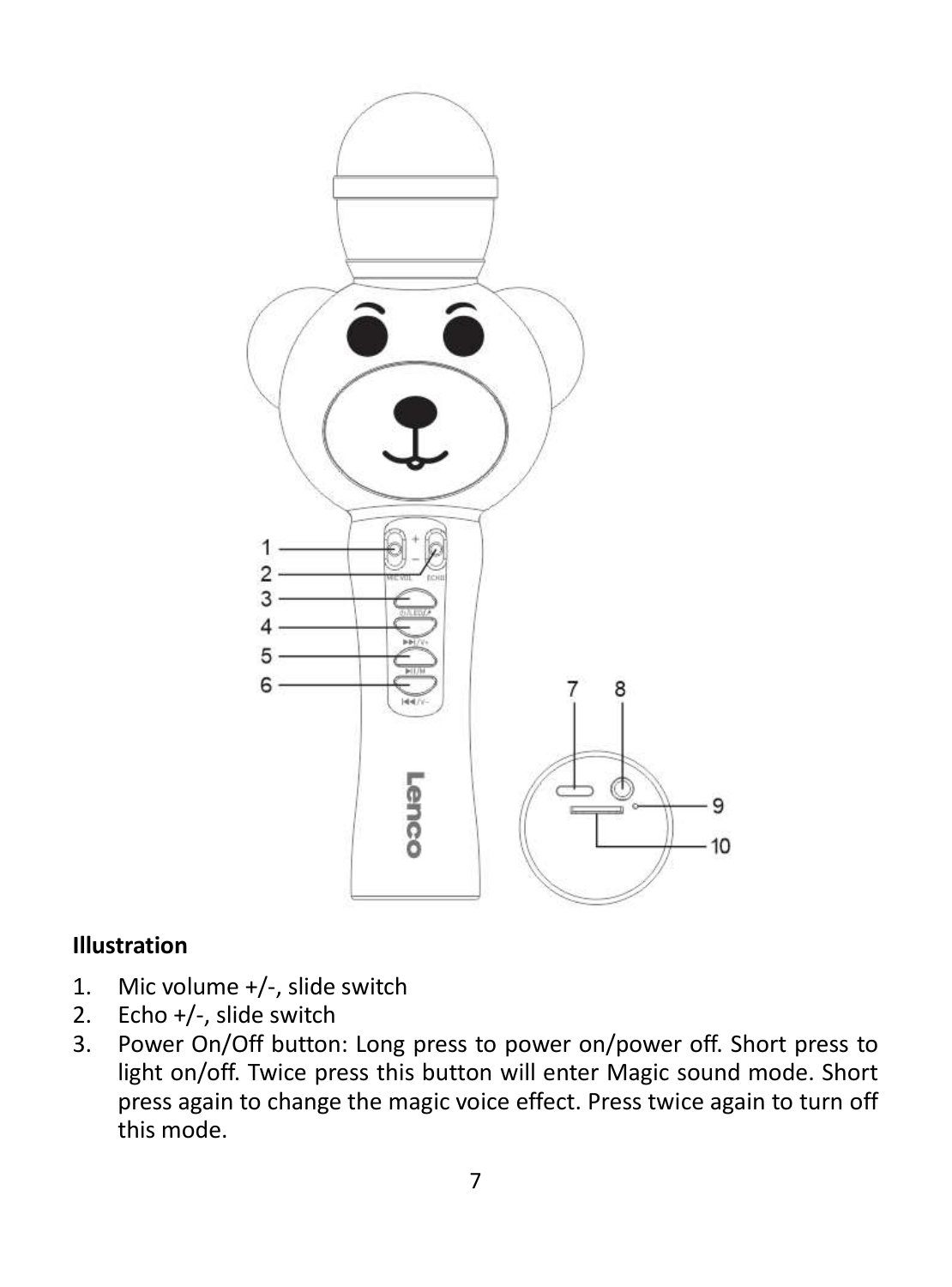- 4. Next song/Long press to increase music volume level
- 5. Pause/play/Mode Button: Long press to accompany mode (VOCAL CUT), and double-press to change mode.
- 6. Previous song/Long press to decrease music volume level
- 7. Type C charging port
- 8. 3.5MM headphone port/Line out socket
- 9. Charging light
- 10. MicroSD card slot: Support 64GB TF card.



**Type C charging cable**



**User manual**



Please make sure that the BMC-060 karaoke speaker is fully charged before first use.

- Connect the product with Type C charging cable.
- The indicator will show red light when charging.
- The indicator will turn off when fully charged.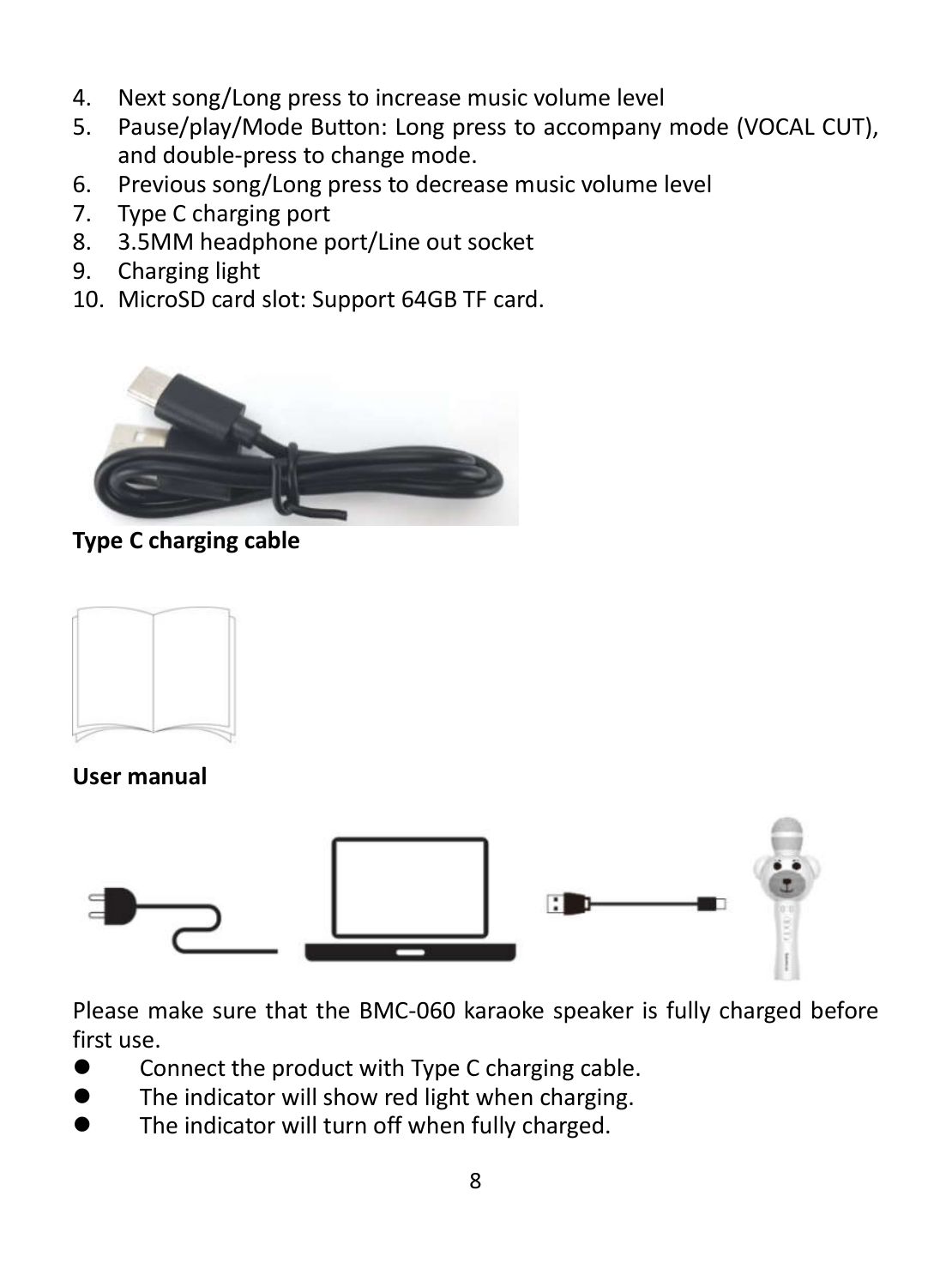#### **Bluetooth Pairing**

- 1. Turn on Microphone (Long press  $(b)$  button), LED light will come on and you will hear sound "Bluetooth mode".
- 2. You can search "Lenco BMC-060" to connect it on your device. Once connected successfully, you will hear: "connected".
- 3. Enter '0000' and click OK if there is a prompt that requires you to enter a password.
- 4. Apply any karaoke APP or select song from your device music player, and adjust Mic Volume, Echo, to the correct level.
- 5. You can sing along with Microphone.To go to next song: Short press the **button.**
- 6. To go to previous song: Short press the **144** button.
- 7. To Pause the Track: Short press the ►II button.
- 8. To Play the Track: Short press the button again.

#### **Micro SD card mode**

1.Turn on Microphone, Insert the micro SD card preloaded with MP3 songs, you will hear "SD card mode" from the speaker. Speaker will automatically start playing songs from the SD Card.

- 2. To go to next song: Short press the button.
- 3. To go to previous song: Short press the  $\mathsf{H}$  button.
- 4. To Pause the Track: Short press the  $\blacksquare$ Il button.
- 5. To Play the Track: Short press the ►II button again.

#### **Headphone mode/Line-out mode**

When the speaker is playing music, insert a 3.5mm jack headphone to the



headphone socket, you will hear the sound from the connected headphone.

You can also connect the microphone with an external active speaker or Hi-fi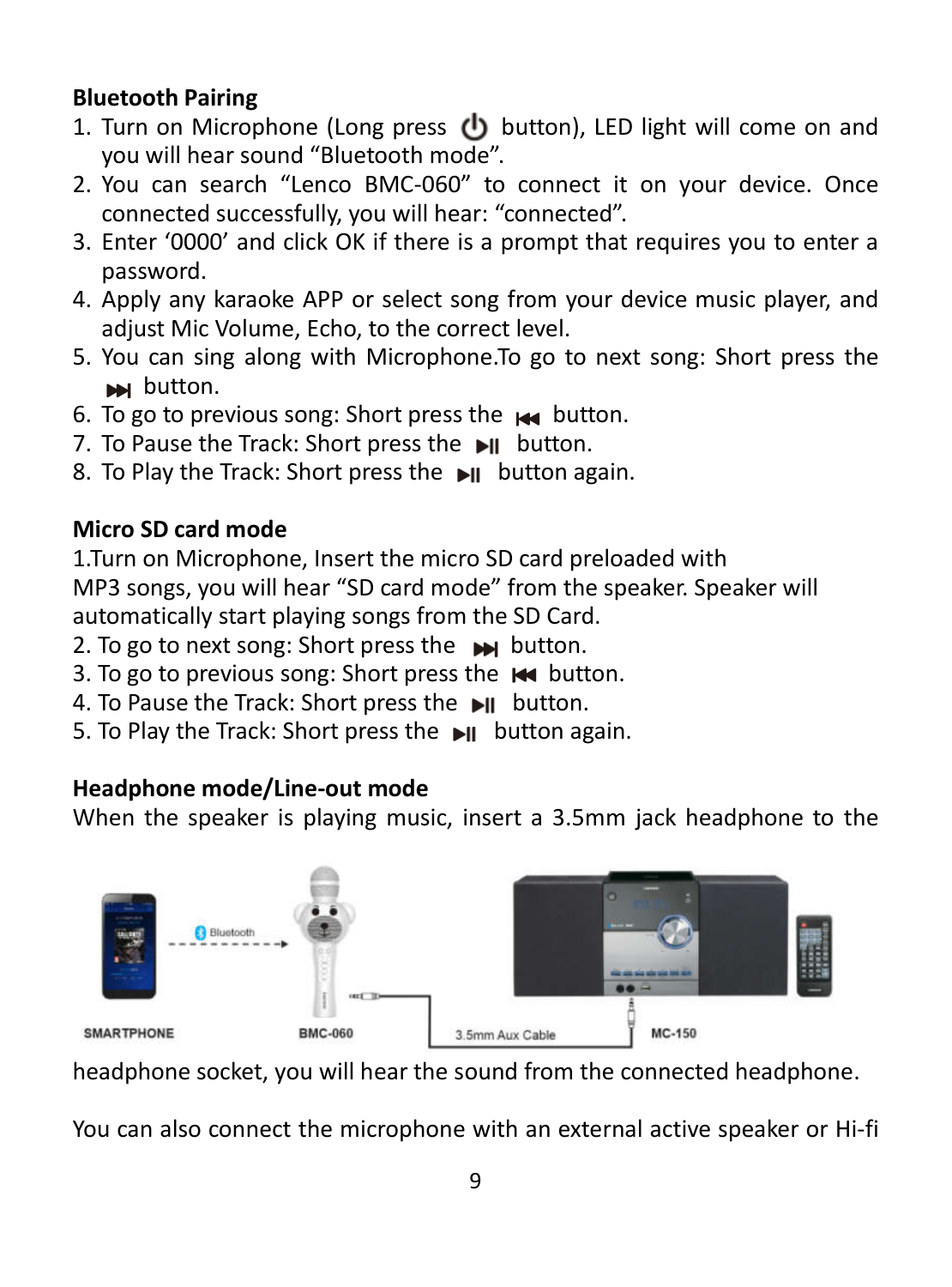system with Line in function. Then you can hear the sound of the microphone on the external speaker or Hi-fi system.

Noted: The 3.5mm aux cable is not included.

#### **Troubleshooting**

| The power light is<br>not ON | Please check the Type-C cable and charge it.        |
|------------------------------|-----------------------------------------------------|
|                              |                                                     |
| The microphone               | Please power on and adjust the volume to big.       |
| has no sound.                |                                                     |
| The microphone               | Please slide the echo to big, please do not put the |
| has no echo.                 | speaker on the table under echo opening condition.  |
| The sound has                | Please confirm whether there is                     |
| noise.                       | environmental interference.                         |

- Name: Portable Wireless Microphone Bluetooth Speaker with LED
- $\bullet$  Item NO.: BMC-060
- Input: DC5V: 500mA
- Output Power: 5W<sup>\*</sup>1 + 1 x passive radiator
- Bluetooth version: V5.0
- Wireless frequency: 2402-2480MHz
- Product size:98x66x233mm
- Weight: 297 g
- LED power: 800mw
- Distortion: <1%
- Battery capacity: 1200mAh
- Material: ABS
- Charging Time: About 4 hours
- Playing Time: About 8 hours (The playing time depends on volume and LED)
- **Transmission distance: about 10m**
- Audio format: Micro SD MP3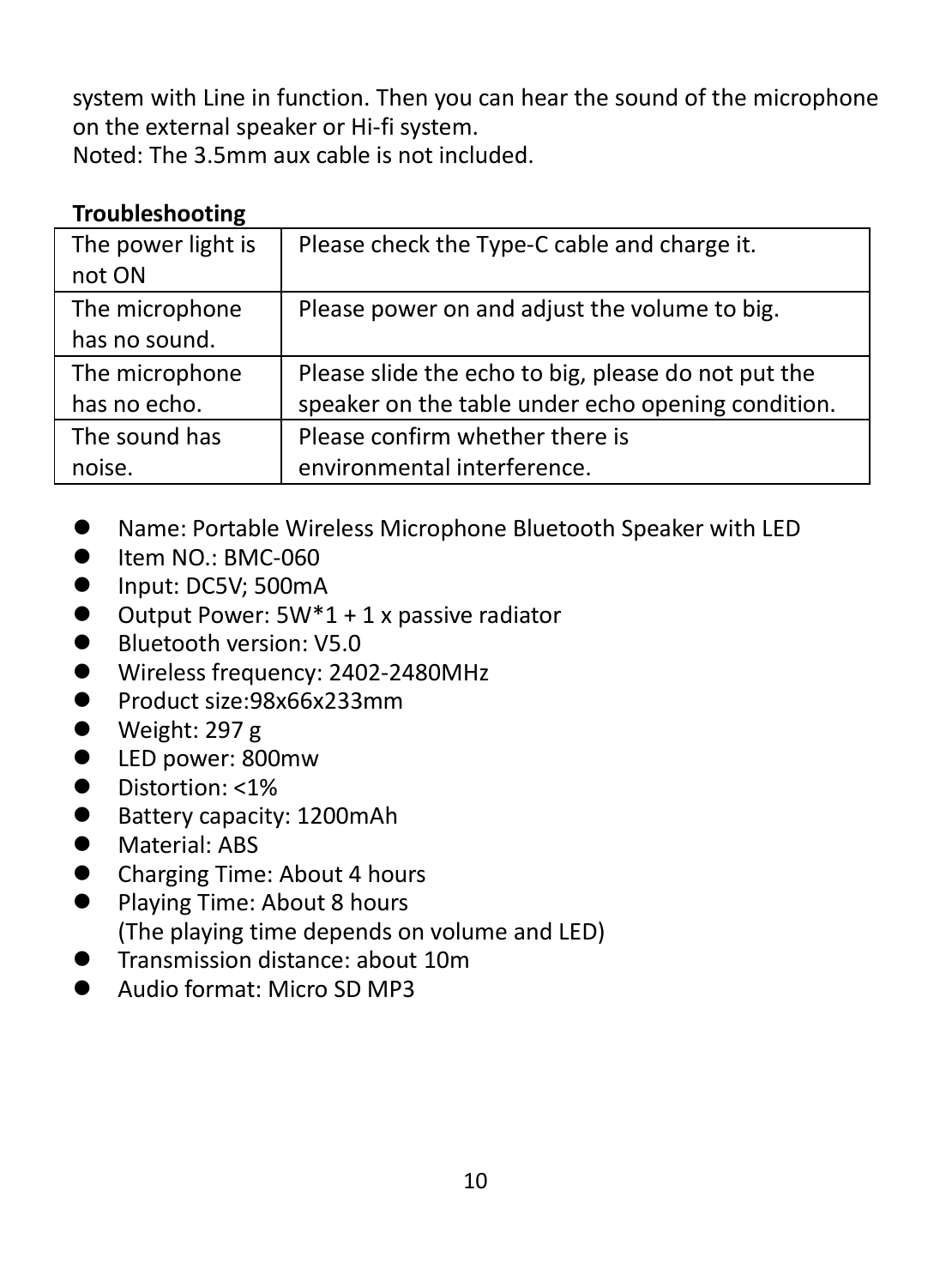#### **Guarantee**

Lenco offers service and warranty in accordance to European law, which means that in case of repairs (both during and after the warranty period) you should contact your local dealer.

Important note: It is not possible to send products that need repairs to Lenco directly.

Important note: If this unit is opened or accessed by a non-official service center in any way, the warranty expires.

This device is not suitable for professional use. In case of professional use, all warranty obligations of the manufacturer will be voided.

#### **Disclaimer**

Updates to Firmware and/or hardware components are made regularly. Therefore some of the instruction, specifications and pictures in this documentation may differ slightly from your particular situation. All items described in this guide for illustration purposes only and may not apply to particular situation. No legal right or entitlements may be obtained from the description made in this manual.

#### **Disposal of the Old Device**



This symbol indicates that the relevant electrical product or battery should not be disposed of as general household waste in Europe. To ensure the correct waste treatment of the product and battery, please dispose them in accordance to any applicable local laws of requirement for disposal of electrical equipment or batteries. In so doing, you will help to conserve natural resources and improve standards of environmental protection in treatment and disposal of electrical waste (Waste Electrical and Electronic Equipment Directive).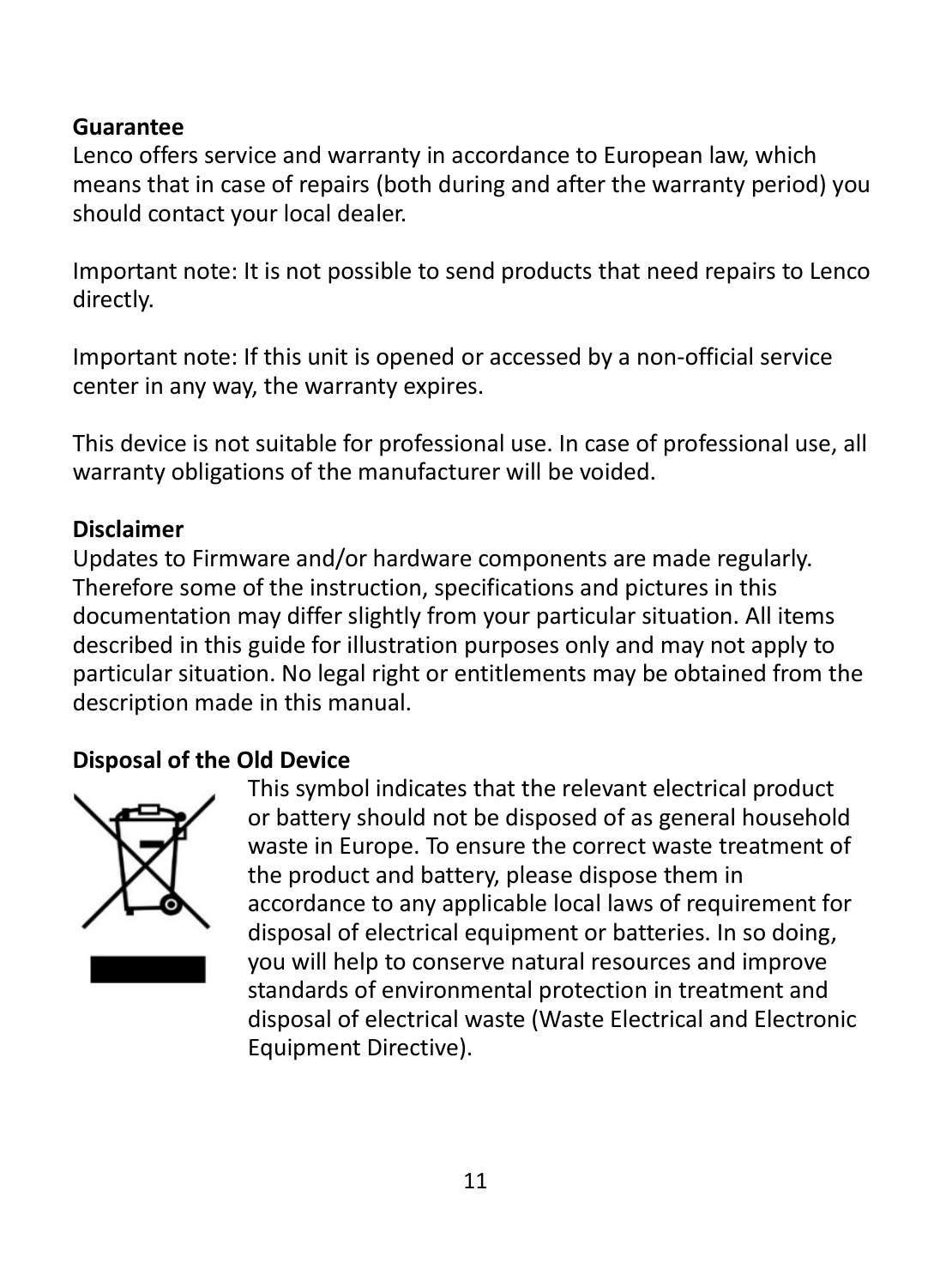#### **CE Marking**

Hereby, Lenco Benelux B.V., Thermiekstraat 1a, 6361 HB Nuth, The Netherlands, declares that this product is in compliance with the essential EU directive requirements.

The declaration of conformity may be consulted via techdoc@commaxxgroup.com



#### **Service**

For more information and helpdesk support, please visit www.lenco.com Lenco Benelux BV, Thermiekstraat 1a, 6361 HB Nuth, The Netherlands.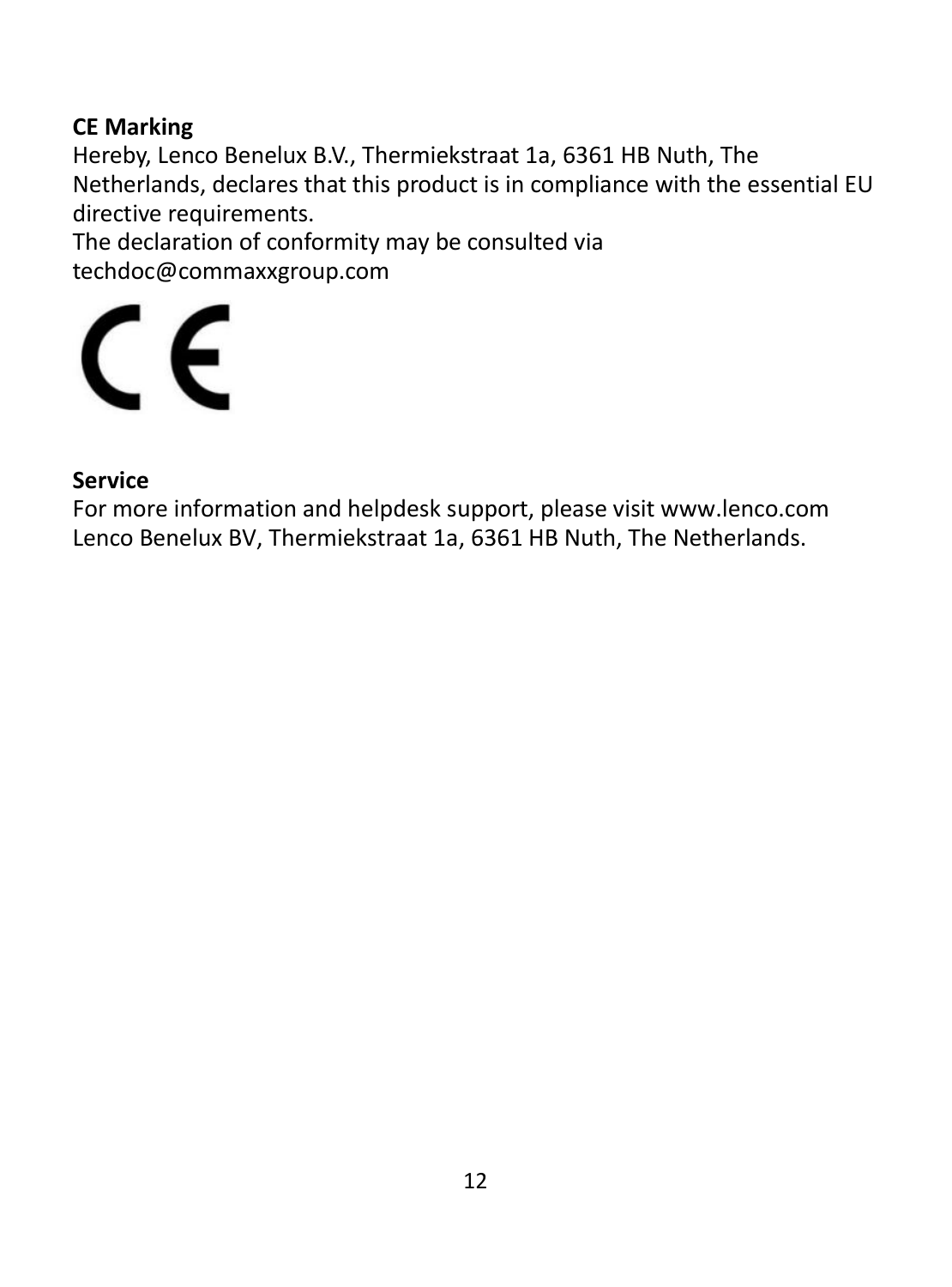### **Nederlands BMC-060**

#### **LET OP:**

Gebruik van bedieningen of afstellingen of uitvoer van procedures anders dan gespecificeerd in deze documentatie kan leiden tot blootstelling aan schadelijke straling.

#### **VOORZORGSMAATREGELEN VOOR GEBRUIK**

# **ONTHOUD DE VOLGENDE INSTRUCTIES:**<br>1. Bedek of blokkeer de ventilatieopen

- 1. Bedek of blokkeer de ventilatieopeningen niet. Wanneer u het apparaat op een schap plaatst, dient u 5 cm (2") vrije ruimte rondom het gehele apparaat te behouden.
- 2. Installeer het product volgens de meegeleverde gebruikershandleiding.<br>3. Houd het apparaat uit de buurt van hittebronnen, zoals radiatoren.
- 3. Houd het apparaat uit de buurt van hittebronnen, zoals radiatoren, verwarmingen, kachels, kaarsen en andere hittegenererende producten of open vuur. Het apparaat kan alleen worden gebruikt in een gematigd klimaat. Extreem koude of warme omgevingen dienen te worden vermeden. Bedrijfstemperatuur tussen 0° en 35° C.
- 4. Gebruik dit apparaat niet in de buurt van krachtige magnetische velden.<br>5. Elektrostatische ontlading kan normaal gebruik van dit apparaat verstore
- 5. Elektrostatische ontlading kan normaal gebruik van dit apparaat verstoren. U hoeft het apparaat in dit geval slechts te resetten en opnieuw op te starten volgens de gebruikershandleiding. Wees voorzichtig tijdens bestandsoverdracht en gebruik het product in een omgeving zonder statische interferentie.
- 6. Waarschuwing! Steek nooit een voorwerp via de ventilatie- of andere openingen in het product. Er is hoogspanning in het product aanwezig en als u er een object insteekt, kan dat een elektrische schok veroorzaken en/of kortsluiting in de interne onderdelen. Mors om dezelfde reden geen water of vloeistof op het product.
- 7. Gebruik het toestel niet in vochtige ruimtes, zoals badkamers, stomende keukens of in de buurt van zwembaden.
- 8. Het apparaat mag niet worden blootgesteld aan druppels en spetters en zorg ervoor dat er geen met vloeistof gevulde voorwerpen, zoals vazen, op of in de buurt van het apparaat worden geplaatst.
- 9. Gebruik dit apparaat niet wanneer condensatie kan optreden. Wanneer het apparaat in een warme en vochtige kamer wordt gebruikt, dan kunnen er waterdruppeltjes of condensatie binnenin het apparaat worden gevormd waardoor het apparaat mogelijk niet meer goed werkt; houd en apparaat 1 of 2 uur op UIT staan voordat u de voeding weer inschakelt: het apparaat dient droog te zijn voordat deze stroom ontvangt.
- 10. Alhoewel dit apparaat met grote zorg gefabriceerd en verschillende keren geïnspecteerd is voordat het de fabriek verlaat, is het nog steeds mogelijk dat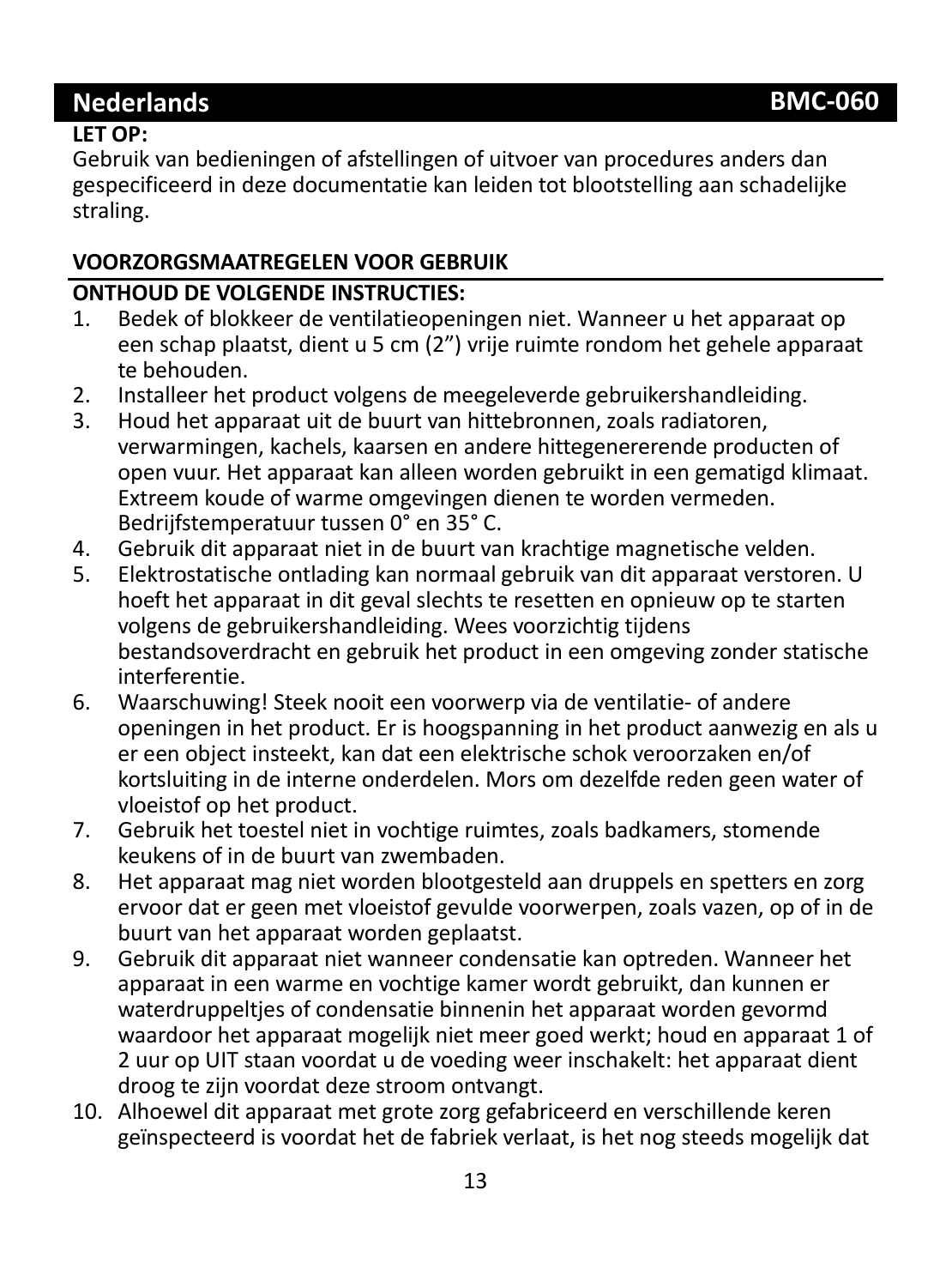er problemen optreden, zoals met alle elektrische apparaten. Als u rook, een overmatige hitteontwikkeling of enig ander onverwacht verschijnsel opmerkt, moet u onmiddellijk de stekker van het netsnoer uit het stopcontact halen.

- 11. Dit apparaat moet werken op een voedingsbron, zoals aangegeven op het specificatieplaatje. Als u twijfelt over het type voeding dat gebruikt wordt in uw huis, raadpleeg dan uw dealer of plaatselijk energiebedrijf.
- 12. Buiten bereik van dieren houden. Sommige dieren bijten graag op voedingskabels.
- 13. Gebruik een zacht, droog doekje om het apparaat te reinigen. Gebruik geen oplosmiddelen of op benzine gebaseerde vloeistoffen. U kunt een vochtig doekje met verdund schoonmaakmiddel gebruiken om hardnekkige vlekken te verwijderen.
- 14. De leverancier is niet verantwoordelijk voor schade of verloren gegevens veroorzaakt door storing, misbruik, modificatie van het apparaat of batterijvervanging.
- 15. Onderbreek nooit de verbinding wanneer het apparaat formatteert of bestanden overdraagt. De gegevens kunnen anders corrupt of verloren raken.
- 16. Indien het apparaat een USB-afspeelfunctie heeft, moet de USB-geheugenstick rechtstreeks op het apparaat worden aangesloten. Gebruik geen USB-verlengkabel, omdat die kan leiden tot storingen met foutieve gegevens als gevolg.
- 17. Het nominale specificatielabel is te vinden op het paneel aan de onder- of achterkant van het apparaat.
- 18. Dit apparaat is niet bestemd voor gebruik door mensen (inclusief kinderen) met fysieke, zintuiglijke of geestelijke gebreken of gebrek aan kennis en ervaring, tenzij zij onder toezicht staan of instructies hebben over het juiste gebruik van het apparaat hebben gekregen van de persoon die verantwoordelijk is voor hun veiligheid.
- 19. Dit product is alleen voor niet-professioneel gebruik bedoeld en niet voor commercieel of industrieel gebruik.
- 20. Verzeker u ervan dat het apparaat in een stabiele positie staat opgesteld. Beschadigingen veroorzaakt door het gebruik van dit apparaat in een onstabiele positie, trillingen of schokken of door het niet opvolgen van andere waarschuwingen of voorzorgsmaatregelen beschreven in deze gebruikshandleiding worden niet gedekt door de garantie.
- 21. Verwijder nooit de behuizing van dit apparaat.
- 22. Plaats dit apparaat nooit op andere elektrische apparatuur.
- 23. Geef kinderen geen gelegenheid in aanraking met plastic zakken te komen.
- 24. Gebruik uitsluitend uitbreidingen/accessoires gespecificeerd door de fabrikant.
- 25. Laat alle reparaties over aan gekwalificeerd onderhoudspersoneel. Onderhoud is vereist als het toestel hoe dan ook is beschadigd, zoals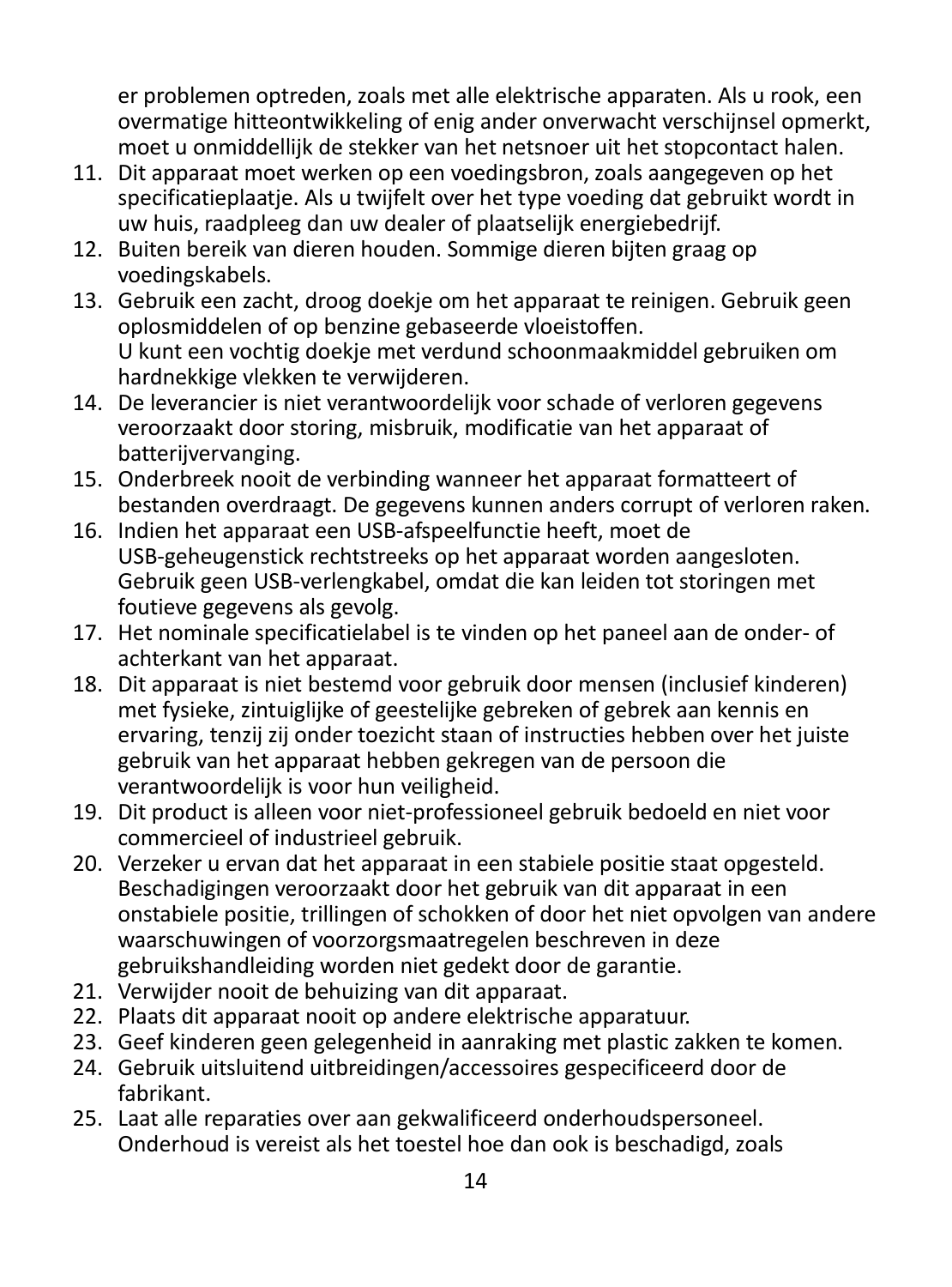bijvoorbeeld het netsnoer of de stekker, wanneer er vloeistof of een voorwerp in het apparaat is terechtgekomen, wanneer het apparaat is blootgesteld aan regen of vocht, als het niet normaal werkt of is gevallen.

- 26. Langdurige blootstelling aan harde geluiden van persoonlijke muziekspelers kan leiden tot tijdelijk of permanent gehoorverlies.
- 27. Als het product wordt geleverd met voedingskabel of AC-stroomadapter:
	- Als er problemen optreden, koppel de wisselstroomvoedingskaart dan los en laat reparaties over aan bevoegd personeel.
	- Nooit op de stroomadapter stappen of deze indrukken. Wees voornamelijk voorzichtig in de buurt van de stekkers en het punt waar de kabel uit het apparaat komt. Plaats geen zware voorwerpen op de stroomadapter, om beschadiging ervan te voorkomen. Houd het gehele apparaat buiten bereik van kinderen! Wanneer kinderen met de voedingskabel spelen, kunnen zij ernstig letsel oplopen.
	- Haal de stekker uit het stopcontact tijdens onweer of wanneer u deze langere tijd niet gebruikt.
	- Het stopcontact moet in de buurt van de apparatuur zijn geïnstalleerd en eenvoudig te bereiken zijn.
	- Overbelast stopcontacten of verlengsnoeren niet. Overbelasting kan brand of een elektrische schok veroorzaken.
	- Apparaten met een Klasse 1 structuur dienen te worden aangesloten op een stopcontact met een beschermende aardverbinding.
	- Apparaten met een Klasse 2 structuur vereisen geen aardverbinding.
	- Houd altijd de stekker vast wanneer u deze uit het stopcontact trekt. Trek nooit aan de voedingskabel. Dit kan tot een kortsluiting leiden.
	- Gebruik nooit een beschadigde voedingskabel of stekker of een los stopcontact. Dit vormt namelijk een risico op brand of elektrische schokken.
- 28. Indien het product knoopcelbatterijen bevat of wordt geleverd met een afstandsbediening die knoopcelbatterijen bevat:

Waarschuwing:

- (De afstandsbediening meegeleverd met) Dit product bevat een munt/knoopcelbatterij. Als de batterij wordt ingeslikt, kan deze in slechts 2 uur ernstige interne brandwonden veroorzaken en tot de dood leiden.
- Houd nieuwe en gebruikte batterijen buiten bereik van kinderen.
- Als de batterijhouder niet goed kan worden gesloten, dient u het product niet meer te gebruiken en buiten bereik van kinderen te houden.
- Als u denkt dat batterijen zijn ingeslikt of binnenin een willekeurig lichaamsdeel terecht zijn gekomen, dient u onmiddellijk medische hulp te zoeken.
- 29. Waarschuwing m.b.t. het gebruik van batterijen:
	- Als de batterij onjuist wordt geplaatst, bestaat er explosiegevaar. Vervang de batterij alleen door een zelfde of vergelijkbare soort batterij.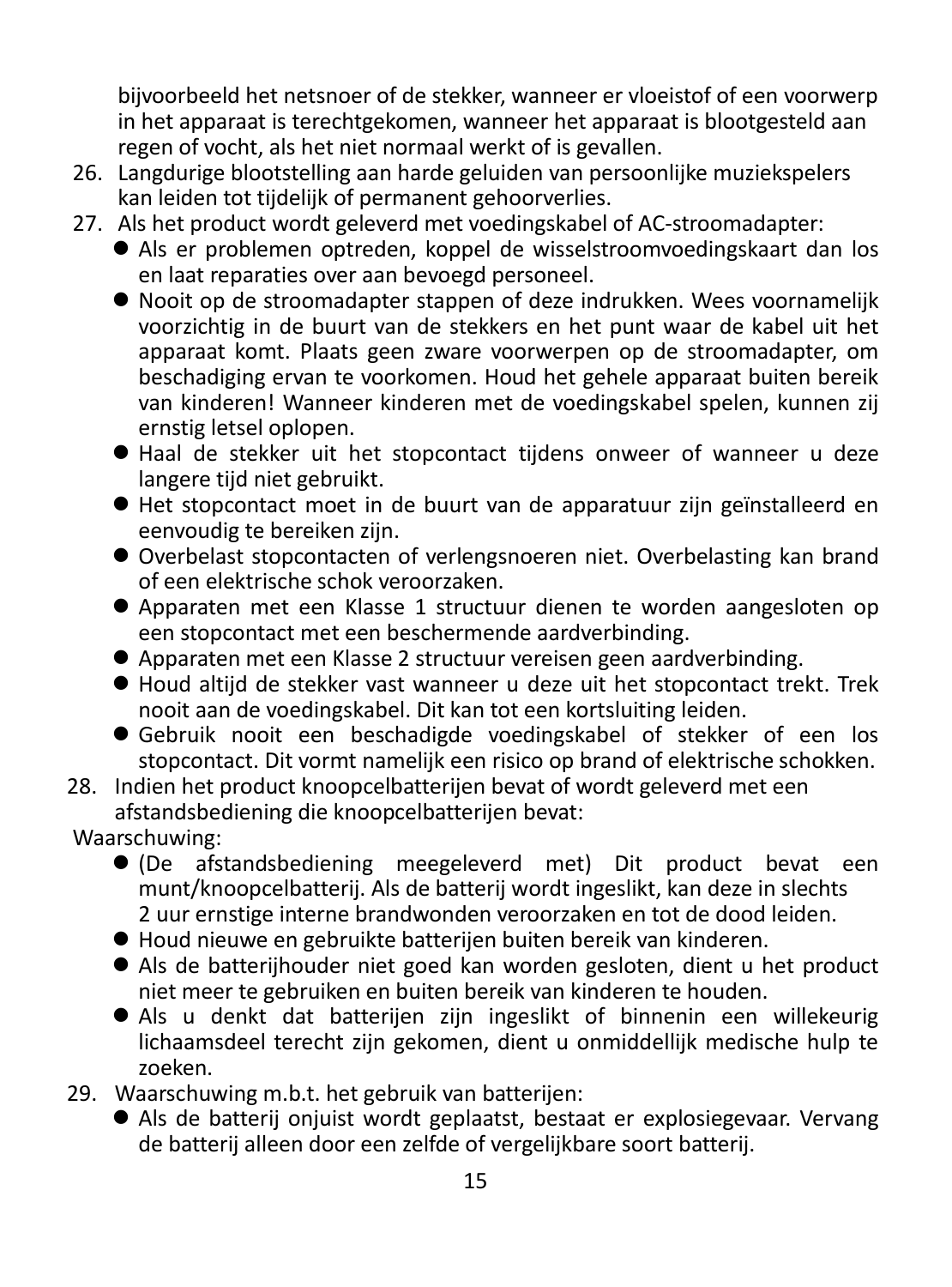- Stel de batterij niet bloot aan extreem hoge of lage temperaturen of een lage luchtdruk op grote hoogte tijdens gebruik, opslag of transport.
- Vervanging van een batterij door een incorrect type kan leiden tot een ontploffing of de lekkage van ontvlambare vloeistoffen of gas.
- Verwijdering van een batterij in vuur of een hete oven of het mechanisch verpletteren of snijden van een batterij kan leiden tot een ontploffing.
- Laat een batterij nooit achter in omgevingen met extreem hoge temperaturen, anders kan dit leiden tot een ontploffing of de lekkage van ontvlambare vloeistoffen of gas.
- Stel een batterij nooit bloot aan een extreem lage luchtdruk, anders kan dit leiden tot een ontploffing of de lekkage van ontvlambare vloeistoffen of gas.
- Aandacht voor het milieu is nodig bij het verwijderen van de batterijen.

#### **INSTALLATIE**

- Pak alle onderdelen uit en verwijder de beschermende materialen.<br>• Sluit het apparaat niet aan op het stopcontact, voordat uide netspa
- Sluit het apparaat niet aan op het stopcontact, voordat u de netspanning hebt gecontroleerd en voordat alle andere aansluitingen zijn gemaakt.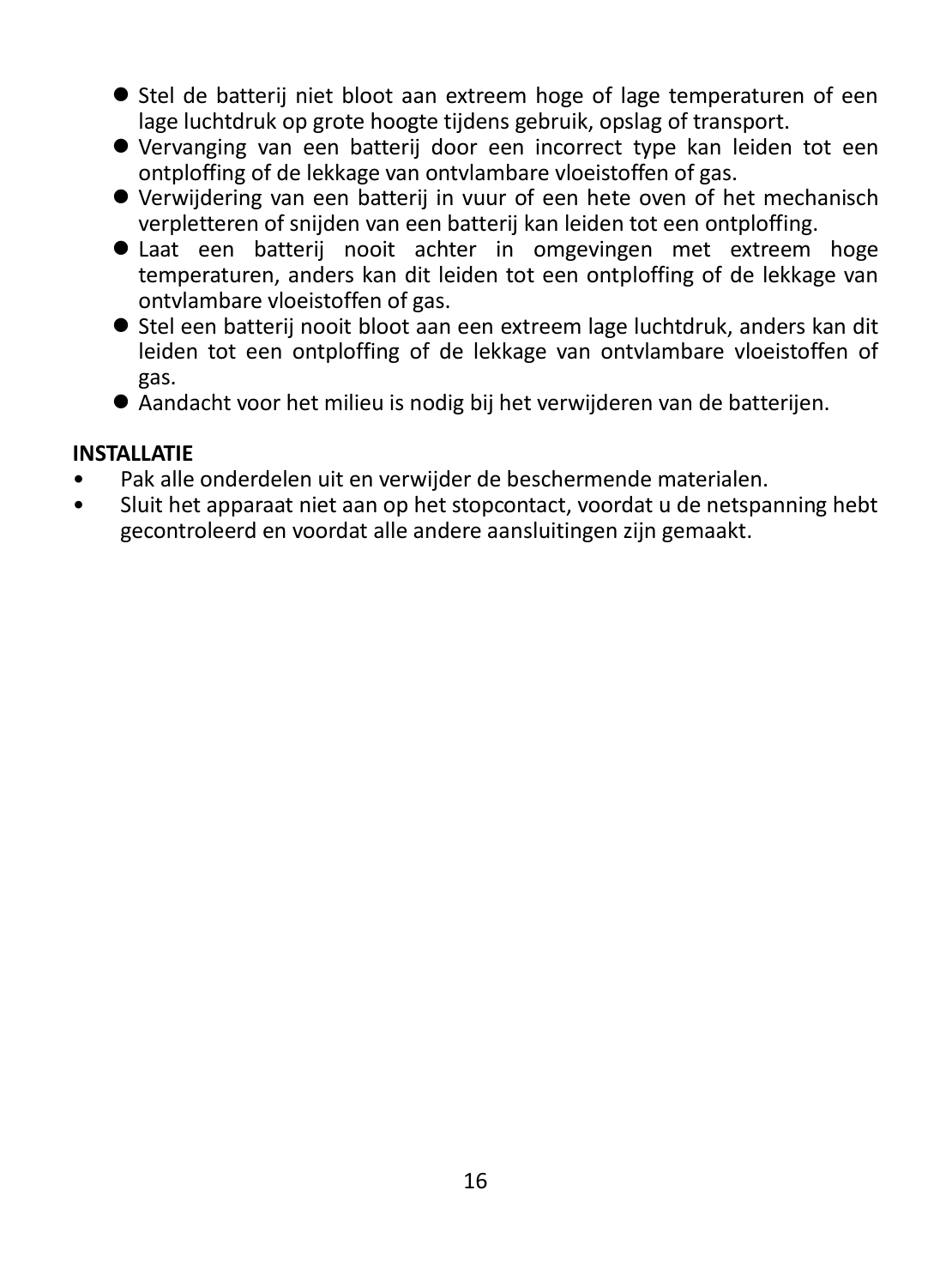

#### **Afbeelding**

- 1. Volume microfoon +/-, schuifknop
- 2. Echo+/-, schuifknop
- 3. AAN-/UIT knop: Lang indrukken om in of uit te schakelen. Kort indrukken om verlichting in of uit te schakelen. Door twee keer op deze knop te drukken komt u in de Magic-geluidsmodus. Druk nogmaals in om tussen de magische stemeffecten te wisselen. Druk nogmaals twee keer in om deze modus uit te schakelen.
- 4. Volgende nummer/lange indrukken om het volume van de muziek te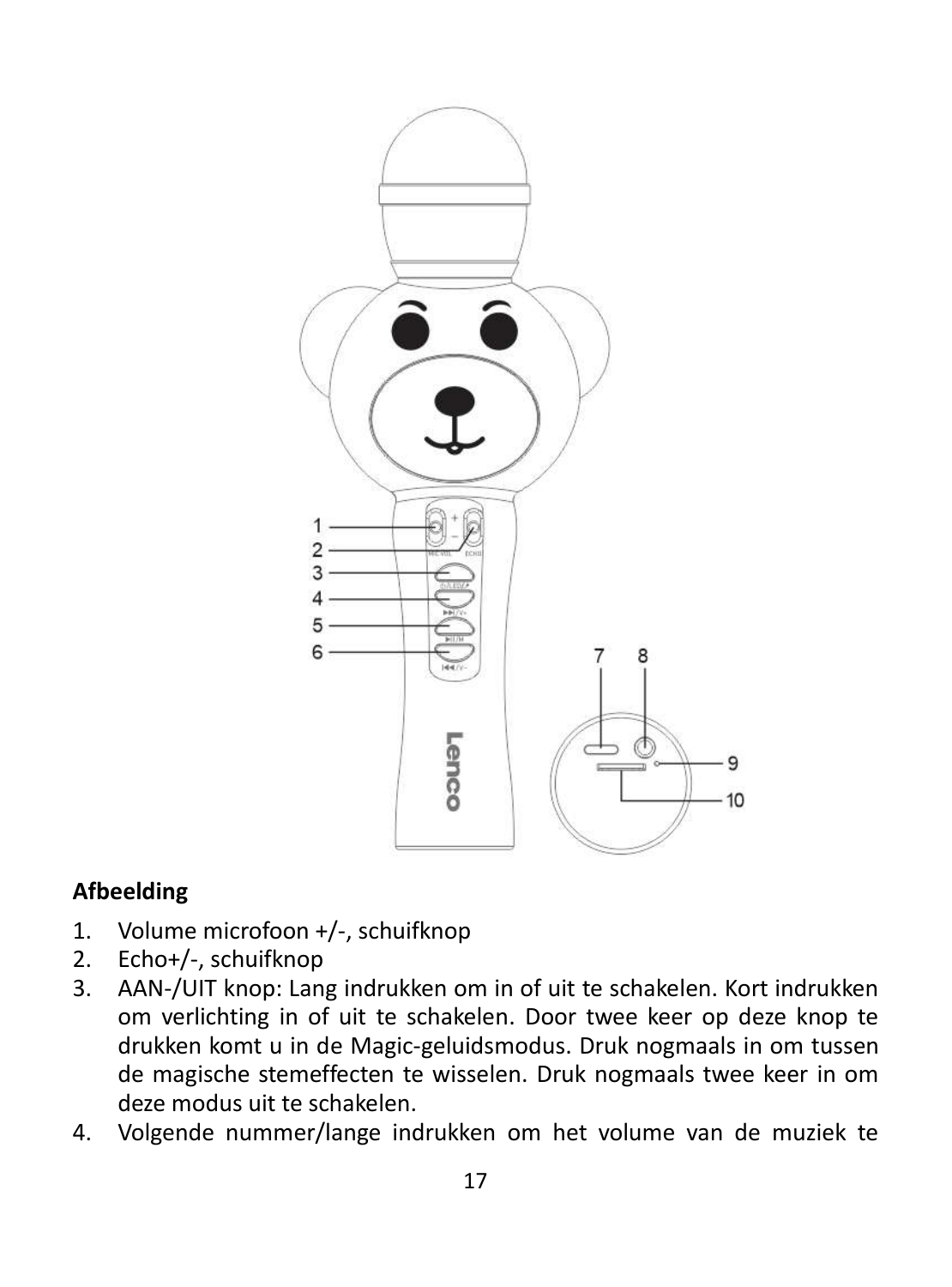verhogen

- 5. Pauzeren/afslepen/modus-knop: Lang indrukken om de modus te begeleiden (VOCAL CUT) en twee keer indrukken om de modus te wijzigen.
- 6. Vorig nummer/kort indrukken om het volume van de muziek te verlagen
- 7. Type C oplaadpoort
- 8. 3,5 mm koptelefoonaansluiting/Line out-aansluiting
- 9. Oplaadlampje
- 10. MicroSD-kaartslot: Ondersteunt 64 GB TF kaart.



#### **Type C oplaadkabel**



#### **Handleiding**



Zorg ervoor dat de BMC-060 karaokeluidspreker voor het eerste gebruik volledig is opgeladen.

- Sluit het product aan met een type C oplaadkabel.
- Het lampje brandt rood tijdens het opladen.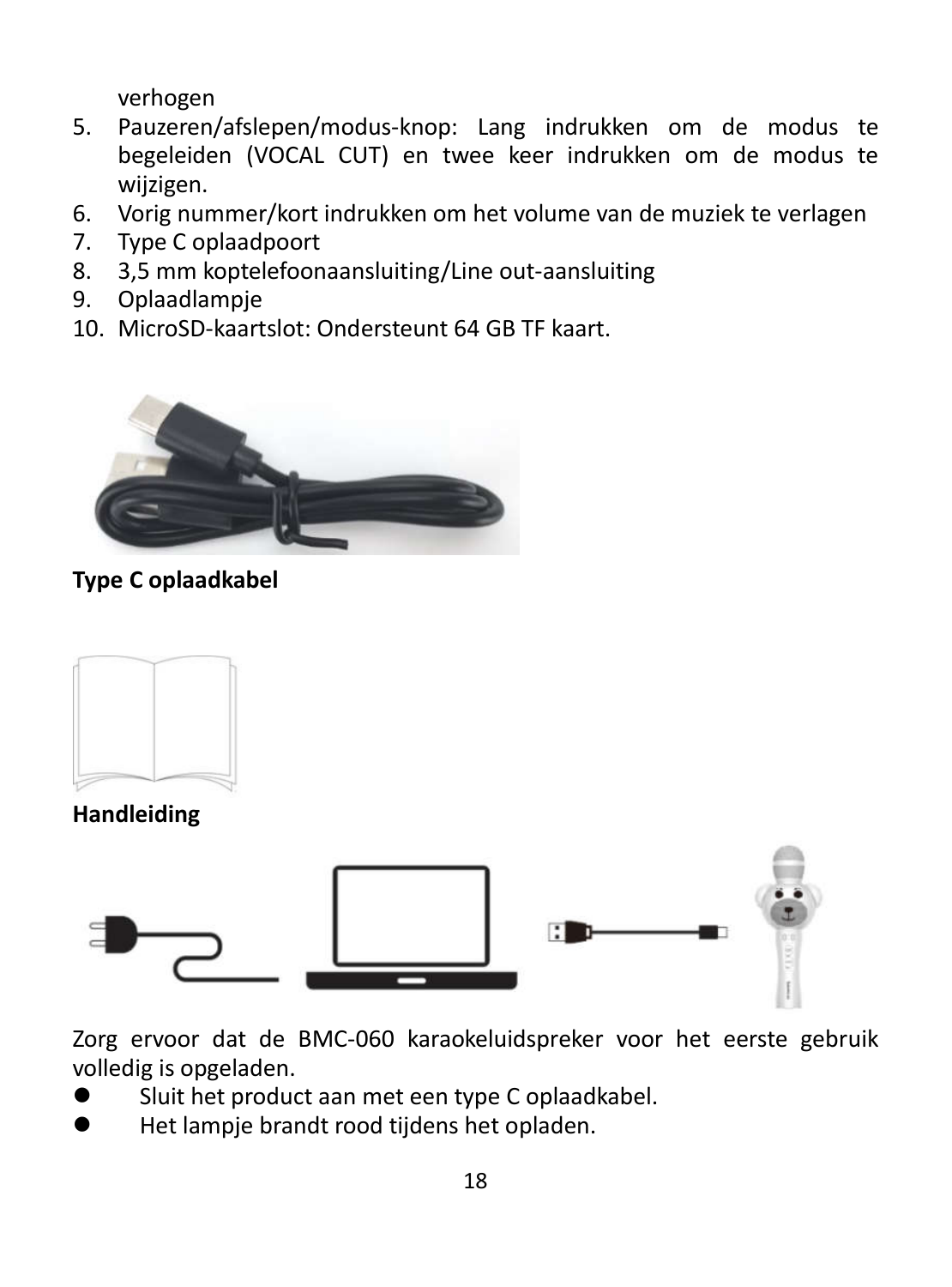Het lampje gaat uit als het volledig opgeladen is.

### **Bluetooth koppelen**

- 1. Schakel de microfoon in (de knop  $\langle \cdot \rangle$  lang indrukken). Het ledlampje gaat branden en u hoort het geluid van de "Bluetooth mode".
- 2. U kunt zoeken op "Lenco BMC-060" om het te koppelen met uw apparaat. Eenmaal succesvol gekoppeld, zult u horen: "connected (gekoppeld)".
- 3. Voer "0000'"in en klik op OK als u gevraagd wordt een wachtwoord in te voeren.
- 4. Gebruik een willekeurige karaoke-app of selecteer een nummer uit de muziekspeler van uw apparaat en stel het volume en echo van de microfoon in op het juiste niveau.
- 5. U kunt meezingen met de microfoon.
- 6. Om naar de volgende track te gaan: Druk kort op de  $\blacktriangleright$  knop.
- 7. Om naar de vorige track te gaan: Druk kort op de KI knop.
- 8. Om de track te pauzeren: Druk kort op de II knop.
- 9. Om de track af te spelen: Druk kort op de ►IL knop

#### **Micro SD-kaartmodus**

- 1. Schakel de microfoon in en plaats de microSD-kaart die is voorgeladen met Mp3-nummers. U hoort "SD card mode (SD-kaartmodus)" uit de luidspreker. De luidspreker start automatisch met het afspelen van tracks van de SD-kaart.
- 2. Om naar de volgende track te gaan: Druk kort op de  $\rightarrow$  knop.
- 3. Om naar de vorige track te gaan: Druk kort op de Kankanop.
- 4. Om de track te pauzeren: Druk kort op de II knop.
- 5. Om de track af te spelen: Druk kort op de ►II knop.

#### **Koptelefoonmodus/Line-out-modus**

Steekt een 3,5 mm koptelefoonaansluiting in de koptelefoonaansluiting wanneer de luidspreker muziek afspeelt. U hoort het geluid via de aangesloten koptelefoon.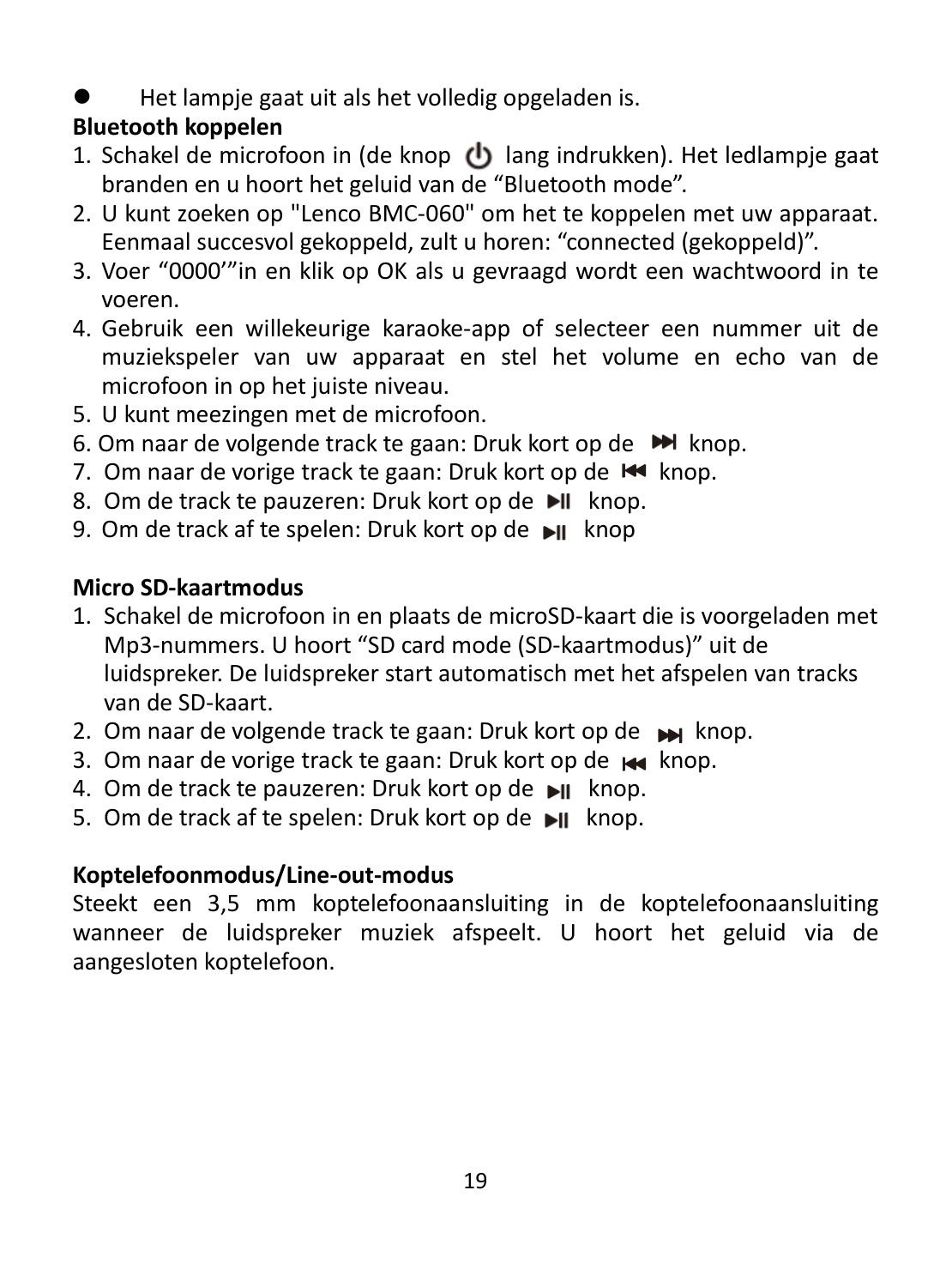

U kunt de microfoon ook aansluiten met een externe actieve luidspreker of een hifi-installatie met de Line in-functie. U kunt dan het geluid van de microfoon op de externe luidspreker of de hifi-installatie horen. Merk op: De 3,5 mm aux-kabel wordt niet meegeleverd.

#### **Probleemoplossing**

| Het voedingslampje is   | Controleer de type C laadkabel en laad het   |
|-------------------------|----------------------------------------------|
| niet aan                | op.                                          |
| De microfoon geeft geen | Schakel het apparaat in en zet het volume    |
| geluid.                 | hoog.                                        |
| De microfoon geeft geen | Zet de echo hoog. Zet de luidspreker niet op |
| echo.                   | de tafel als u de echo hoog heeft gezet.     |
| Het geluid geeft ruis.  | Controleer of er storingsbron in de          |
|                         | omgeving aanwezig is.                        |

- Naam: Draagbare draadloze microfoon bluetoothluidspreker met ledverlichting
- Artikelnummer: BMC-060
- $\bullet$  Ingang: DC 5 V; 500 mA
- $\bullet$  Uitgangsvermogen: 1x 5 W + 1x passieve radiator
- Bluetooth-versie: V5.0
- Draadloze frequentie: 2402-2480MHz
- Productafmeting: 98x66x233 mm
- Gewicht: 297 g
- Ledvermogen: 800 mw
- Vervorming: <1%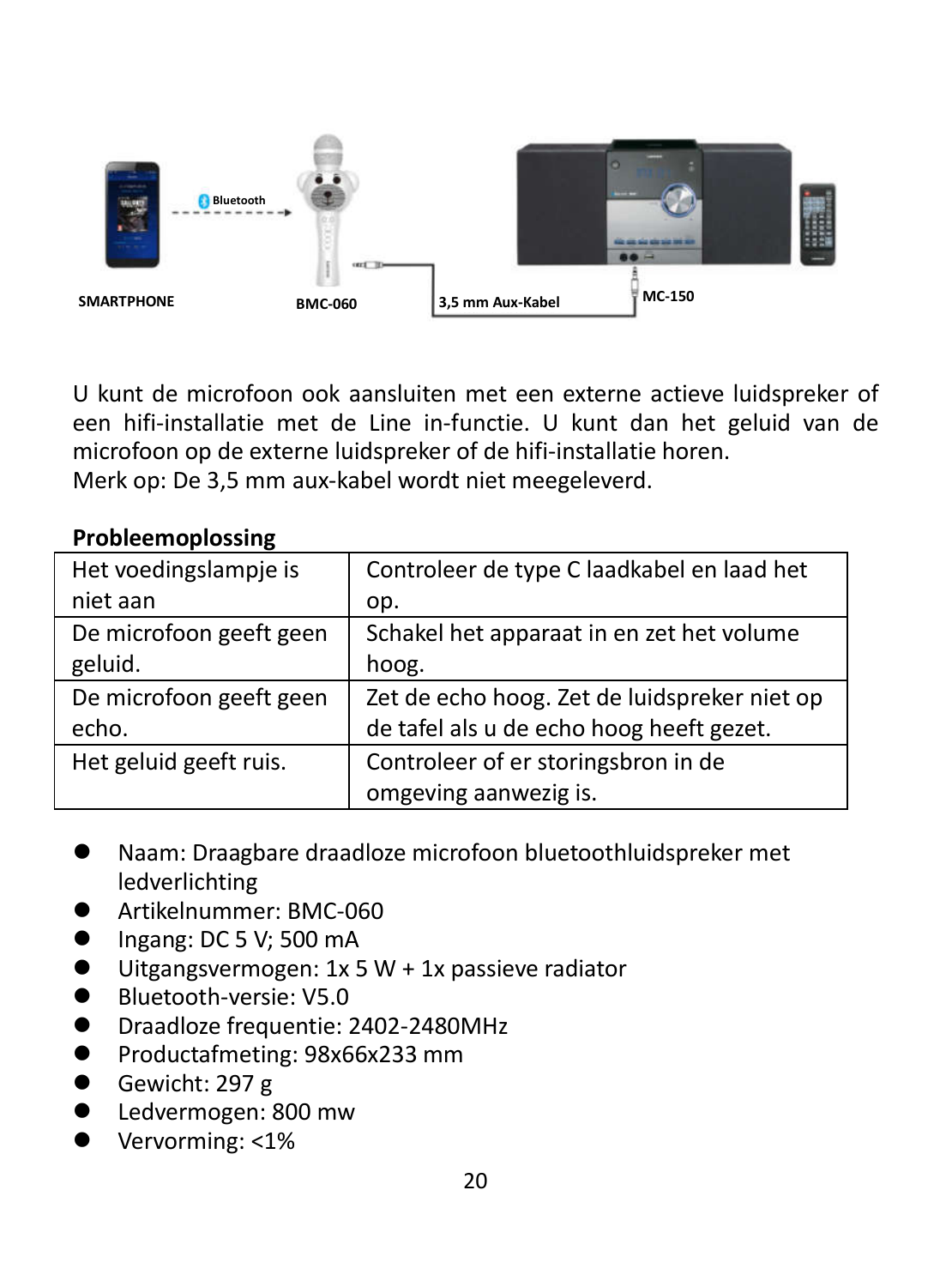- Batteriicapaciteit: 1200 mAh
- Materiaal: ABS
- Oplaadtijd: Ongeveer 4 uur
- Afspeeltijd: Ongeveer 8 uur (De afspeeltijd is afhankelijk van het volume en de ledverlichting)
- Zendbereik: ongeveer 10 m
- **Audioformaat:** microSD MP3

#### **Garantie**

Lenco biedt service en garantie aan overeenkomstig met de Europese wetgeving. Dit houdt in dat u, in het geval van reparaties (zowel tijdens als na de garantieperiode), uw lokale handelaar moet contacteren.

Belangrijke opmerking: Het is niet mogelijk om producten die moeten worden gerepareerd rechtstreeks naar Lenco te sturen.

Belangrijke opmerking: De garantie verloopt als een onofficieel servicecenter het apparaat op wat voor manier dan ook heeft geopend, of er toegang toe heeft gekregen.

Het apparaat is niet geschikt voor professioneel gebruik. In het geval van professioneel gebruik worden alle garantieverplichtingen van de fabrikant nietig verklaard.

#### **Disclaimer**

Er worden regelmatig updates in de firmware en/of hardwarecomponenten gemaakt. Daardoor kunnen gedeelten van de instructie, de specificaties en afbeeldingen in deze documentatie enigszins verschillen van uw eigen situatie. Alle onderwerpen die staan beschreven in deze handleiding zijn bedoeld als illustratie en zijn niet van toepassing op specifieke situaties. Aan de beschrijving in dit document kunnen geen rechten worden ontleend.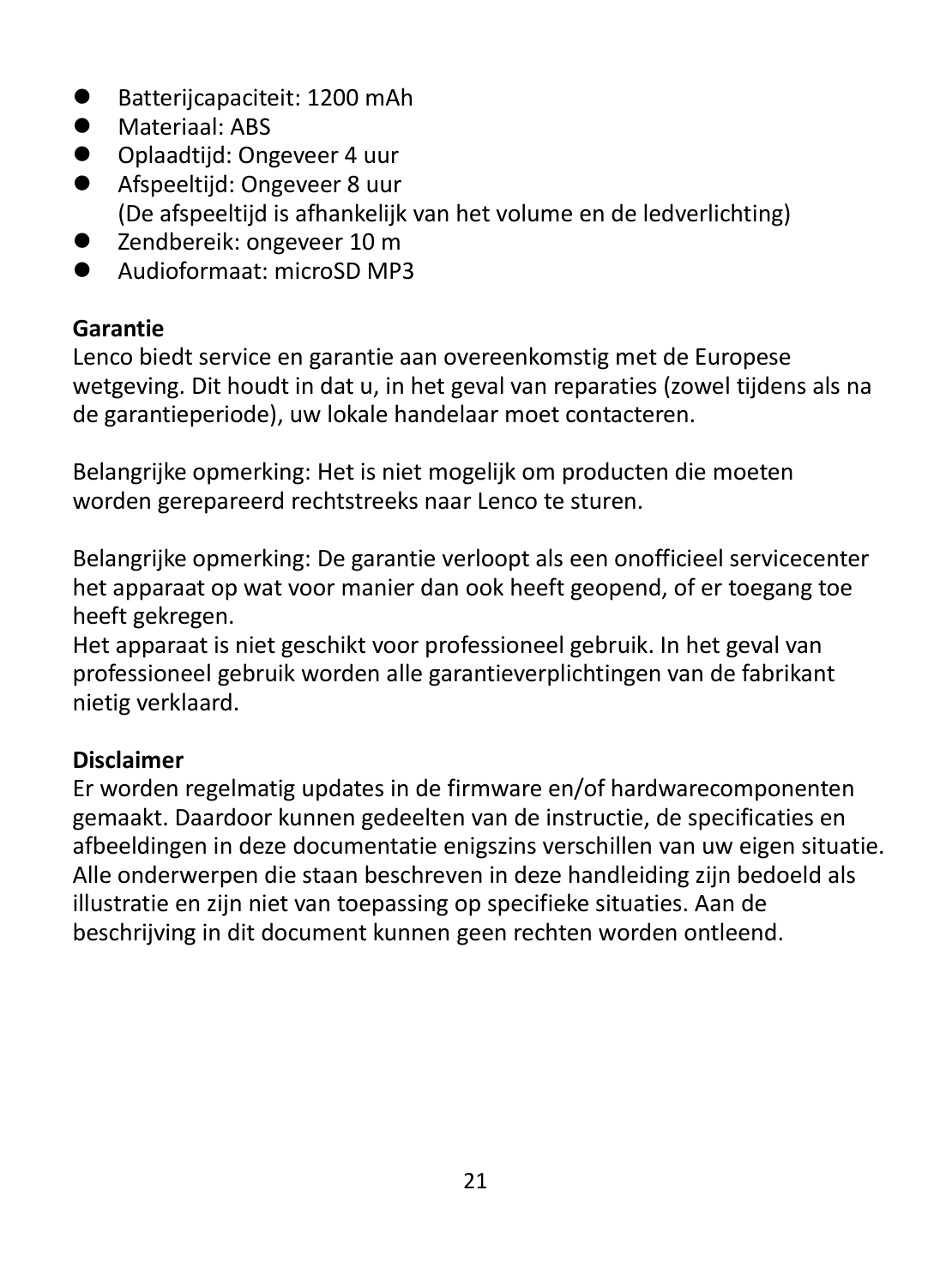#### **Afvoer van het oude apparaat**



Dit symbool geeft aan dat het betreffende elektrische product of de accu/batterij niet mag worden verwijderd als algemeen huishoudelijk afval in Europa. Zorg voor een juiste afvalverwerking door het product en de accu/batterij in overeenstemming met alle van toepassing zijnde lokale wetten voor het verwijderen van elektrische apparatuur of accu's/batterijen te verwijderen. Als u dit doet, helpt u de natuurlijke bronnen te behouden en de standaard van milieubescherming te verbeteren bij de behandeling en verwijdering van elektrisch afval (Afgedankte Elektrische en Elektronische Apparatuur).

#### **CE-markering**

Lenco Benelux B.V., Thermiekstraat 1a, 6361 HB Nuth, Nederland, verklaart hierbij dat dit product voldoet aan de vereisten van de essentiële EU-richtlijnen.

De verklaring van conformiteit kan worden aangevraagd via techdoc@commaxxgroup.com



#### **Service**

Bezoek voor meer informatie en helpdeskondersteuning www.lenco.com Lenco Benelux BV, Thermiekstraat 1a, 6361 HB, Nuth, Nederland.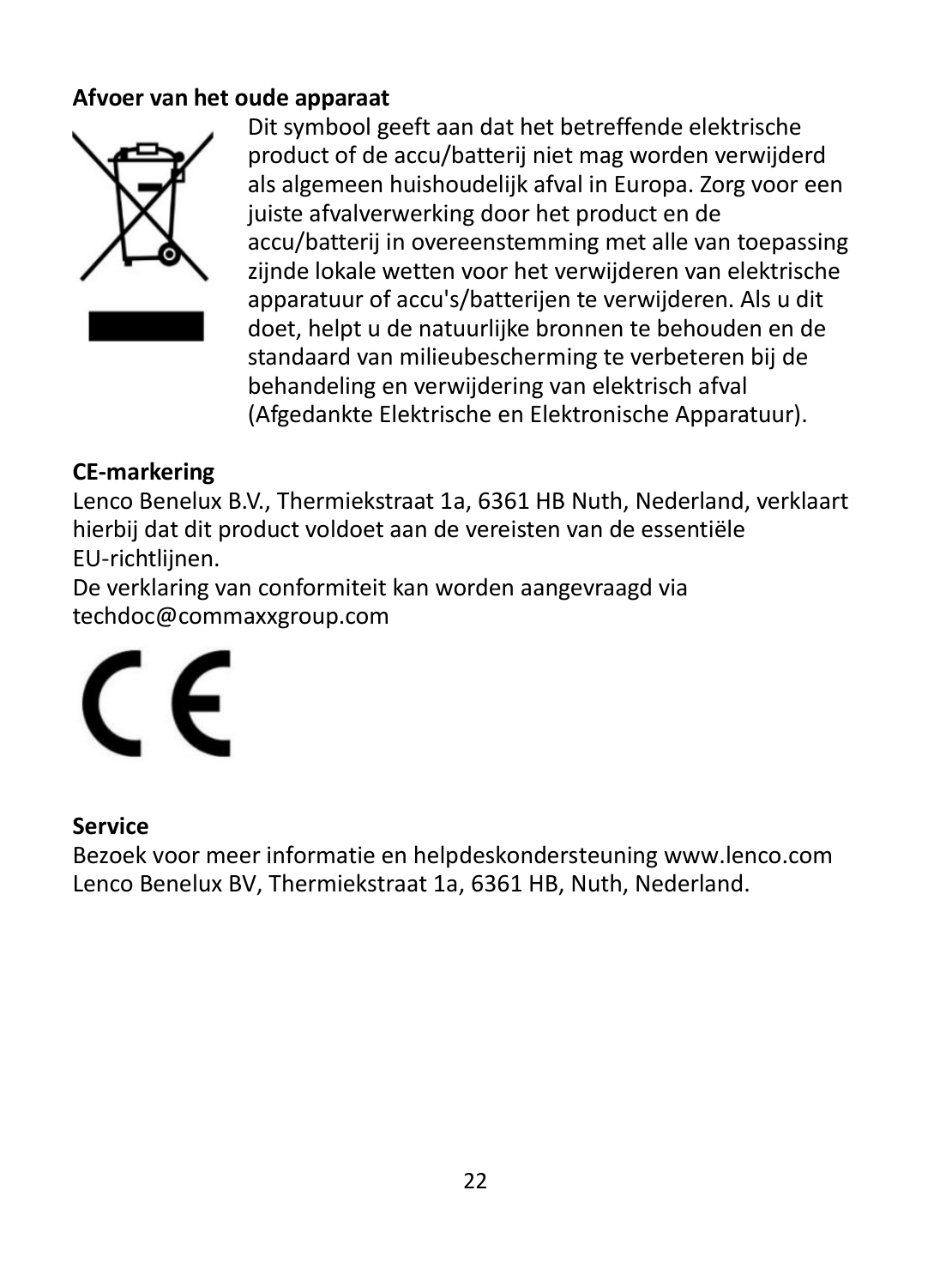#### **Deutsch BMC-060**

#### **ACHTUNG:**

Eine andere als die hier beschriebene Bedienung, Einstellung oder Verwendung der Funktionen kann zu gefährlicher Strahlenbelastung führen.

#### **VORSICHTSMASSNAHMEN VOR DER BENUTZUNG**

#### **BEFOLGEN SIE IMMER FOLGENDE ANWEISUNGEN:**

- 1. Blockieren oder bedecken Sie keine Lüftungsöffnungen. Wenn Sie das Gerät auf ein Regal stellen, lassen Sie um das gesamte Gerät 5 cm (2") freien Platz.
- 2. Stellen Sie das Gerät entsprechend den Anweisungen der mitgelieferten Bedienungsanleitung auf.
- 3. Halten Sie das Gerät von Hitzequellen wie Radiatoren, Heizern, Öfen, Kerzen oder anderen hitzeerzeugenden Produkten oder offenen Flammen fern. Das Gerät darf nur bei gemäßigtem Klima verwendet werden. Sehr kalte oder heiße Umgebungen sind zu vermeiden. Die Betriebstemperatur liegt zwischen 0 °C und 35 °C.
- 4. Meiden Sie bei der Benutzung des Produkts die Nähe starker Magnetfelder.<br>5. Elektrostatische Entladungen können die normale Benutzung dieses Geräts.
- 5. Elektrostatische Entladungen können die normale Benutzung dieses Geräts stören. Sollte dies geschehen, führen Sie einfach einen Reset aus und starten Sie dann das Gerät entsprechend den Anweisungen dieser Bedienungsanleitung neu. Gehen Sie besonders bei Datenübertragungen mit dem Gerät vorsichtig um und führen Sie diese nur in einer antielektrostatischen Umgebung aus.
- 6. Warnung! Niemals Gegenstände durch die Lüftungsschlitze oder Öffnungen in das Gerät stecken. In diesem Gerät fließt Hochspannung und das Hineinstecken von Gegenständen kann zu elektrischem Schock und/oder Kurzschluss interner elektrischer Bauteile führen. Spritzen/Gießen Sie aus dem gleichen Grund kein Wasser oder Flüssigkeiten auf das Gerät.
- 7. Benutzen Sie das Gerät nicht in nasser oder feuchter Umgebung wie Bad, Dampfküche oder in der Nähe von Schwimmbecken.
- 8. Das Gerät darf weder Tropf- noch Spritzwasser ausgesetzt werden und es dürfen keine mit Flüssigkeit gefüllten Behälter wie z. B. Vasen auf das Gerät oder in der Nähe des Gerätes gestellt werden.
- 9. Benutzen Sie das Gerät nicht, wenn Kondensation entstehen kann. Wenn Sie das Gerät in einem warmen feuchten Raum mit Dampf benutzen, dann können Wassertropfen oder Kondensation in das Gerät eindringen und u. U. zu Fehlfunktionen des Geräts führen. Schalten Sie in diesem Fall das Gerät für 1 – 2 Stunden aus, bevor Sie es erneut einschalten: Das Gerät sollte vollständig getrocknet sein, wenn Sie es wieder einschalten.
- 10. Obwohl dieses Gerät unter größter Sorgfalt hergestellt und vor der Auslieferung mehrmals überprüft wurde, können trotzdem wie bei jedem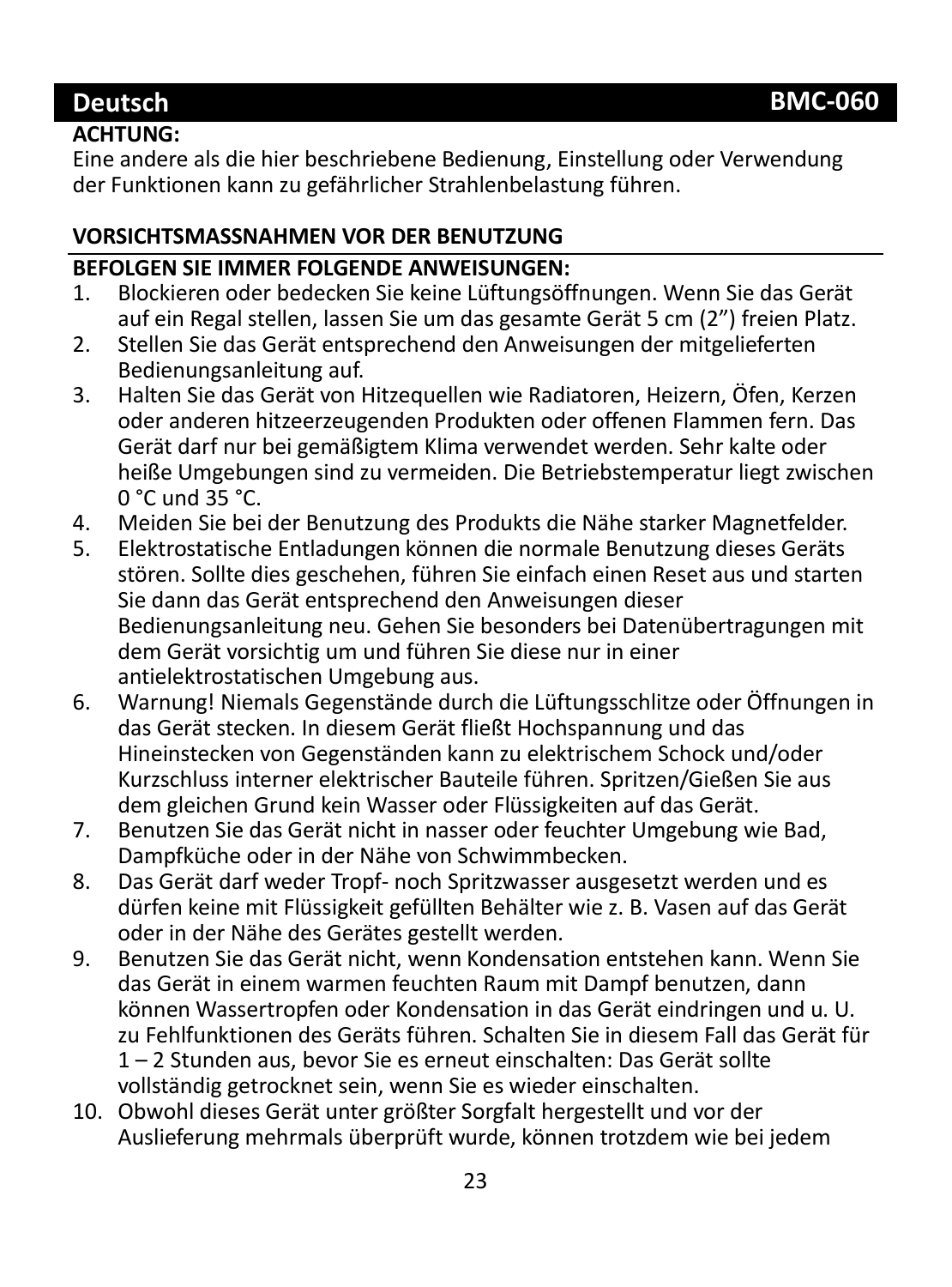anderen elektrischen Gerät auch Probleme auftauchen. Trennen Sie das Gerät bei Rauchentwicklung, starker Hitzeentwicklung oder jeder anderen unnatürlichen Erscheinung sofort vom Stromnetz.

- 11. Dieses Gerät ist durch eine Stromquelle wie auf dem Typenschild angegeben zu betreiben. Halten Sie bei Unsicherheiten über die Art Ihrer Stromversorgung in Ihrer Wohnung Rücksprache mit Ihrem Händler oder Ihrer Stromzuliefererfirma.
- 12. Halten Sie das Gerät von Haustieren fern. Einige Nagetiere lieben es, an Netzkabeln zu nagen.
- 13. Benutzen Sie für die Reinigung ein weiches und trockenes Tuch. Benutzen Sie niemals Lösungsmittel oder Flüssigkeiten auf Ölbasis. Benutzen Sie zum Entfernen hartnäckiger Flecken ein feuchtes Tuch mit mildem Reinigungsmittel.
- 14. Der Hersteller haftet nicht für Beschädigungen oder Datenverluste durch Fehlfunktion, Zweckentfremdung oder Modifikation des Geräts oder durch das Wechseln der Batterie.
- 15. Unterbrechen Sie die Verbindung nicht während einer Formatierung oder einer Datenübertragung. Bei Unterbrechung drohen Datenverlust und Datenbeschädigung.
- 16. Wenn das Gerät eine USB-Wiedergabefunktion besitzt, dann stecken Sie den USB-Stick direkt in das Gerät. Verwenden Sie kein USB-Verlängerungskabel, weil die erhöhte Störungsanfälligkeit zu Datenverlust führen kann.
- 17. Das Typenschild befindet sich an der Unter- oder Rückseite des Gerätes.
- 18. Dieses Gerät ist nicht zur Benutzung durch Personen (einschließlich Kinder) mit physischen, sensorischen oder mentalen Beeinträchtigungen oder ohne ausreichender Erfahrung vorgesehen, es sei denn, sie werden durch eine verantwortliche Person beaufsichtigt oder wurden in die ordnungsgemäße Bedienung des Gerätes durch eine für ihre Sicherheit verantwortlichen Person eingewiesen.
- 19. Dieses Produkt ist nur für den nicht-professionellen Gebrauch und nicht für gewerbliche oder industrielle Zwecke bestimmt.
- 20. Stellen Sie sicher, dass das Gerät in einer stabilen Position aufgestellt ist. Schäden, die durch Verwendung dieses Produkts in einer instabilen Position, durch Vibrationen, Stöße oder Nichtbeachtung der anderen in diesem Handbuch enthaltenen Warnungen und Sicherheitsmaßnahmen entstehen, werden nicht durch die Garantie abgedeckt.
- 21. Entfernen Sie niemals das Gehäuse dieses Geräts.
- 22. Stellen Sie dieses Gerät niemals auf andere elektrische Geräte.
- 23. Halten Sie Kinder von den Plastiktüten fern.
- 24. Benutzen Sie nur vom Hersteller spezifizierte Erweiterungen/Zubehörteile.
- 25. Lassen Sie alle Wartungs-/Reparaturarbeiten von qualifiziertem Servicepersonal durchführen. Reparatur/Wartung wird notwendig, wenn das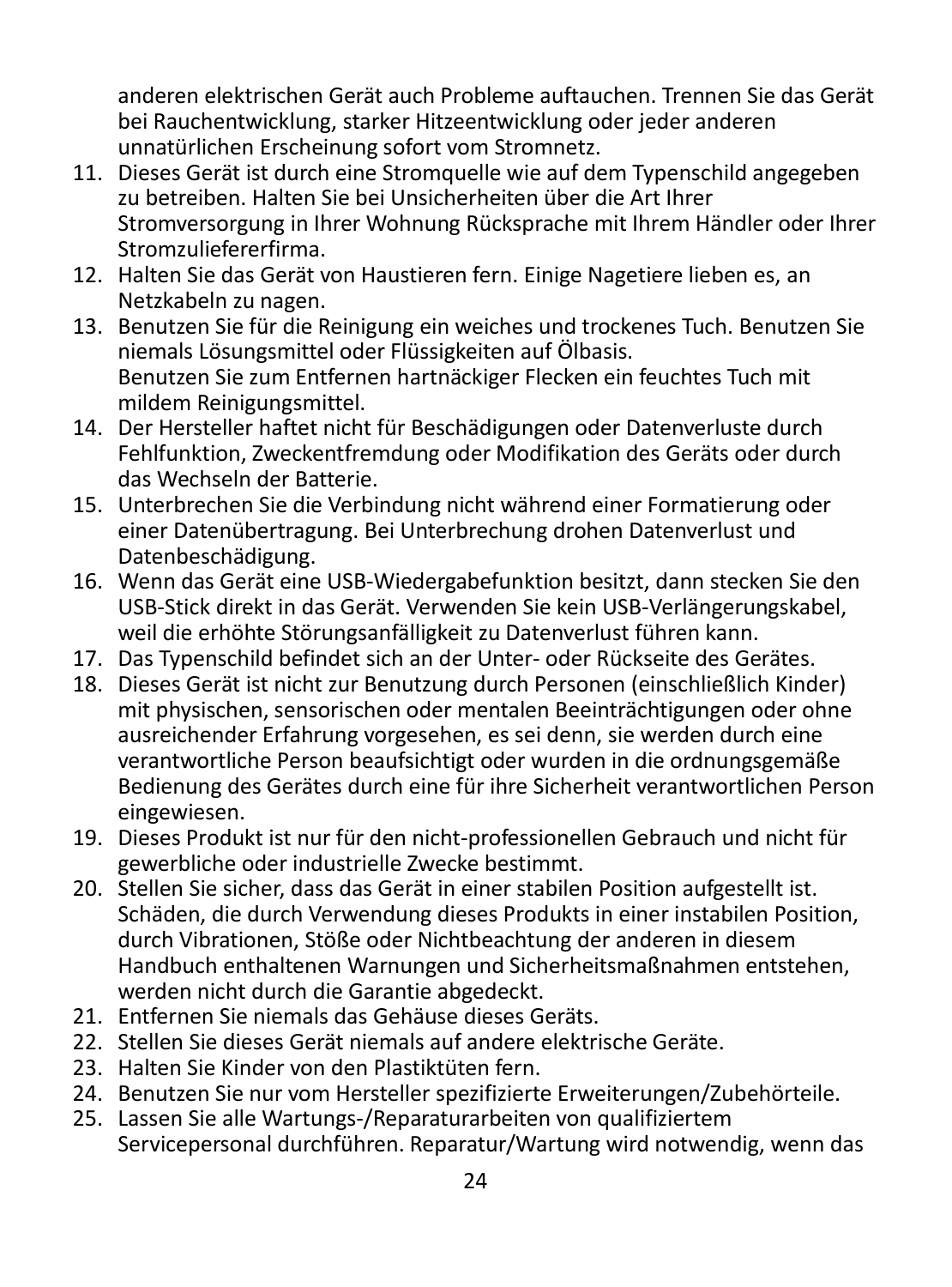Gerät in irgendeiner Weise wie beispielsweise am Netzkabel oder am Netzstecker beschädigt wurde oder wenn Flüssigkeit in das Gerät gelangt ist bzw. Gegenstände in das Gerät gefallen sind, das Gerät Regen oder Feuchtigkeit ausgesetzt war, es heruntergefallen ist oder nicht ordnungsgemäß funktioniert.

- 26. Langes Hören lauter Töne aus einem Musikgerät kann zum zeitweiligen oder permanenten Hörverlust führen.
- 27. Wenn zum Lieferumfang des Produkts ein Netzkabel oder ein Netzadapter gehört:
	- Wenn irgendwelche Probleme auftreten, dann trennen Sie das Gerät vom Stromnetz und setzen Sie sich anschließend mit einer qualifizierten Fachkraft in Verbindung.
	- Treten Sie nicht auf den Netzadapter und klemmen Sie ihn auch nicht ein. Seien Sie besonders im näheren Bereich des Netzsteckers und an der Stelle vorsichtig, an der das Netzkabel aus dem Gerät herausgeführt wird. Stellen Sie keine schweren Gegenstände auf den Netzadapter, weil er dadurch beschädigt werden kann. Halten Sie das gesamte Gerät außerhalb der Reichweite von Kindern! Durch Spielen mit dem Netzkabel können sie sich ernsthafte Verletzungen zuziehen.
	- Trennen Sie das Gerät während eines Gewitters oder bei längerer Nichtbenutzung vom Stromnetz.
	- Die Netzsteckdose muss sich in der Nähe des Geräts befinden und einfach zu erreichen sein.
	- Überlasten Sie Steckdosen und Verlängerungsleitungen nicht. Eine Überlastung kann zu Brandgefahr bzw. Stromschlag führen.
	- Geräte der Schutzklasse 1 müssen Sie an eine Netzsteckdose mit Schutzleiter anschließen.
	- Geräte der Schutzklasse 2 benötigen keinen Schutzleiteranschluss.
	- Halten Sie den Netzstecker in der Hand, wenn Sie ihn aus der Netzsteckdose ziehen. Ziehen Sie ihn nicht durch Zerren am Kabel heraus. Das kann zu einem Kurzschluss führen.
	- Verwenden Sie weder ein beschädigtes Netzkabel noch einen beschädigten Netzstecker oder eine lockere Steckdose. Missachtung kann zu Brand oder Stromschlag führen.
- 28. Wenn das Produkt mit einer Fernbedienung mit Batterien/Knopfzellen geliefert wird oder das Produkt eine derartige Fernbedienung umfasst: Warnung:
	- Die mit diesem Produkt mitgelieferte Fernbedienung enthält eine Knopfzelle. Das Verschlucken der Batterie kann innerhalb von nur 2 Stunden zu schwersten inneren Verbrennungen mit Todesfolge führen.
	- Halten Sie neue und gebrauchte Batterien von Kindern fern.
	- Falls sich das Batteriefach nicht richtig schließen lässt, dann benutzen Sie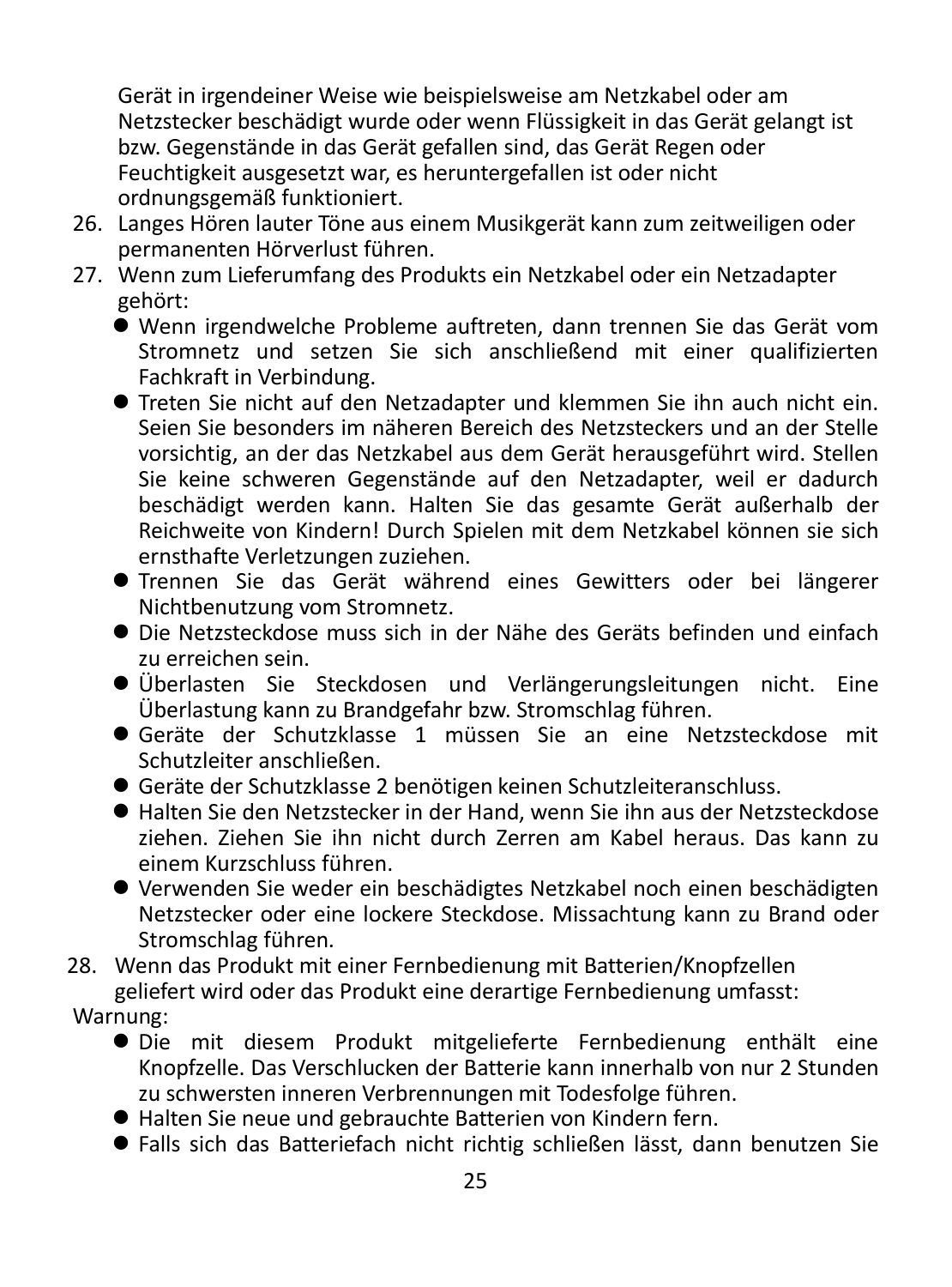das Gerät nicht mehr und halten Sie es von Kindern fern.

- Wenn Sie vermuten, dass Batterien verschluckt oder in eine Körperöffnung eingeführt worden sind, dann suchen Sie umgehend eine/-n Ärztin/Arzt auf.
- 29. Warnhinweise bzgl. der Verwendung von Batterien:
	- Es besteht Explosionsgefahr, wenn die Batterie nicht ordnungsgemäß ersetzt wird. Tauschen Sie die Batterie nur gegen eine Batterie des gleichen Typs aus.
	- Die Batterie darf während der Benutzung, Aufbewahrung oder des Transports weder sehr hohen oder sehr niedrigen Temperaturen noch niedrigem Luftdruck in großen Höhenlagen ausgesetzt werden.
	- Die Ersetzung der Batterie mit einem falschen Batterietyp kann zum Explodieren der Batterie oder zum Entweichen von entflammbarem Gas oder Auslaufen von entflammbarer Flüssigkeit aus der Batterie führen.
	- Die Entsorgung der Batterie in Feuer oder einem heißen Ofen oder das mechanische Zerkleinern oder Zerteilen der Batterie kann zu Explosionen führen.
	- Das Verbleiben der Batterie in einer Umgebung mit sehr hohen Temperaturen kann zum Explodieren der Batterie oder zum Entweichen von entflammbarem Gas oder Auslaufen von entflammbarer Flüssigkeit aus der Batterie führen.
	- Eine einem sehr niedrigen Luftdruck ausgesetzte Batterie kann explodieren oder es kann aus einer einem sehr niedrigen Luftdruck ausgesetzten Batterie entflammbares Gas entweichen oder entflammbare Flüssigkeit auslaufen.
	- Legen Sie besonderes Augenmerk auf den ökologischen Aspekt der Batterieentsorgung.

#### **ANSCHLIESSEN**

- Packen Sie alle Teile aus und entfernen Sie danach die Schutzmaterialien.
- Schließen Sie das Gerät nicht eher an das Stromnetz an, bevor Sie die Netzspannung überprüft haben und alle anderen notwendigen Verbindungen hergestellt sind.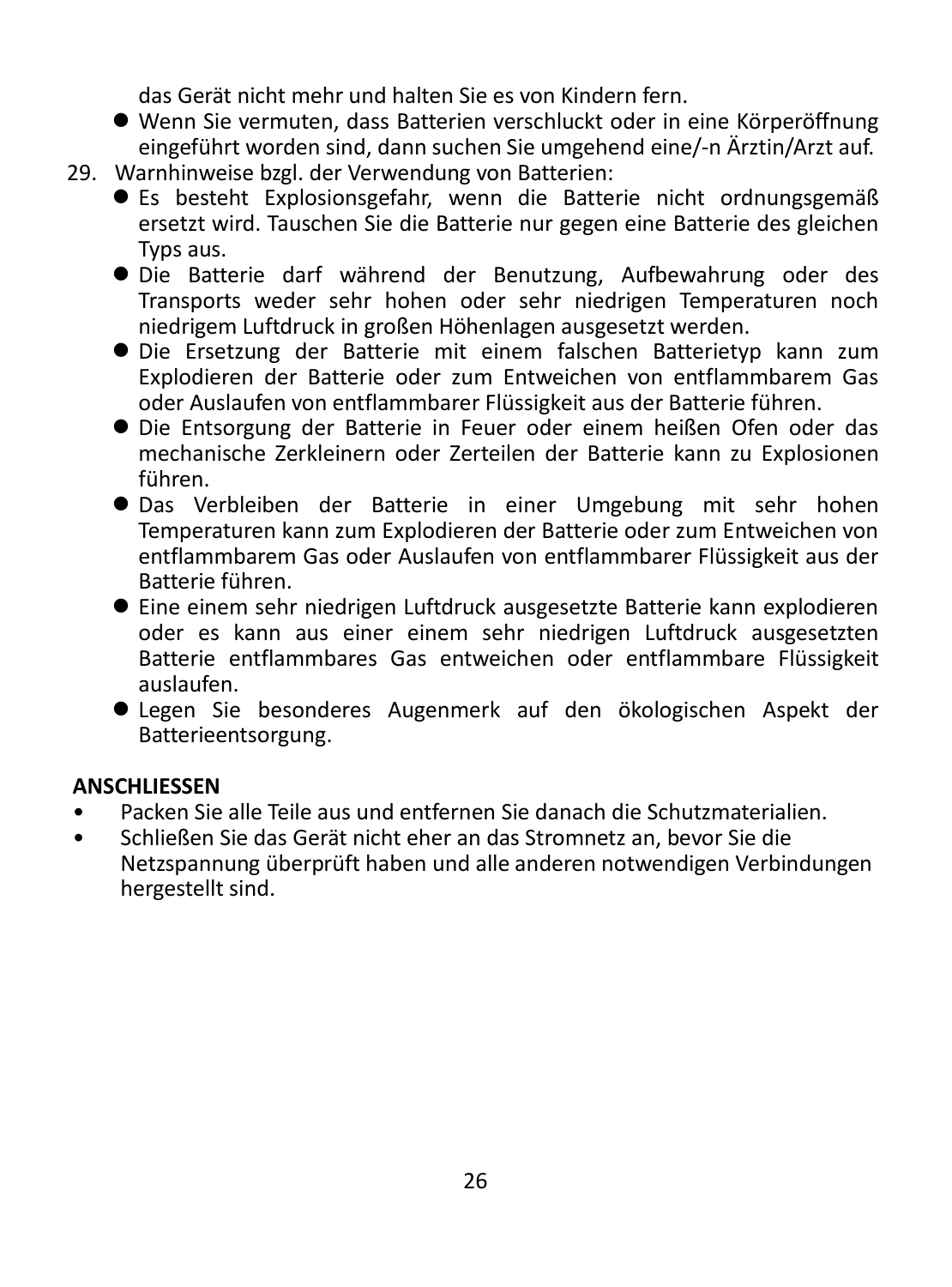

#### **Produktdarstellung**

- 1. Schieberegler zum Anheben/Verringern der Mikrofonlautstärke
- 2. Schieberegler zum Anheben/Verringern des Echoanteils
- 3. Ein/Aus-Taste Drücken Sie diese Taste lang, um das Gerät ein-/ auszuschalten. Drücken Sie diese Taste kurz, um die Beleuchtung ein-/ auszuschalten. Drücken Sie diese Taste zweimal, um in den MagicSound-Klangmodus zu wechseln. Drücken Sie sie anschließend kurz, um den magischen Stimmeffekt zu ändern. Drücken Sie sie erneut zweimal, um diesen Modus wieder zu verlassen.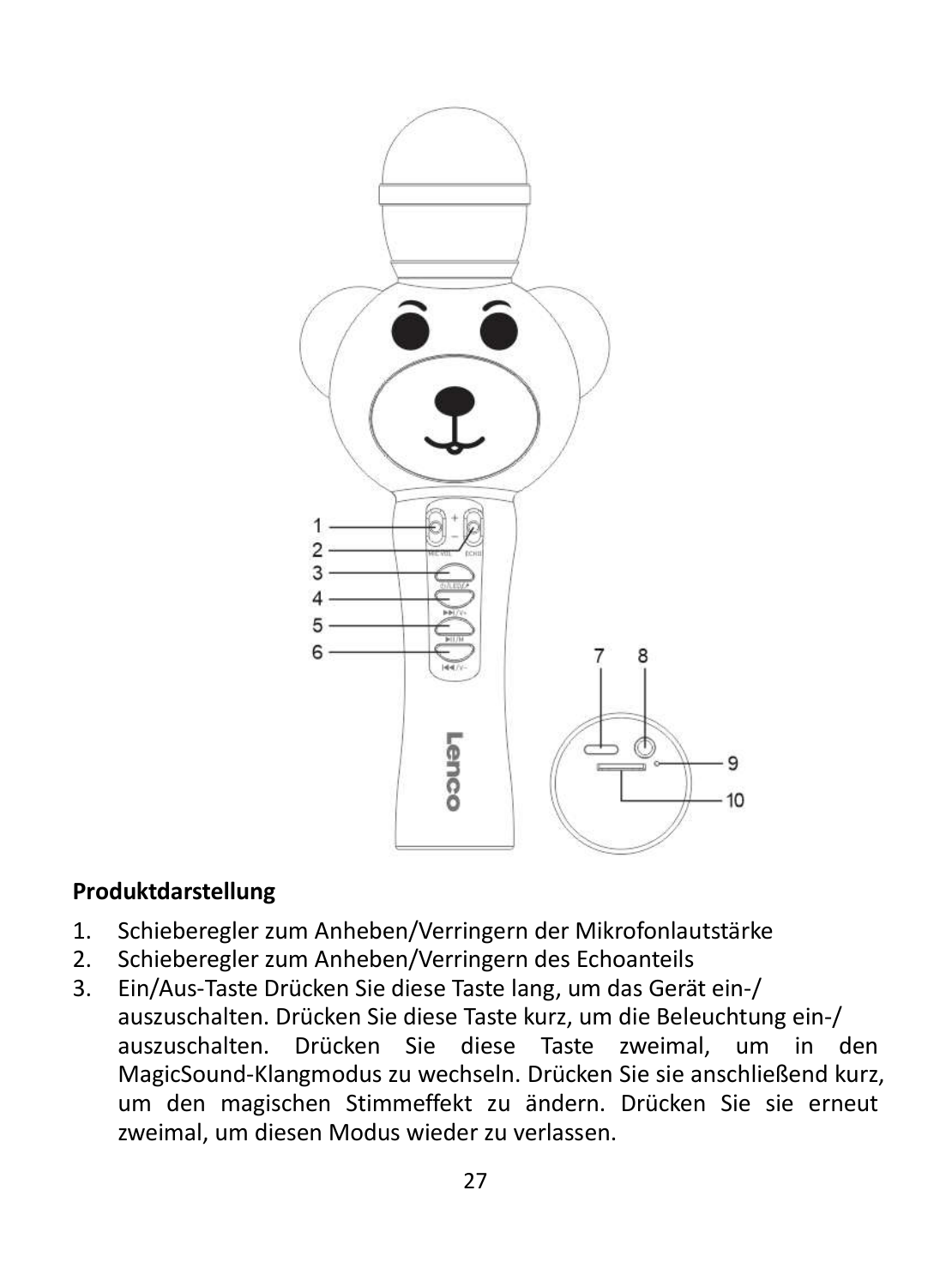- 4. Nächster Titel/Drücken Sie diese Taste lang, um den Lautstärkepegel anzuheben
- 5. Pause-/Wiedergabe-/Modustaste: Drücken Sie diese Taste einmal für den Begleitmodus (GESANGSAUSBLENDUNG) und zweimal für das Ändern des Modus.
- 6. Vorheriger Titel/Drücken Sie diese Taste lang, um den Lautstärkepegel zu verringern
- 7. USB-C-Ladekabel
- 8. 3,5-mm-Kopfhörer-/LINE-Ausgangsbuchse
- 9. Ladeanzeige
- 10. MicroSD-Karteneinschub: Unterstützt microSD-Speicherkarten bis 64 GB.



**USB-C-Ladekabel**



**Bedienungsanleitung**



Vergewissern Sie sich vor der Erstbenutzung, dass Ihr BMC-060-Karaokelautsprecher vollständig geladen ist.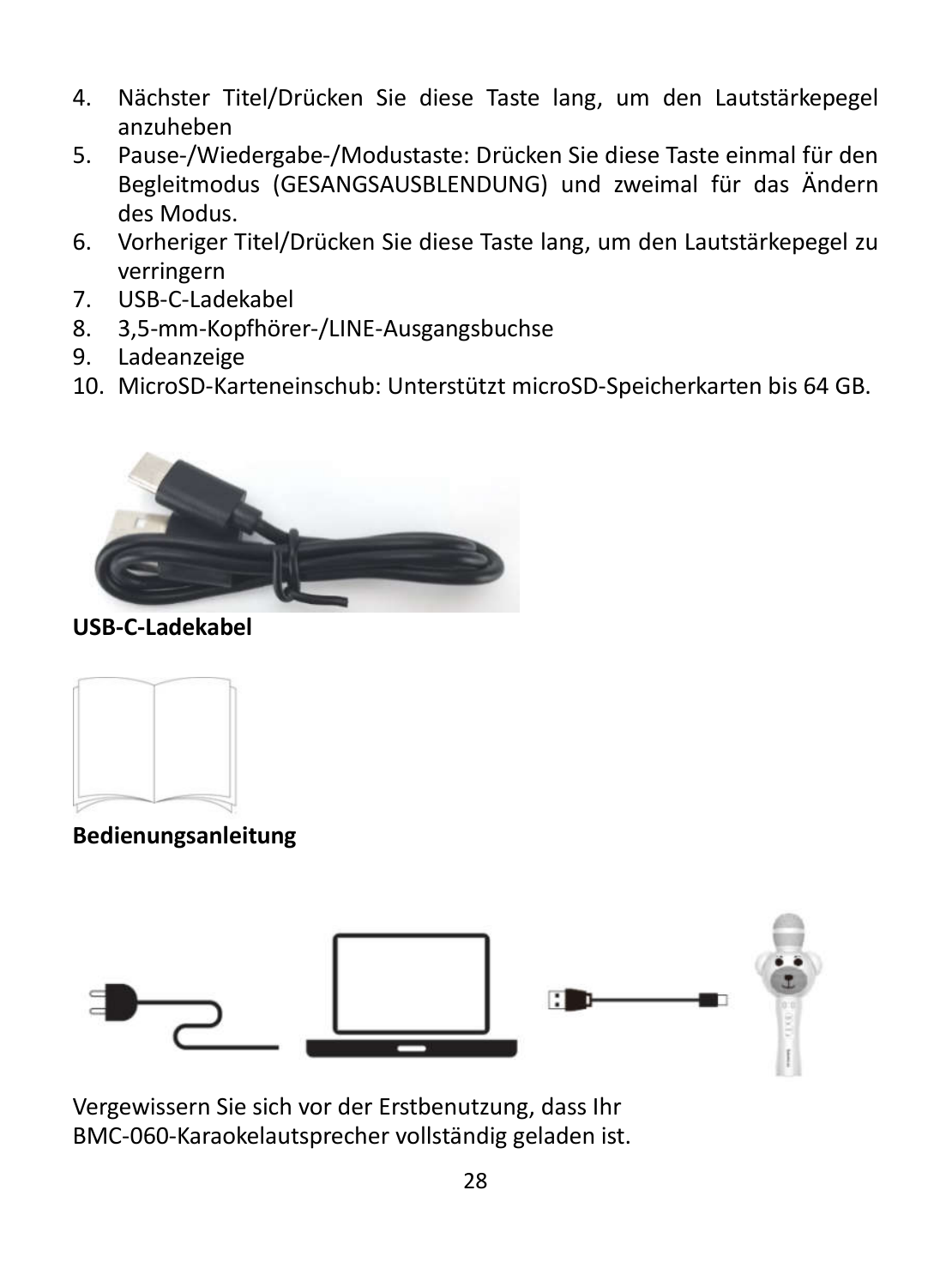- Schließen Sie das Produkt zum Laden über das mitgelieferte USB-C-Ladekabel an.
- Während des Ladens leuchtet die Ladeanzeige Rot.<br>● Die Ladeanzeige erlischt, wenn das Produkt vollstär
- Die Ladeanzeige erlischt, wenn das Produkt vollständig geladen ist.

#### **Bluetooth-Kopplung**

- 1. Wenn Sie das Mikrofon einschalten (die Taste (b) lang drücken), dann leuchtet die LED und es ertönt die Sprachmitteilung "Bluetooth Mode" (Bluetooth-Modus).
- 2. Suchen Sie "Lenco BMC-060", um es mit Ihrem Bluetooth-Gerät zu verbinden. Wenn die Verbindung erfolgreich war, dann ertönt die Sprachmitteilung: "Connected" (Verbunden).
- 3. Wenn Sie nach einem Passwort gefragt werden, dann geben Sie "0000" ein und tippen Sie anschließend auf OK.
- 4. Starten Sie eine beliebige Karaoke-App oder wählen Sie über den Musikplayer Ihres Geräts einen Titel aus und stellen Sie anschließend die Mikrofonlautstärke und den Echoanteil wunschgemäß ein.
- 5. Sie können nun über das Mikrofon mitsingen.
- 6. Sprung zum nächsten Titel: Drücken Sie die Taste kurz.
- 7. Sprung zum vorherigen Titel: Drücken Sie die Name Taste kurz.
- 8. Pausieren der Titelwiedergabe: Drücken Sie die ►II Taste kurz.
- 9. Wiedergeben des Titels: Drücken Sie die ▶ Taste kurz

### **Micro SD-Speicherkartenmodus**

- 1. Schalten Sie das Mikrofon ein. Wenn Sie jetzt eine microSD-Speicherkarte einlegen, dann werden die sich auf der Speicherkarte befindlichen MP3-Titel eingelesen und aus dem Lautsprecher ertönt die Sprachmitteilung "SD Card Mode" (SD-Speicherkartenmodus). Der Lautsprecher startet die Wiedergabe der sich auf der SD-Speicherkarte befindlichen Musiktitel automatisch.
- 2. Sprung zum nächsten Titel: Drücken Sie die W Taste kurz.
- 3. Sprung zum vorherigen Titel: Drücken Sie die Name Taste kurz.
- 4. Pausieren der Titelwiedergabe: Drücken Sie die II Taste kurz.
- 5. Wiedergeben des Titels: Drücken Sie die ▶ Taste kurz.

### **Kopfhörer-/LINE-Ausgangsmodus**

Wenn das Audio über den Lautsprecher ausgegeben wird und Sie an der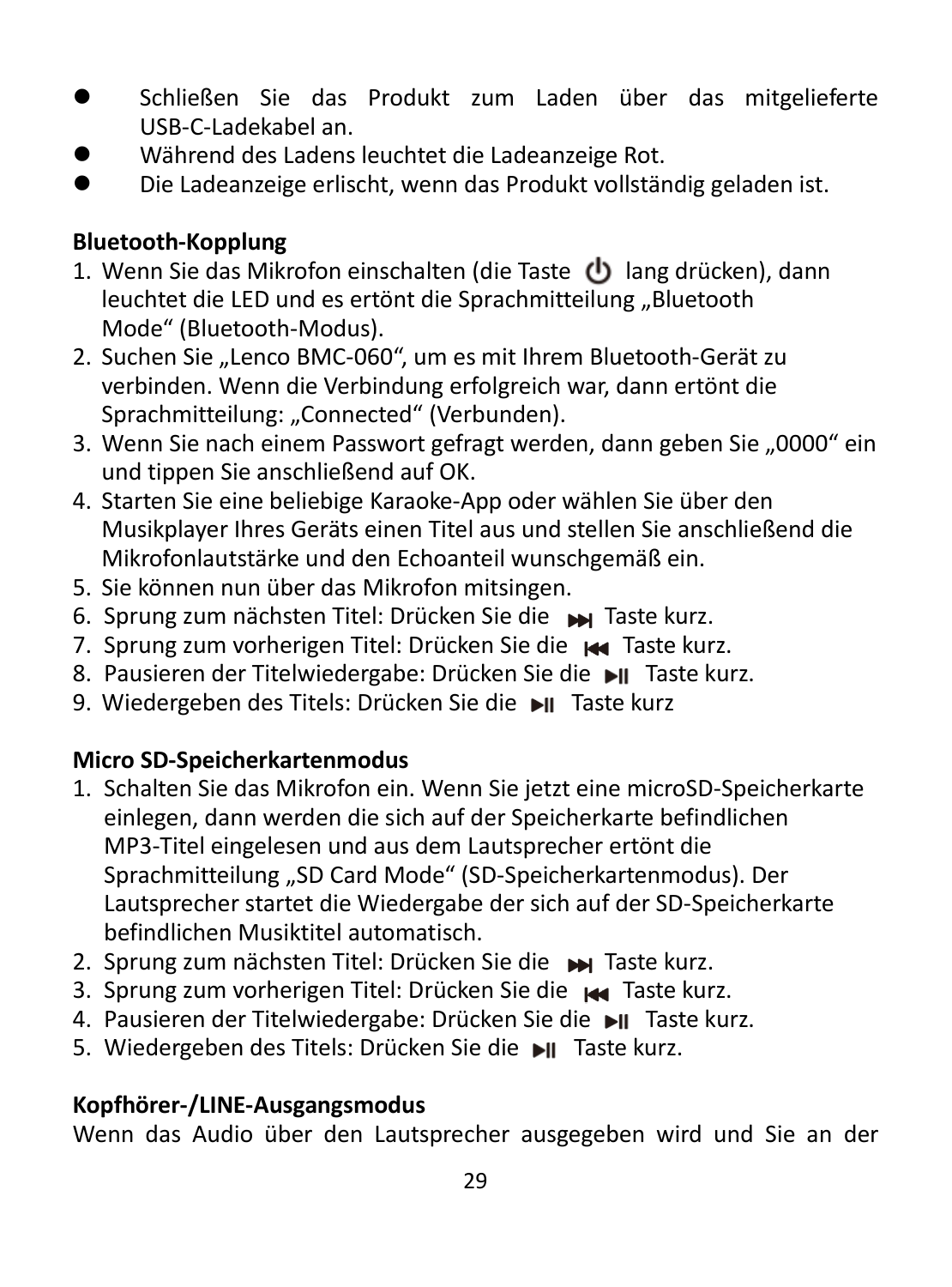3,5-mm-Kopfhörerbuchse einen Kopfhörer mit 3,5-mm-Klinkenstecker anschließen, dann erfolgt die Audiowiedergabe über den angeschlossenen Kopfhörer.



Sie können das Mikrofon auch an einen externen Aktivlautsprecher oder HiFi-Anlage mit LINE-Eingang anschließen. In diesem Fall erfolgt die Mikrofonausgabe über den externen Aktivlautsprecher bzw. die HiFi-Anlage. Hinweis: Das AUX-Kabel mit 3,5-mm-Klinkensteckern ist nicht im Lieferumfang enthalten.

| <b>Die</b>                | Bitte schließen Sie das USB-C-Ladekabel an   |
|---------------------------|----------------------------------------------|
| Betriebszustandsanzeige   | und laden Sie das Gerät.                     |
| leuchtet nicht.           |                                              |
| Kein Ton vom Mikrofon.    | Bitte schalten Sie das Gerät ein und erhöhen |
|                           | Sie anschließend die Lautstärke.             |
| Der Ton vom Mikrofon      | Bitte erhöhen Sie den Echoanteil und stellen |
| besitzt kein Echo.        | Sie bei Verwendung der Echofunktion den      |
|                           | Lausprecher nicht auf den Tisch.             |
| Der Klang ist verrauscht. | Bitte überprüfen Sie, ob sich in der         |
|                           | Umgebung störende Geräte befinden.           |

#### **Problembehebung**

- **Produktbezeichnung: Tragbares Funkmikrofon mit** Bluetooth-Lautsprecher mit LED
- $\bullet$  Artikelnr  $\cdot$  BMC-060
- Stromversorgungseingang: 5 V DC/500 mA
- Ausgangsleistung: 1 x 5 W + 1 x Passivstrahler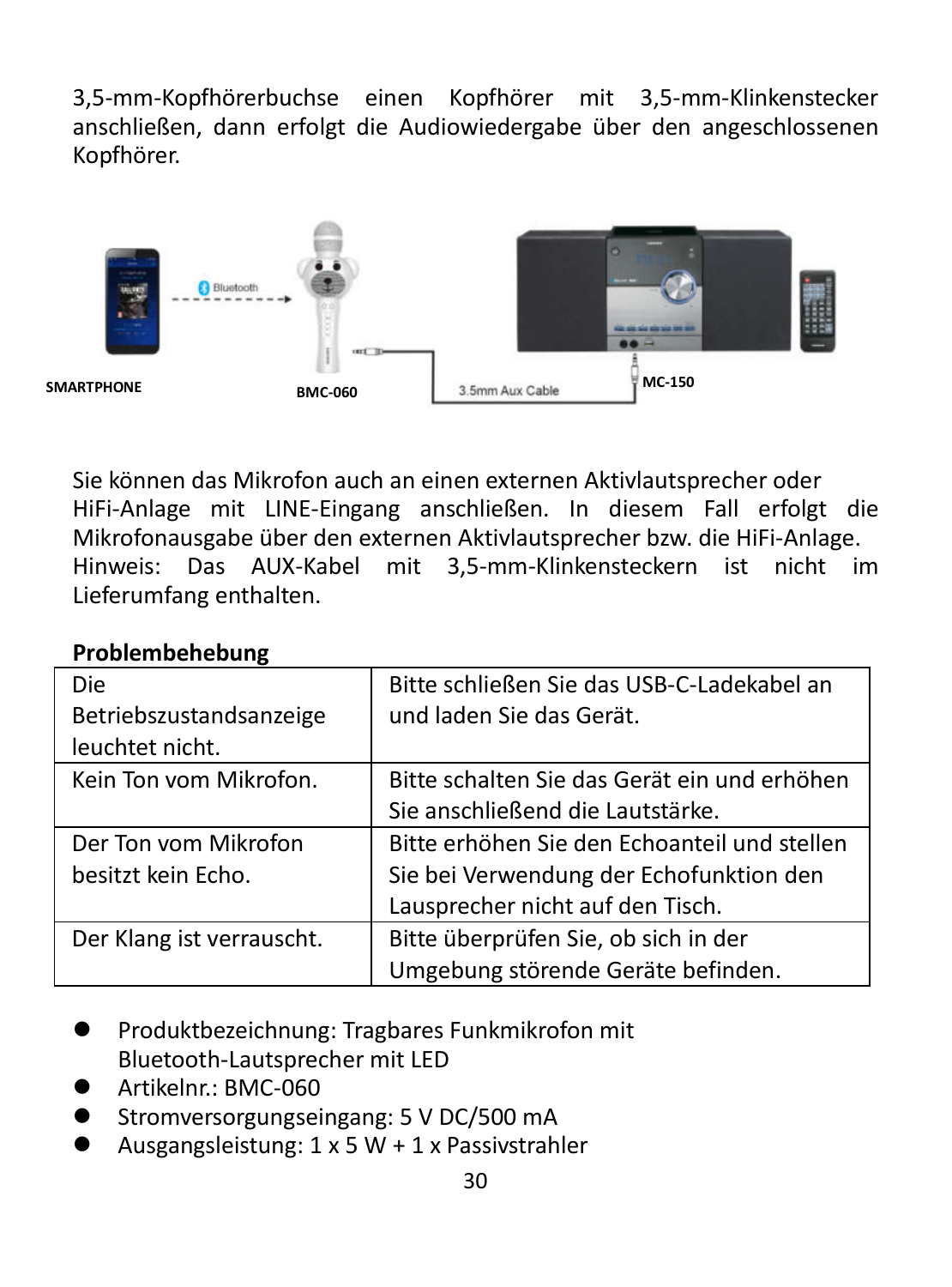- Bluetooth-Version: V5.0
- $\bullet$  Funkfrequenz: 2402 2480 MHz
- $\bullet$  Produktabmessung: 98 x 66 x 233 mm
- Gewicht: 297 g
- LED-Leistungsaufnahme: 800 mW
- $\bullet$  Verzerrung: < 1 %
- Batteriekapazität: 1200 mAh
- **Material: ABS**
- Ladezeit: Ca. 4 Stunden
- Wiedergabezeit: Ca. 8 Stunden (die Wiedergabezeit ist sowohl von der Lautstärke als auch der LED-Beleuchtung abhängig)
- Übertragungsreichweite: Ca. 10 m
- MicroSD-Audioformat: MP3

#### **Garantie**

Lenco bietet Leistungen und Garantien im Einklang mit Europäischem Recht. Setzen Sie sich deshalb im Falle von Reparaturen (sowohl während als auch nach Ablauf der Garantiezeit) mit Ihrem Fachhändler in Verbindung.

Wichtiger Hinweis: Es ist nicht möglich, Produkte für Reparaturen direkt an Lenco zu schicken.

Wichtiger Hinweis: Wenn dieses Gerät für welchen Grund auch immer durch ein nicht offizielles Servicezentrum geöffnet wurde oder durch dieses Servicezentrum darauf zugegriffen wurde, erlischt die Garantie.

Dieses Gerät ist nicht für professionelle Zwecke geeignet. Falls das Gerät für professionelle Zwecke eingesetzt wird, erlöschen alle Garantieverpflichtungen seitens des Herstellers.

#### **Haftungsausschluss**

Aktualisierungen der Firmware und/oder Hardware-Komponenten werden regelmäßig durchgeführt. Aus diesem Grund können einige der Anleitungen, Spezifikationen und Abbildungen in dieser Dokumentation zu dem Ihnen vorliegenden Gerät leicht abweichen. Alle in diesem Handbuch beschriebenen Elemente dienen nur zur Illustration und treffen auf Ihre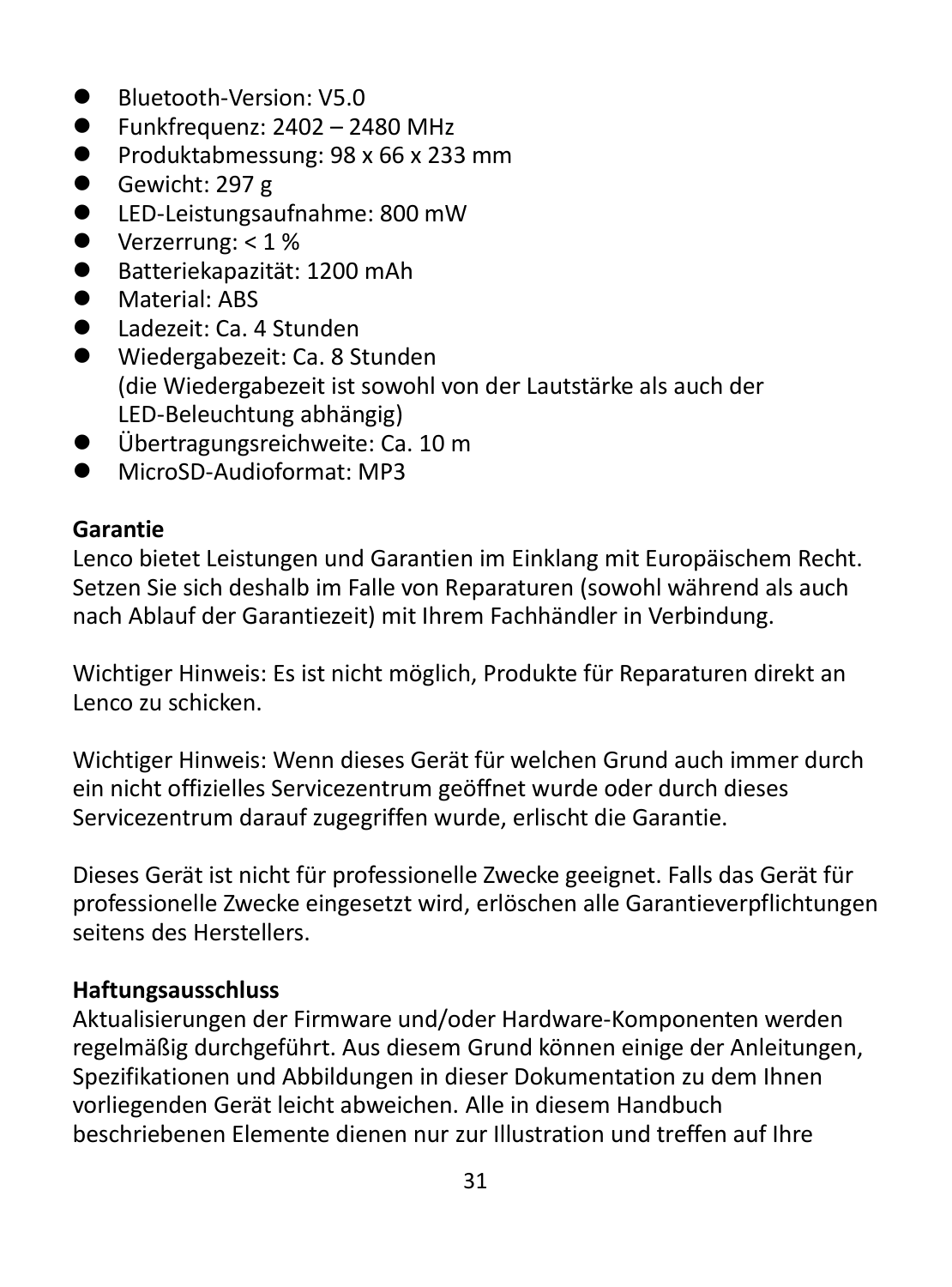individuelle Situation möglicherweise nicht zu. Aus der in diesem Handbuch getätigten Beschreibung können keine Rechtsansprüche oder Leistungsanforderungen geltend gemacht werden.

#### **Entsorgung des Altgeräts**



Dieses Symbol zeigt an, dass das entsprechende Produkt oder dessen Akku/Batterie in Europa nicht mit dem normalen Hausmüll entsorgt werden darf. Um die ordnungsgemäße Abfallbehandlung des Produkts und dessen Akku/Batterie zu gewährleisten, müssen diese im Einklang mit allen anwendbaren örtlichen Vorschriften zur Entsorgung von Elektrogeräten und Akkus/Batterien entsorgt werden. Dabei helfen Sie, natürliche Ressourcen zu schonen und Umweltschutzstandards zur Verwertung und Entsorgung von Altgeräten aufrecht zu halten (Richtlinie über Entsorgung Elektrischer und Elektronischer Altgeräte).

#### **CE-Kennzeichen**

Hiermit erklärt Lenco Benelux B.V., Thermiekstraat 1a, 6361 HB Nuth, The Netherlands, dass dieses Produkt den grundsätzlichen Anforderungen der EU-Richtlinie entspricht.

Die Konformitätserklärung kann unter folgendem Link abgerufen werden: techdoc@commaxxgroup.com



#### **Service**

Besuchen Sie bitte für weitere Informationen und unseren Kundendienst unsere Homepage unter www.lenco.com

Lenco Benelux BV, Thermiekstraat 1a, 6361 HB Nuth, The Netherlands.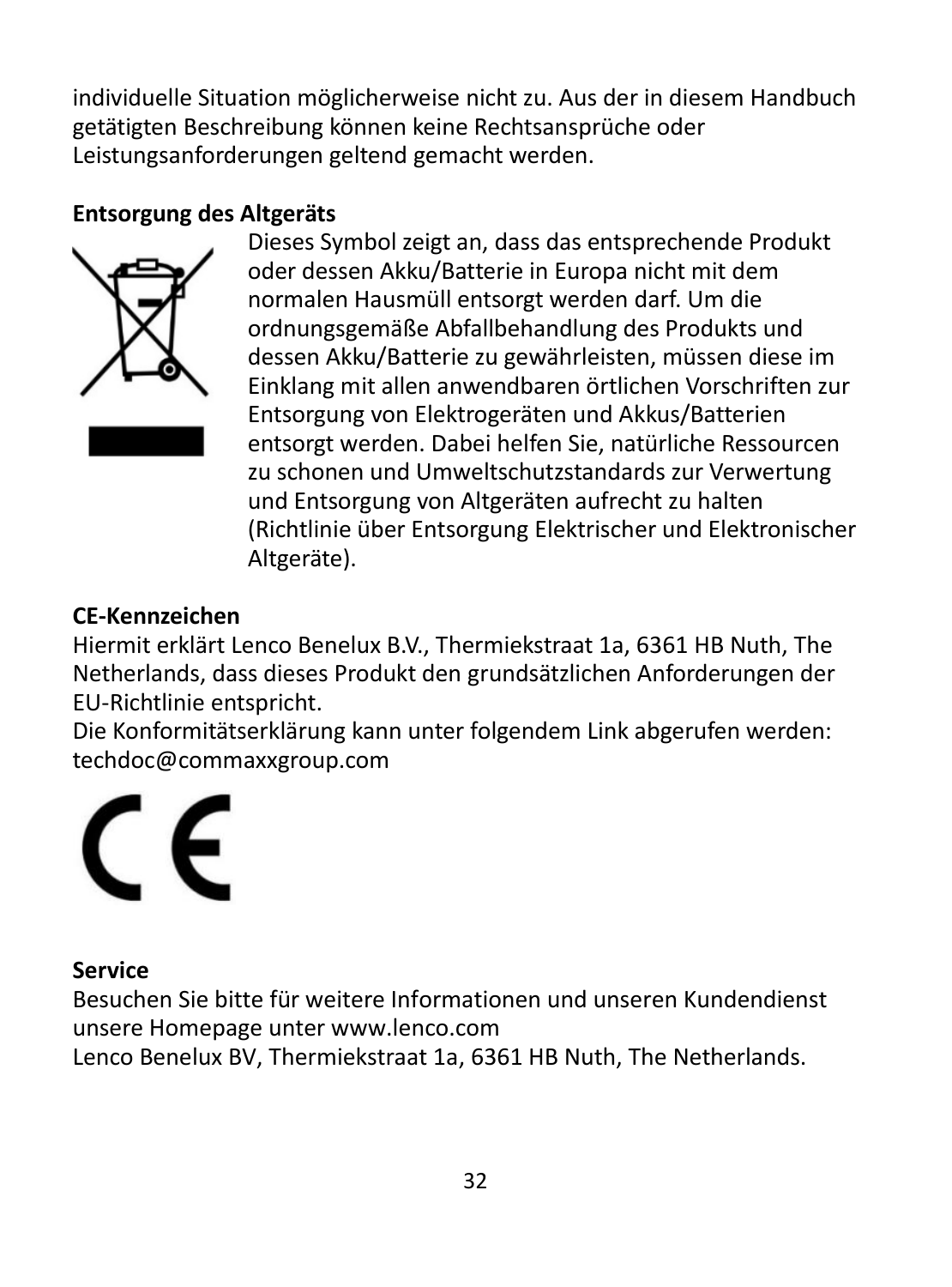#### **Français BMC-060**

#### **ATTENTION :**

L'utilisation de commandes ou de réglages ou l'exécution de procédures autres que celles spécifiées dans ce manuel peut entraîner une exposition à des rayonnements dangereux.

#### **PRÉCAUTIONS AVANT UTILISATION**

# **GARDEZ CES INSTRUCTIONS À L'ESPRIT :**

- Ne couvrez pas et n'obturez pas les ouvertures de ventilation. Lorsque vous placez l'appareil sur une étagère, laissez 5 cm (2") d'espace libre tout autour de l'appareil.
- 2. Installez-le conformément au mode d'emploi fourni.<br>3. Gardez l'appareil à l'écart des sources de chaleur telle
- 3. Gardez l'appareil à l'écart des sources de chaleur telles que des radiateurs, appareils de chauffage, fours, bougies et autres produits générant de la chaleur ou une flamme nue. L'appareil ne peut être utilisé que dans des climats modérés. Les environnements extrêmement froids ou chauds doivent être évités. Température de fonctionnement entre 0° et 35° C.
- 4. Évitez d'utiliser l'appareil à proximité de champs magnétiques puissants.<br>5. Des décharges électrostatiques peuvent perturber le fonctionnement de
- 5. Des décharges électrostatiques peuvent perturber le fonctionnement de cet appareil. Dans ce cas, il suffit de réinitialiser et de redémarrer l'appareil en suivant le mode d'emploi. Pendant le transfert de fichiers, manipulez l'appareil avec précaution et faites-le fonctionner dans un environnement sans électricité statique.
- 6. Mise en garde ! N'introduisez jamais un objet dans l'appareil par les ouvertures et les fentes de ventilation. Étant donné que des tensions élevées sont présentes à l'intérieur du produit, l'insertion d'un objet peut entraîner une électrocution et/ou court-circuiter les composants internes. Pour les mêmes raisons, ne versez pas de l'eau ou un liquide sur le produit.
- 7. Ne l'utilisez pas dans des endroits humides tels qu'une salle de bain, une cuisine pleine de vapeur ou à proximité d'une piscine.
- 8. L'appareil ne doit pas être exposé à des écoulements ou des éclaboussures et aucun objet contenant un liquide, tel qu'un vase, ne doit être posé sur ou près de l'appareil.
- 9. N'utilisez pas cet appareil lorsque de la condensation est possible. Lorsque l'appareil est utilisé dans une pièce chaude et humide, des gouttelettes d'eau ou de la condensation peuvent se former à l'intérieur de l'appareil et affecter son fonctionnement adéquat. Si tel est le cas, laissez l'appareil hors tension pendant 1 ou 2 heures avant de le mettre en marche : l'appareil doit être sec avant toute remise en marche.
- 10. Bien que ce dispositif soit fabriqué avec le plus grand soin et contrôlé à plusieurs reprises avant de quitter l'usine, des problèmes peuvent néanmoins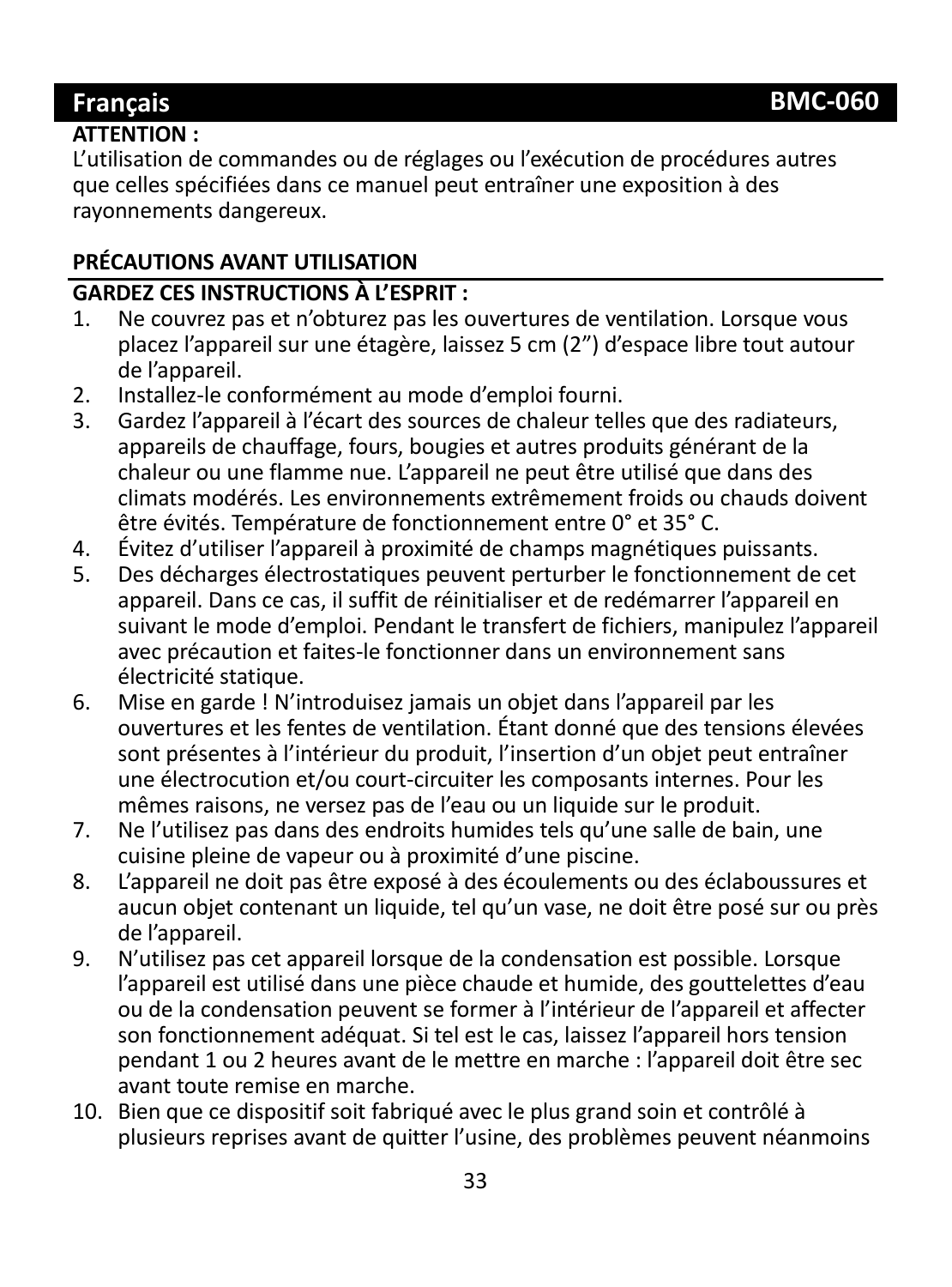survenir, comme avec tous les appareils électriques. Si l'appareil émet de la fumée ou en cas d'accumulation excessive de la chaleur ou d'un phénomène inattendu, débranchez immédiatement la fiche d'alimentation du secteur.

- 11. Cet appareil doit fonctionner avec la source d'alimentation indiquée sur la plaque signalétique. Si vous n'êtes pas sûr du type d'alimentation utilisé chez vous, contactez votre revendeur ou le fournisseur local d'électricité.
- 12. Tenez l'appareil à l'abri des animaux. Certains animaux aiment mordre sur les cordons électriques.
- 13. Pour nettoyer l'appareil, servez-vous d'un chiffon doux et sec. N'utilisez pas de solvant ni d'autre liquide à base de pétrole. Pour enlever les taches importantes, vous pouvez vous servir d'un chiffon humide imbibé d'une solution de détergent diluée.
- 14. Le fournisseur n'est pas responsable des dommages ou pertes de données causés par un dysfonctionnement, une utilisation abusive, une modification de l'appareil ou un remplacement de la batterie.
- 15. N'interrompez pas la connexion lorsque l'appareil formate ou transfère des fichiers. Dans le cas contraire, les données pourraient être endommagées ou perdues.
- 16. Si l'appareil a une fonction de lecture USB, il faut brancher la clé USB directement sur l'appareil. N'utilisez pas un câble d'extension USB, car cela peut causer des interférences entraînant des pertes de données.
- 17. La plaque signalétique se situe en dessous ou à l'arrière de l'appareil.
- 18. Cet appareil ne doit pas être utilisé par des personnes (enfants compris) souffrant de handicaps physiques, sensoriels ou mentaux, ou manquant d'expérience et de connaissances, sauf si elles sont sous surveillance ou ont reçu des instructions sur l'utilisation correcte de l'appareil par la personne qui est responsable de leur sécurité.
- 19. Ce produit est conçu pour un usage non professionnel, et non commercial ou industriel.
- 20. Vérifiez que l'appareil est en position stable. La garantie ne couvre pas les dégâts occasionnés par l'utilisation de cet appareil en position instable, par les vibrations, les chocs ou par la non-observation de tout autre avertissement ou précaution contenus dans ce mode d'emploi.
- 21. N'ouvrez jamais cet appareil.
- 22. Ne placez jamais cet appareil sur un autre appareil électrique.
- 23. Ne laissez pas les sacs en plastique à la portée des enfants.
- 24. Utilisez uniquement les accessoires recommandés par le fabricant.
- 25. Confiez l'entretien et les réparations à un personnel qualifié. Une réparation est nécessaire lorsque l'appareil a été endommagé de quelque façon que ce soit, par exemple lorsque le cordon d'alimentation ou la prise sont endommagés, lorsqu'un liquide s'est déversé ou des objets ont été introduits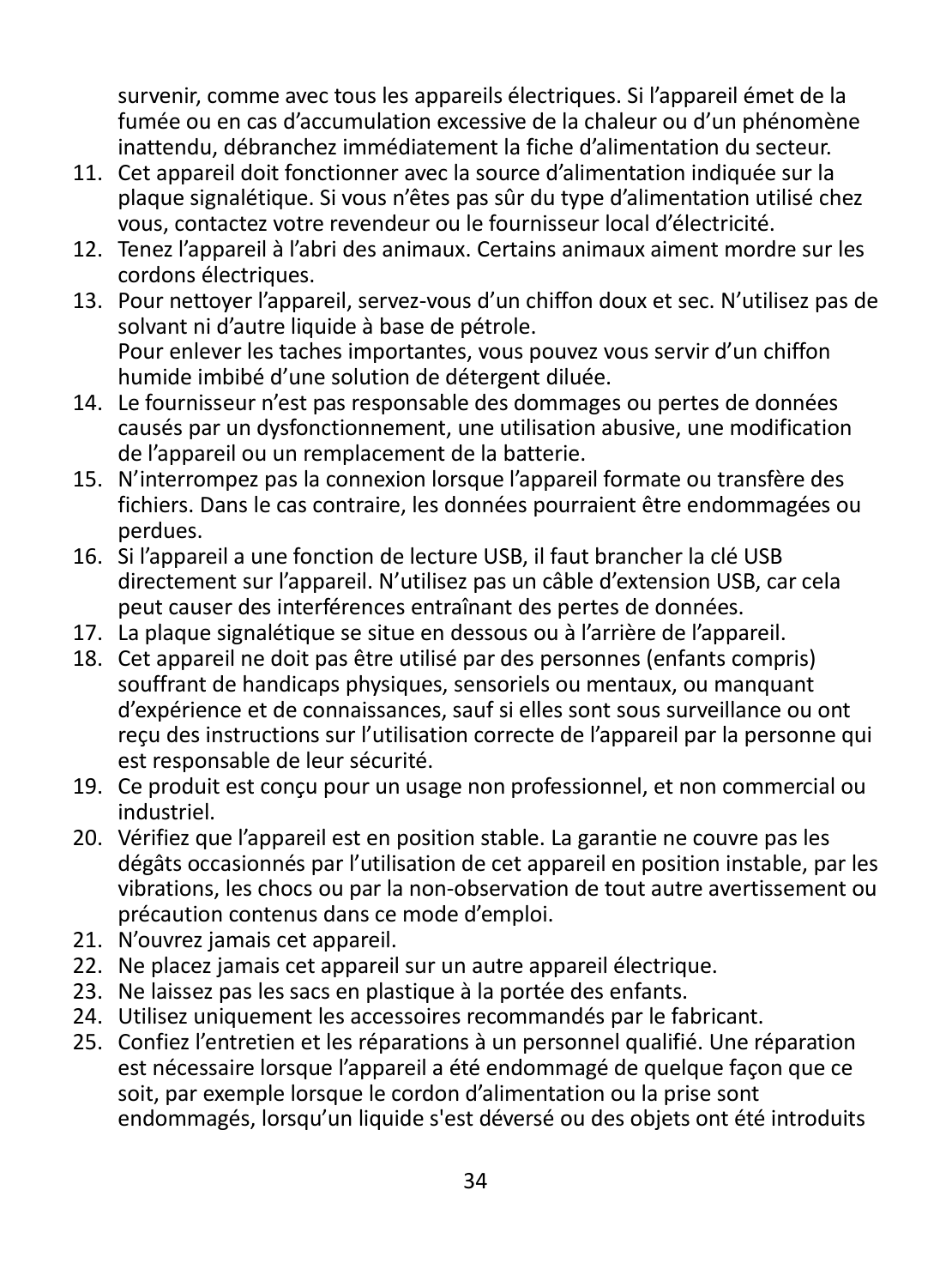dans l'appareil, lorsque l'appareil a été exposé à la pluie ou à l'humidité, lorsqu'il ne fonctionne pas correctement ou est tombé.

- 26. Une exposition prolongée à la musique avec un volume élevé peut entraîner une perte auditive temporaire ou permanente.
- 27. Si l'appareil est livré avec un câble d'alimentation ou un adaptateur secteur :
	- En cas de problème, débranchez le cordon d'alimentation CA et confiez l'entretien à un personnel qualifié.
	- Ne marchez pas sur l'adaptateur secteur ou ne le coincez pas. Faites très attention, en particulier à proximité des fiches et du point de sortie du câble. Ne placez pas d'objets lourds sur l'adaptateur secteur, car ils pourraient l'endommager. Gardez l'appareil hors de portée des enfants ! Ils pourraient se blesser gravement s'ils jouent avec le câble d'alimentation.
	- Débranchez cet appareil pendant les orages ou lorsqu'il n'est pas utilisé pendant une longue durée.
	- La prise secteur doit être installée près de l'appareil et doit être facilement accessible.
	- Ne surchargez pas les prises de courant ou les rallonges. Une surcharge peut entraîner un incendie ou une électrocution.
	- Les appareils de classe 1 doivent être branchés à une prise de courant disposant d'une connexion protectrice à la terre.
	- Les appareils de classe 2 ne nécessitent pas de connexion à la terre.
	- Tirez toujours sur la fiche pour débrancher le cordon de la prise secteur. Ne tirez pas sur le cordon d'alimentation. Cela pourrait provoquer un court-circuit.
	- N'utilisez pas un cordon ou une fiche d'alimentation endommagé ni une prise desserrée. Vous courez un risque d'incendie ou de décharge électrique.
- 28. Si le produit contient ou est livré avec une télécommande contenant des piles boutons :
- Avertissement :
	- [La télécommande fournie avec] Ce produit contient une pile bouton. Si la pile est avalée, elle peut causer de graves brûlures internes en seulement 2 heures et peut entraîner la mort.
	- Tenez les piles neuves et usagées hors de portée des enfants.
	- Si le compartiment à piles ne se ferme pas correctement, cessez d'utiliser l'appareil et tenez-le hors de portée des enfants.
	- Si vous pensez que les piles ont été avalées ou placées à l'intérieur d'une partie du corps, consultez un médecin immédiatement.
- 29. Mise en garde relative à l'utilisation des piles :
	- Risque d'explosion si la pile est mal remplacée. Remplacez les piles par des piles d'un type identique ou équivalent.
	- Pendant l'utilisation, le stockage ou le transport, la pile ne doit pas être soumise à des températures extrêmement élevées ou basses, à une faible pression d'air à haute altitude.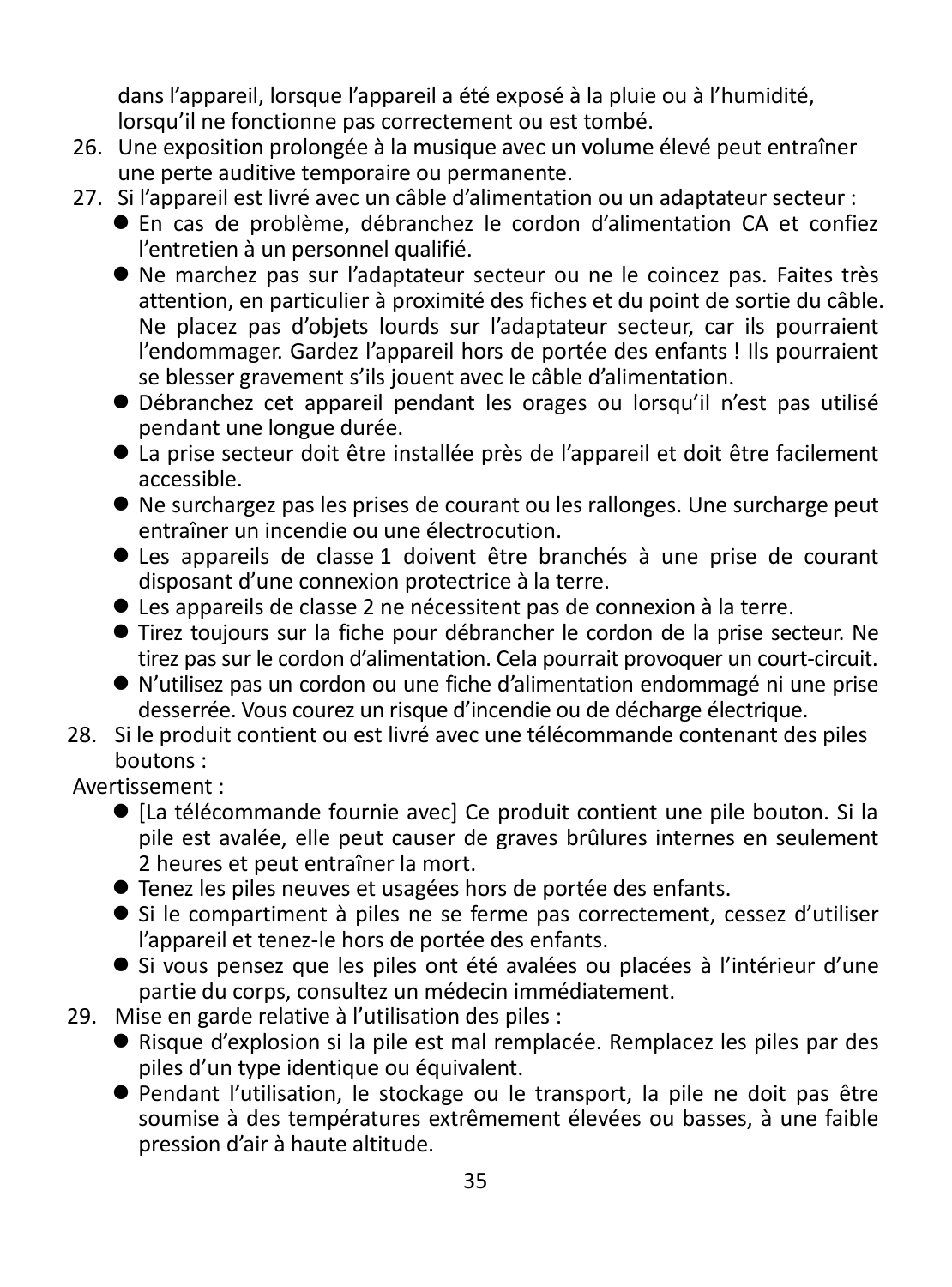- Le remplacement d'une pile par une autre de type incorrect peut entraîner une explosion ou une fuite de liquide ou de gaz inflammable.
- L'introduction d'une pile dans le feu ou dans un four chaud, l'écrasement ou le découpage mécanique peut entraîner une explosion.
- L'exposition d'une pile dans un environnement à température extrêmement élevée peut entraîner une explosion ou une fuite de liquide ou de gaz inflammable.
- L'exposition d'une pile à une pression d'air extrêmement basse peut entraîner une explosion ou une fuite de liquide ou de gaz inflammable.
- Veuillez considérer les questions environnementales lors de la mise au rebut des piles.

#### **INSTALLATION**

- Déballez toutes les pièces et enlevez le matériau de protection.
- Ne connectez pas l'unité au secteur avant d'avoir vérifié la tension du secteur et avant que toutes les autres connexions n'aient été effectuées.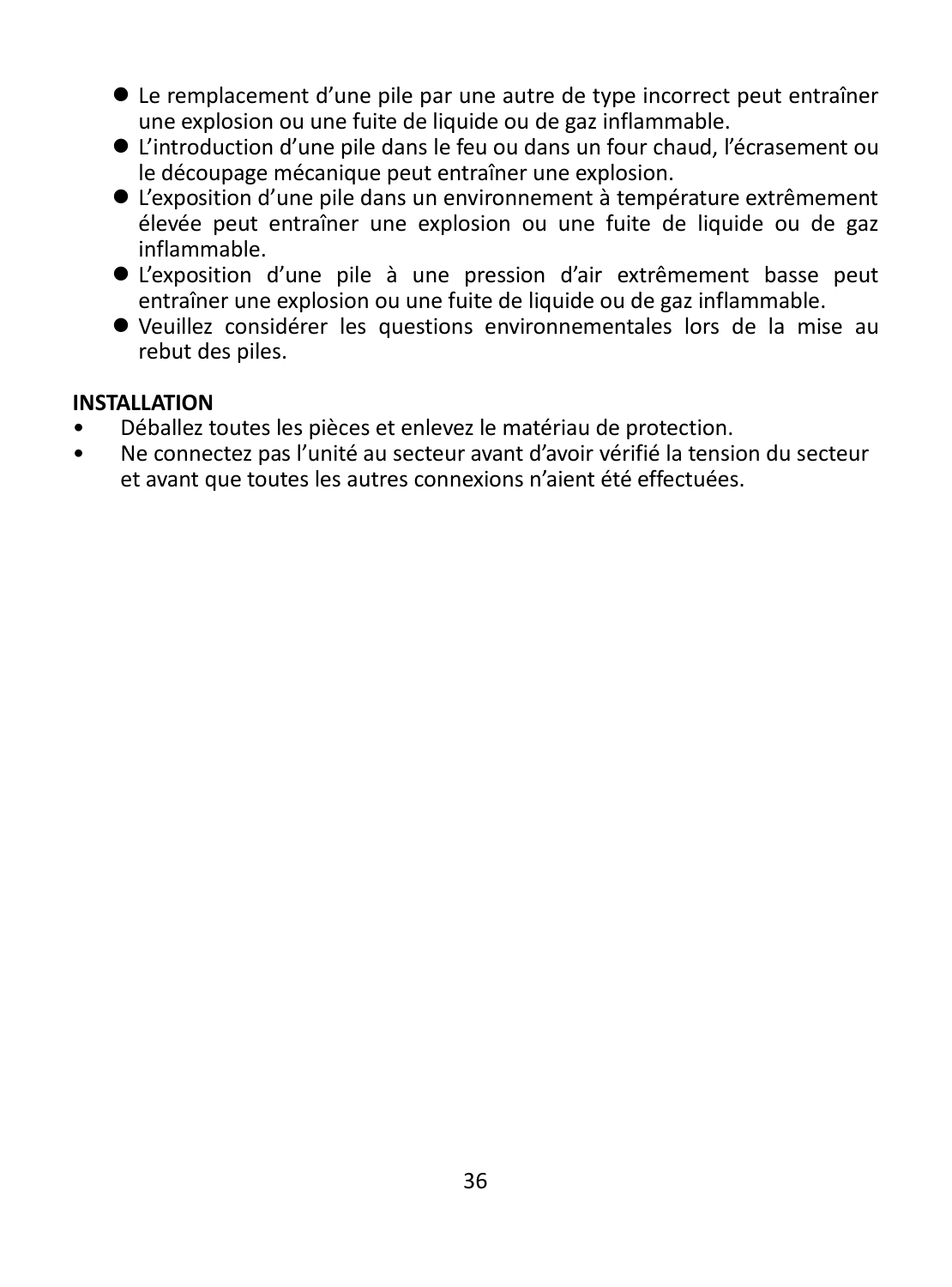

#### **Illustration**

- 1. Volume micro +/-, bouton coulissant
- 2. Écho+/-, bouton coulissant<br>3. Touche ALLUMER/ÉTEINDR
- 3. Touche ALLUMER/ÉTEINDRE : Appuyez longuement pour allumer/éteindre. Appuyez brièvement pour allumer/éteindre la lumière. En appuyant deux fois sur ce bouton, vous passez en mode de son magique. Appuyez à nouveau brièvement pour modifier l'effet Magic voice. Appuyez à nouveau deux fois pour désactiver ce mode.
- 4. Chanson suivante/Pression prolongée pour augmenter le volume de la musique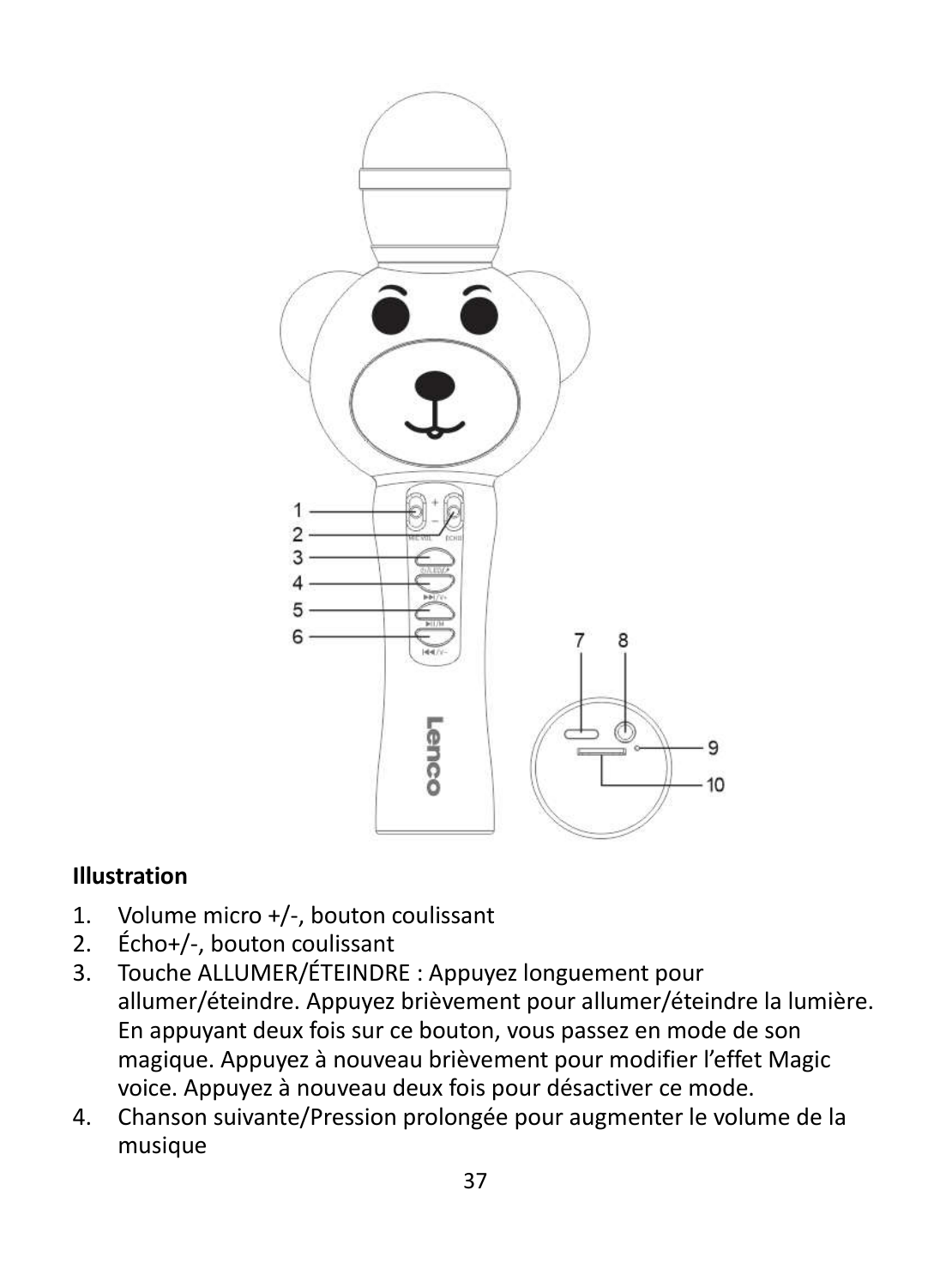- 5. Bouton Pause/Play/Mode : Appuyez longuement pour le mode d'accompagnement (VOCAL CUT), et appuyez deux fois pour changer de mode.
- 6. Chanson précédente/Pression prolongée pour baisser le volume de la musique
- 7. Port de charge type C
- 8. Port casque 3,5 mm / Prise de sortie de ligne
- 9. Voyant de charge
- 10. Logement pour carte MicroSD : Prend en charge une carte TF de 64 Go.



#### **Câble de charge type C**



**Mode d'emploi**



Veuillez vous assurer que le haut-parleur karaoké BMC-060 est complètement chargé avant la première utilisation.

- Connectez le produit avec un câble de charge de type C.
- Le voyant affichera une lumière rouge pendant la charge.
- Il s'éteindra une fois la charge complète.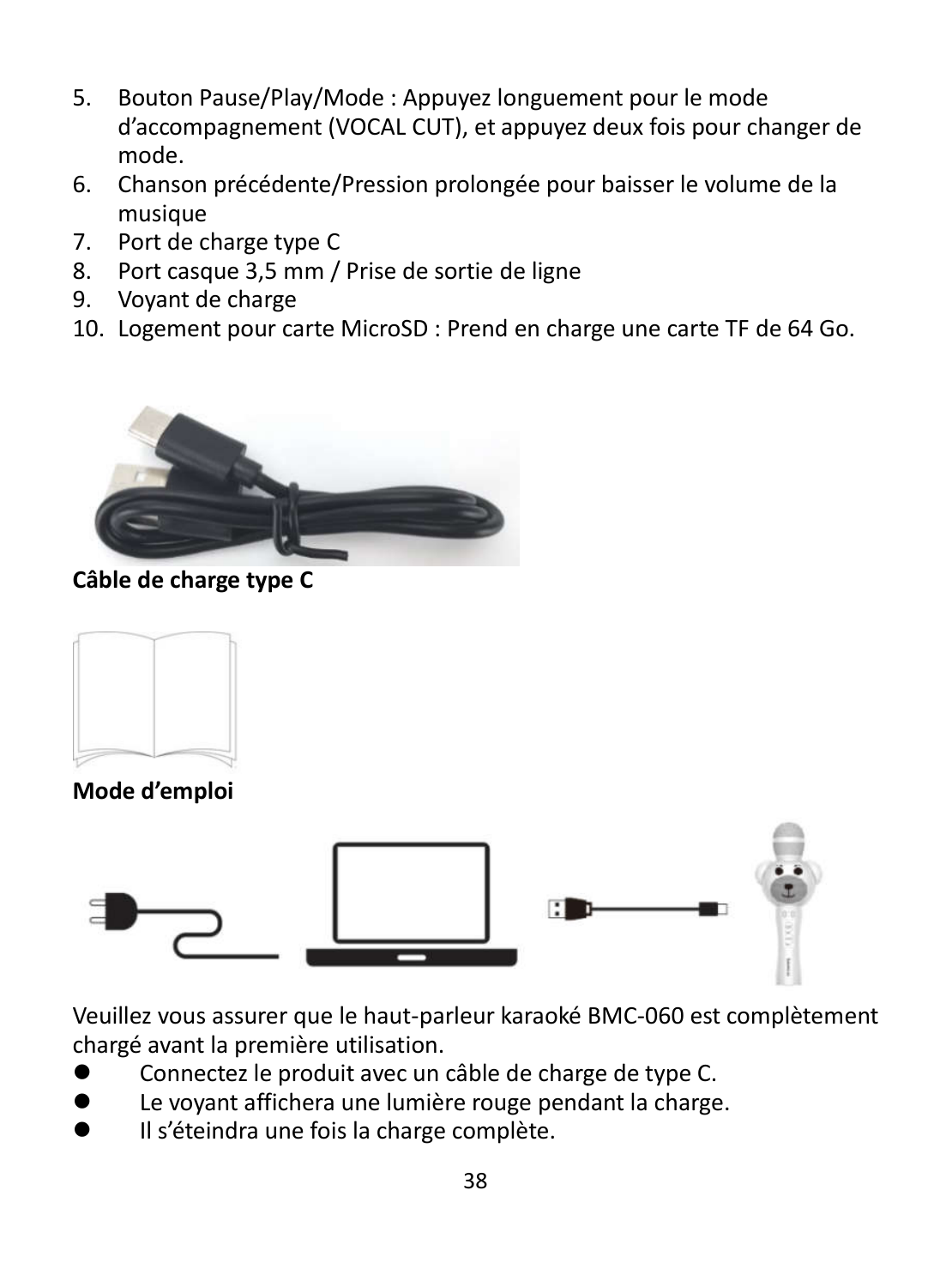#### **Appariement par Bluetooth**

- 1. Allumez le microphone (appuyez longuement sur bouton  $\langle \cdot \rangle$ ), le voyant lumineux s'allume et le son « Bluetoot modeh » retentit.
- 2. Vous pouvez rechercher « Lenco BMC-060 » pour le connecter à votre appareil. Une fois la connexion réussie, vous entendrez : « connected » (connecté).
- 3. Saisissez « 0000 » et cliquez sur OK si une invite vous demande de saisir un mot de passe.
- 4. Utilisez n'importe quelle application karaoké ou sélectionnez une chanson à partir du lecteur de musique de votre appareil, et réglez le volume et l'écho du micro au niveau approprié.
- 5. Vous pouvez chanter à l'aide du micro.
- 6. Pour aller à la chanson suivante : Appuyez brièvement sur la touche.
- 7. Pour aller à la chanson précédente : Appuyez brièvement sur la partouche.
- 8. Pour mettre sur pause : Appuyez brièvement sur la  $\blacksquare$  touche.
- 9. Pour lire la piste : Appuyez brièvement sur la ► touche.

#### **Mode « carte Micro SD »**

- 1. Allumez le microphone, insérez la carte micro SD préchargée de chansons MP3, vous entendrez le « SD card mode » (mode carte SD) du haut-parleur. Il lancera automatiquement la lecture des chansons à partir de la carte SD.
- 2. Pour aller à la chanson suivante : Appuyez brièvement sur la supplement.
- 3. Pour aller à la chanson précédente : Appuyez brièvement sur la petouche.
- 4. Pour mettre sur pause : Appuyez brièvement sur la  $\blacktriangleright$ II touche.
- 5. Pour lire la piste : Appuyez brièvement sur la ▶ touche.

#### **Mode écouteur/mode sortie de ligne**

Lorsque le haut-parleur joue de la musique, insérez un casque avec fiche 3,5 mm dans la prise casque, vous entendrez le son dans le casque connecté.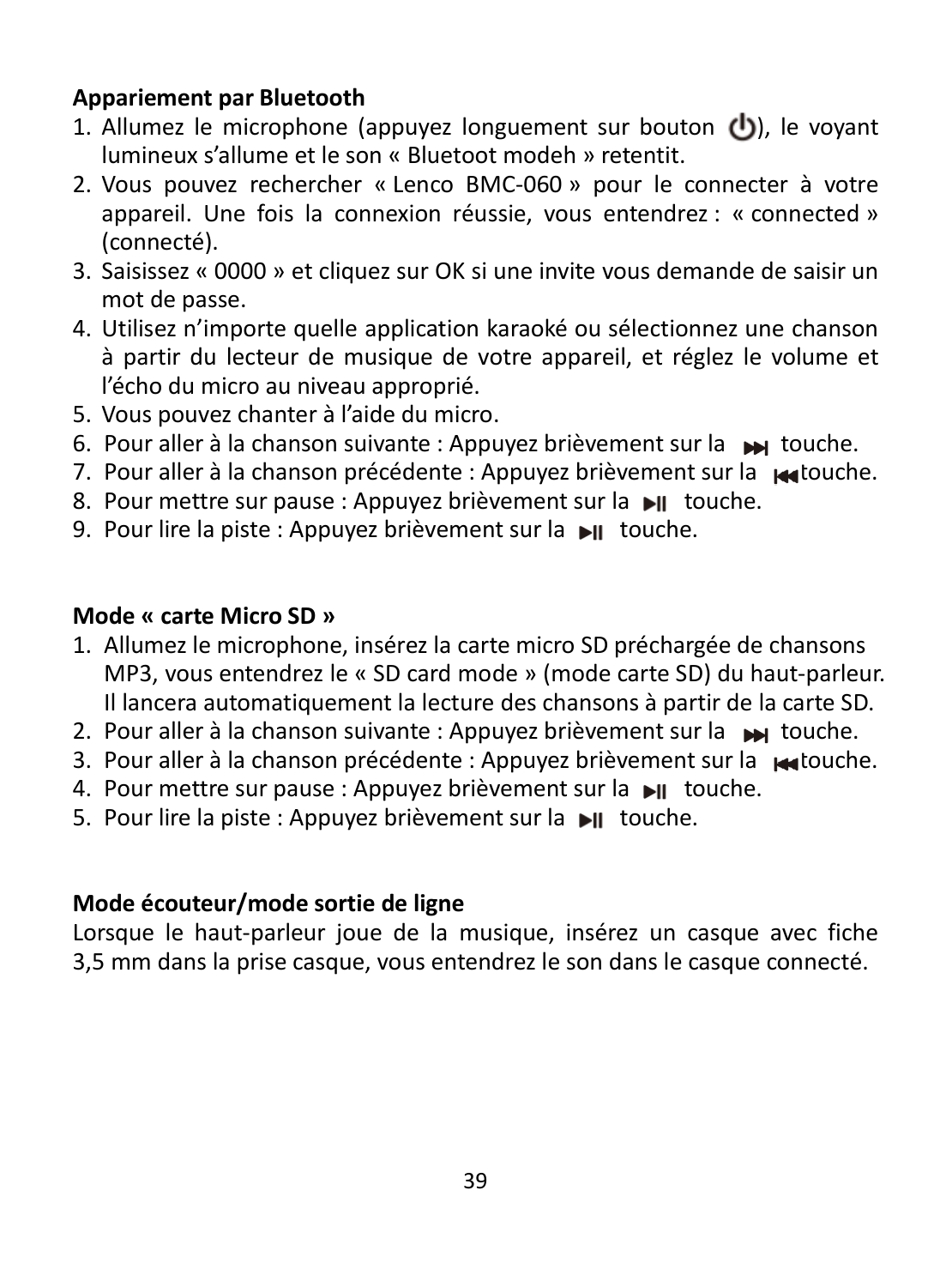

Vous pouvez également connecter le microphone à un haut-parleur actif externe ou à un système hi-fi avec fonction d'entrée de ligne. Ensuite, vous pouvez entendre le son du microphone sur le haut-parleur externe ou le système hi-fi.

Remarque : Le câble auxiliaire de 3,5 mm n'est pas inclus.

#### **Dépannage**

| Le voyant marche/arrêt ne | Veuillez vérifier le câble de type C et le |
|---------------------------|--------------------------------------------|
| s'allume pas.             | charger.                                   |
| Le micro ne produit aucun | Veuillez allumer l'appareil et régler le   |
| son.                      | volume à un niveau supérieur.              |
| Le micro ne produit aucun | Veuillez régler l'écho à un niveau         |
| écho.                     | supérieur, ne placez pas le haut-parleur   |
|                           | sur une table avec l'écho activé.          |
| Il y a des interférences. | Veuillez confirmer s'il y a des            |
|                           | interférences tout autour.                 |

- Désignation : Microphone portable sans fil Haut-parleur Bluetooth avec LED
- Numéro d'article : BMC-060
- Entrée : 5 V CC; 500 mA
- $\bullet$  Puissance de sortie : 1 + 1 Radiateur passif 5 W\*
- Version Bluetooth : V5.0
- Fréquence sans fil : 2402 à 2480 MHz
- Taille du produit : 98x66x233 mm
- Poids : 297 g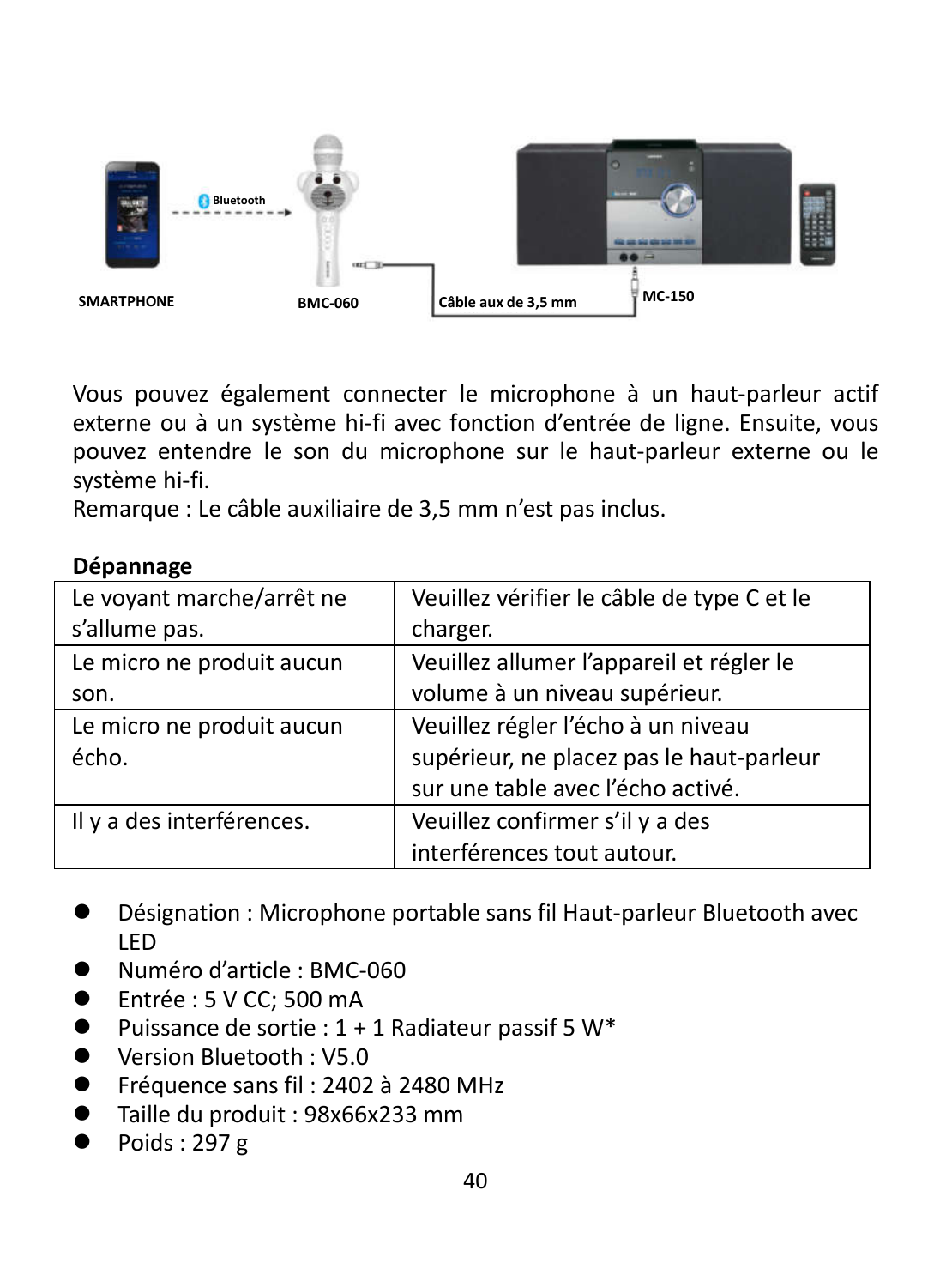- $\bullet$  Puissance LED : 800 mW
- $\bullet$  Distorsion : <1 %
- Tension de la batterie : 1200 mAh
- Matériau : ABS
- Temps de charge : Environ 4 heures
- Durée de lecture : Environ 8 heures (la durée de lecture dépend du volume et de la LED)
- Distance de transmission : environ 10 m
- Format audio · Micro SD MP3

#### **Garantie**

Lenco propose un service et une garantie conformément à la législation européenne, ce qui signifie qu'en cas de besoin de réparation (aussi bien pendant et après la période de garantie), vous pouvez contacter votre revendeur le plus proche.

Remarque importante : Il n'est pas possible de renvoyer l'appareil pour réparation directement à Lenco.

Remarque importante : si l'appareil est ouvert ou modifié de quelque manière que ce soit par un réparateur non agréé, la garantie sera caduque.

Cet appareil ne convient pas à une utilisation professionnelle. En cas d'utilisation professionnelle, les obligations de garantie du fabricant seront annulées.

#### **Clause de non-responsabilité**

Des mises à jour du logiciel et/ou des composants informatiques sont régulièrement effectuées. Il se peut donc que certaines instructions, caractéristiques et images présentes dans ce document diffèrent légèrement de votre configuration spécifique. Tous les articles décrits dans ce guide sont fournis uniquement à des fins d'illustration et peuvent ne pas s'appliquer à une configuration spécifique. Aucun droit légal ne peut être obtenu depuis les informations contenues dans ce manuel.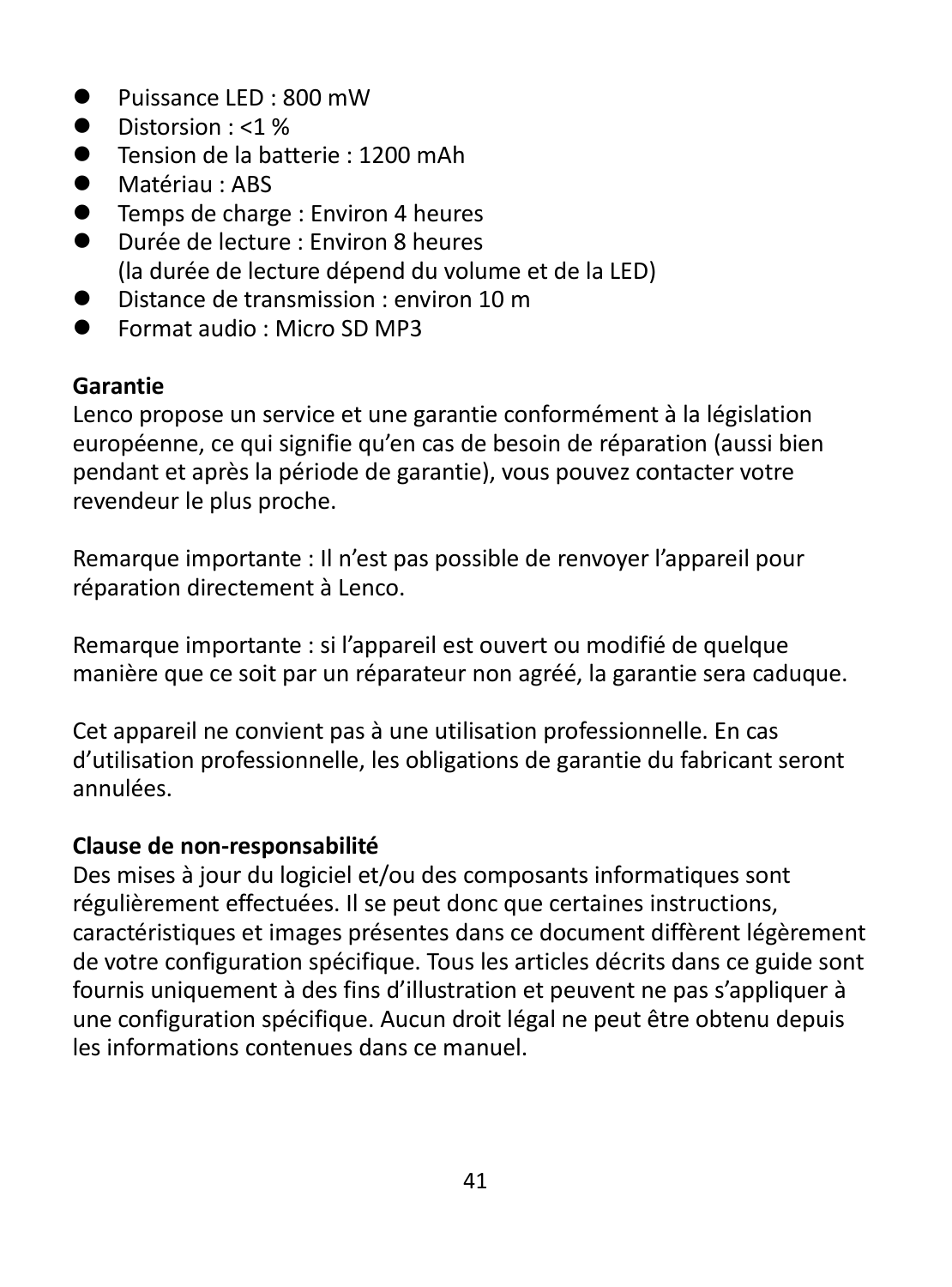#### **Mise au rebut de l'appareil usagé**



Ce symbole indique que le produit électrique concerné ainsi que les piles ne doivent pas être jetés avec les autres déchets ménagers en Europe. Pour garantir un traitement correct des piles et de l'appareil usagés, veuillez les mettre au rebut conformément aux réglementations locales en vigueur en matière d'appareils électriques et autres piles. En agissant de la sorte, vous contribuerez à la préservation des ressources naturelles et à l'amélioration des niveaux de protection environnementale concernant le traitement et la destruction des déchets électriques (directive sur les déchets des équipements électriques et électroniques).

#### **Marquage CE**

Par la présente, Lenco Benelux B.V., Thermiekstraat 1a, 6361 HB Nuth, Pays-Bas, déclare que ce produit est conforme aux exigences principales des directives européennes.

La déclaration de conformité peut être consultée via techdoc@commaxxgroup.com



#### **Service après-vente**

Pour en savoir plus et obtenir de l'assistance, visitez www.lenco.com Lenco Benelux BV, Thermiekstraat 1a, 6361 HB, Nuth, Pays-Bas.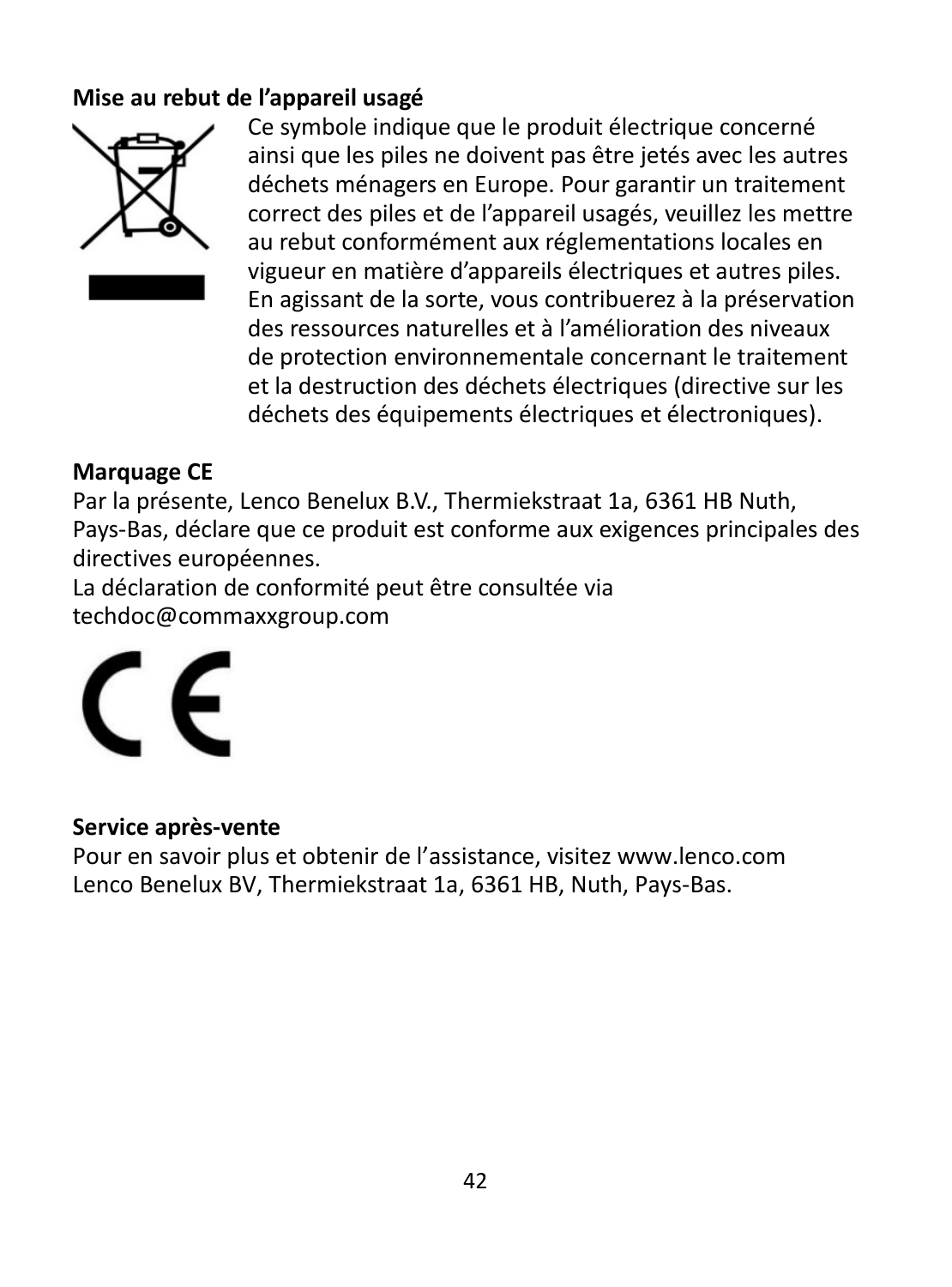#### **PRECAUCIÓN:**

El uso de los controles o ajustes o el funcionamiento de los procedimientos excepto a aquellos especificados aquí pueden provocar una exposición peligrosa a la radiación.

#### **PRECAUCIONES PREVIAS AL USO**

# **TENGA ESTAS INSTRUCCIONES EN MENTE:**<br>1. No cubra o bloquee ninguna apertura (

- 1. No cubra o bloquee ninguna apertura de ventilación. Cuando coloque el dispositivo en una estantería, deje 5 cm (2") de espacio libre alrededor de todo el dispositivo.
- 2. Instálelo conforme al manual de usuario que se adjunta.
- Mantenga el aparato alejado de fuentes de calor, como radiadores, calentadores, estufas, velas u otros productos que generen calor o llama viva. El aparato solo puede usarse en climas moderados. Se deben evitar los ambientes extremadamente fríos o cálidos. Temperatura de funcionamiento entre 0 ° y 35 °C.
- 4. Evite usar el dispositivo cerca de campos magnéticos fuertes.<br>5. Una descarga electrostática puede entorpecer el uso normal de
- 5. Una descarga electrostática puede entorpecer el uso normal de este dispositivo. En tal caso, simplemente reinícielo siguiendo el manual de instrucciones. Durante la transmisión de archivos, por favor manéjelo con cuidado opérelo en un entorno libre de electricidad estática.
- 6. ¡Advertencia! Nunca inserte un objeto en el producto a través de las ventilaciones o aperturas. Alto voltaje fluye a través del producto e insertar un objeto puede provocar una descarga eléctrica y/o un cortocircuito de sus componentes internos. Por el mismo motivo, no derrame agua o líquidos en el producto.
- 7. No lo utilice en zonas húmedas, como cuartos de baño, cocinas en las que se forme vapor ni cerca de piscinas.
- 8. El aparato no debe exponerse a goteos o salpicaduras y asegúrese de que se colocan sobre o cerca del aparato objetos llenos de líquidos, como jarrones.
- 9. No use este dispositivo cuando se pueda producir condensación. Cuando utilice la unidad en una habitación húmeda y cálida con humedad, pueden generarse gotas de agua o condensación dentro de la unidad y es posible que no funcione correctamente; apague la unidad durante 1 o 2 horas antes de encenderla de nuevo: el aparato debe estar seco antes de conectarse a una fuente de alimentación.
- 10. Aunque este dispositivo está fabricado con el máximo cuidado y comprobado varias veces antes de salir de fábrica, todavía es posible que se puedan producir problemas, al igual que con todos los aparatos eléctricos. Si observa la aparición de humo, una acumulación excesiva de calor o cualquier otro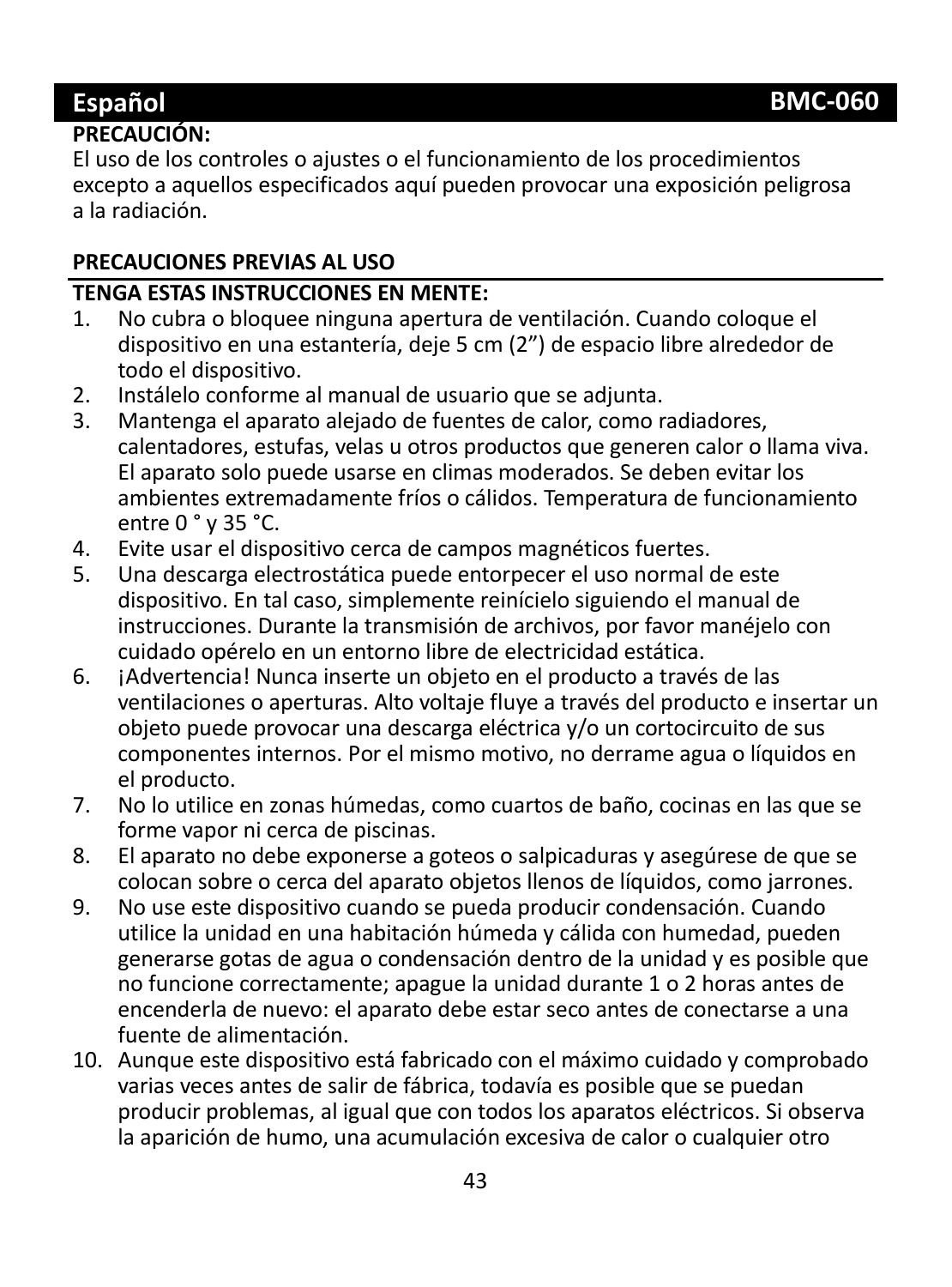fenómeno inesperado, deberá desconectar inmediatamente el enchufe de la toma de corriente.

- 11. Este dispositivo debe funcionar con una fuente de alimentación que se especifica en la etiqueta de especificaciones. Si no está seguro del tipo de alimentación que se usa en su hogar, consulte con el distribuidor o una compañía eléctrica local.
- 12. Manténgalo alejado de los animales. Algunos animales disfrutan mordiendo cables de alimentación.
- 13. Para limpiar el dispositivo use un paño seco y suave. No utilice líquidos disolventes ni con base de petróleo. Para eliminar manchas difíciles, puede usar un paño húmedo con detergente diluido.
- 14. El proveedor no asume ninguna responsabilidad por daños o datos perdidos provocados por un funcionamiento incorrecto, uso incorrecto, modificación del dispositivo o sustitución de la batería.
- 15. No interrumpa la conexión cuando el dispositivo esté formateando o transfiriendo archivos. En caso contrario, los datos se pueden estropear o perder.
- 16. Si la unidad dispone de función de reproducción USB, se debe conectar la memoria USB directamente en la unidad. No utilice cables de extensión USB ya que pueden crear interferencias que causen una pérdida de datos.
- 17. La etiqueta de calificación aparece marcada en el panel inferior o posterior del dispositivo.
- 18. Este aparato no está diseñado para su uso por personas (incluyendo niños) con discapacidades físicas, sensoriales o mentales o con falta de experiencia o conocimientos, salvo que estén bajo la supervisión o hayan recibido formación sobre el uso correcto del dispositivo por parte de una persona responsable de su seguridad.
- 19. Este producto está diseñado para un uso no profesional únicamente y no para un uso comercial o industrial.
- 20. Asegúrese de que la unidad esté fijada en una posición estable. La garantía no cubrirá los daños derivados de usar este producto en una posición inestable, vibraciones o golpes o por no seguir otras advertencias o precauciones que aparecen en este manual de usuario.
- 21. Nunca retire la carcasa del dispositivo.
- 22. Nunca coloque este dispositivo sobre otro equipo eléctrico.
- 23. Mantenga las bolsas de plástico fuera del alcance de los niños.
- 24. Use únicamente los dispositivos/accesorios especificados por el fabricante.
- 25. Remita todas las reparaciones al personal cualificado. Es necesario el mantenimiento cuando el dispositivo presenta daños en cualesquiera manera, como el cable de alimentación o el enchufe, cuando se haya vertido líquido o se hayan caído objetos en el dispositivo, cuando el dispositivo se haya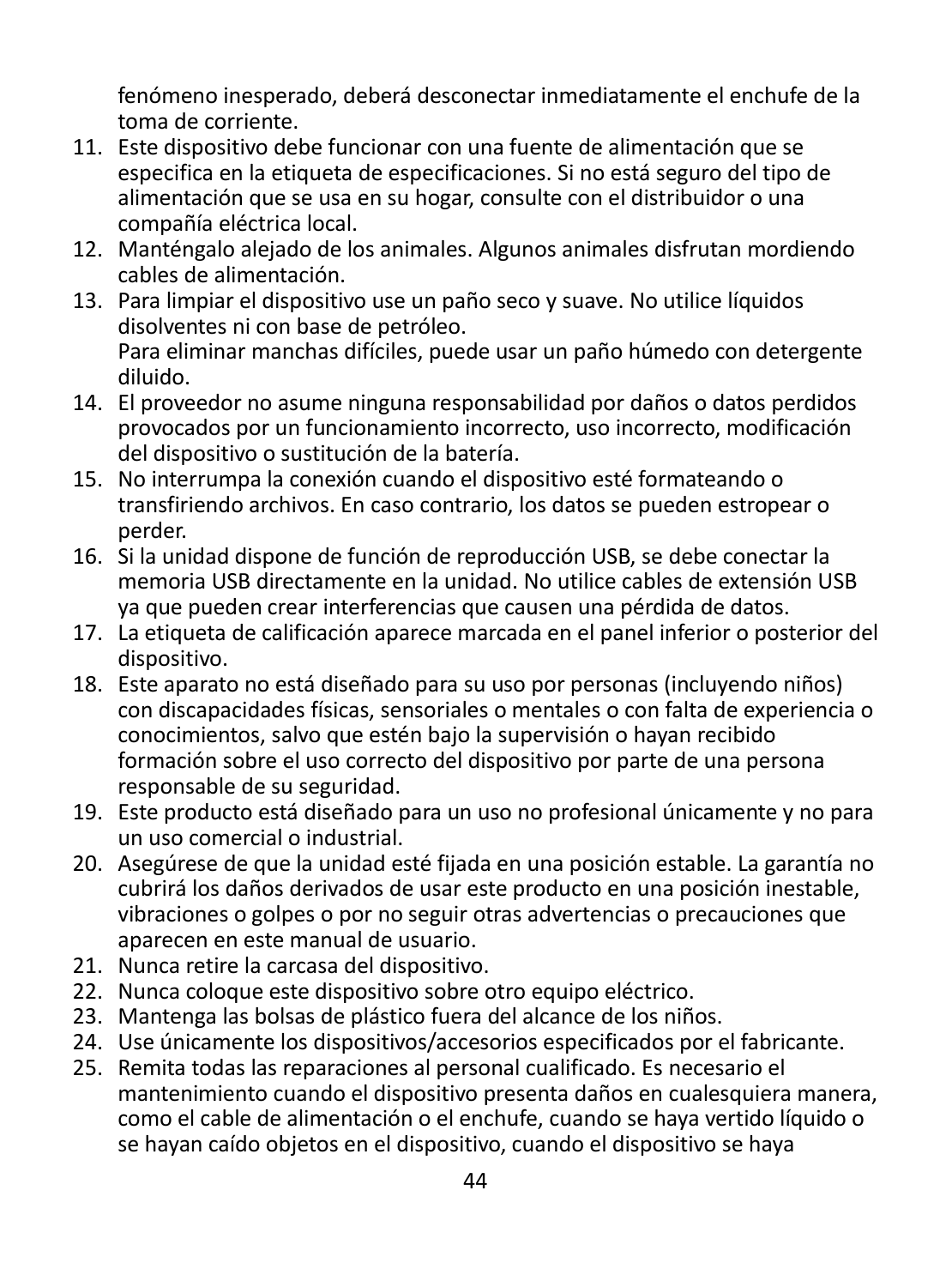expuesto a la lluvia o humedad, cuando no funcione normalmente o cuando se haya caído.

- 26. Una larga exposición a sonidos elevados de reproductores de música personales puede provocar una pérdida de audición temporal o permanente.
- 27. Si el producto viene con un cable de alimentación o un adaptador de corriente de CA:
	- Si se produce cualquier problema, desconecte el cable de alimentación CA y remítase al mantenimiento de personal cualificado.
	- No pise o pince el adaptador de alimentación. Tenga mucho cuidado, en especial cerca de las tomas y el punto de salida del cable. No coloque objetos pesados en el adaptador de alimentación, ya que pueden dañarlo. ¡Mantenga el dispositivo fuera del alcance de los niños! Si juegan con el cable de alimentación, puede sufrir lesiones graves.
	- Desconecte el dispositivo durante tormentas eléctricas o cuando no vaya a usarse durante periodos prolongados de tiempo.
	- La salida de la toma debe instalarse cerca del equipo y debe ser fácilmente accesible.
	- No sobrecargue las tomas CA o los cables de extensión. La sobrecarga puede provocar un incendio o una descarga eléctrica.
	- Los dispositivos con construcción de Clase 1 deben estar conectados a una toma de corriente con una conexión a tierra protegida.
	- Los dispositivos con construcción Clase 2 no requieren una conexión a tierra.
	- Sujete siempre el enchufe cuando los extraiga de la toma de corriente. No tire del cable de alimentación. Esto puede provocar un cortocircuito.
	- No utilice un cable de alimentación o enchufe deteriorado o una toma suelta. Si lo hace, podría provocar un incendio o una descarga eléctrica.
- 28. Si el producto contiene o se entrega con un mando a distancia que contiene pilas de botón / celdas:
- Advertencia:
	- [El mando a distancia que se suministra] Este producto contiene una pila de tipo botón/moneda. Si la pila se traga, puede provocar graves quemaduras internas en sólo 2 horas y podría ocasionar la muerte.
	- Mantenga las pilas nuevas o usadas fuera del alcance de los niños.
	- Si el compartimiento de las pilas no se cierra correctamente, deje de usar el producto y no lo deje al alcance los niños.
	- Si tiene la sospecha de que una pila ha sido ingerida o se encuentra en algún lugar del cuerpo, busque inmediatamente atención médica.
- 29. Precaución sobre el uso de las pilas:
	- Existe riesgo de explosión si la pila no se sustituye correctamente. Sustitúvala únicamente con otra del mismo tipo u otro equivalente.
	- No se pueden exponer las pilas a temperaturas extremadamente altas o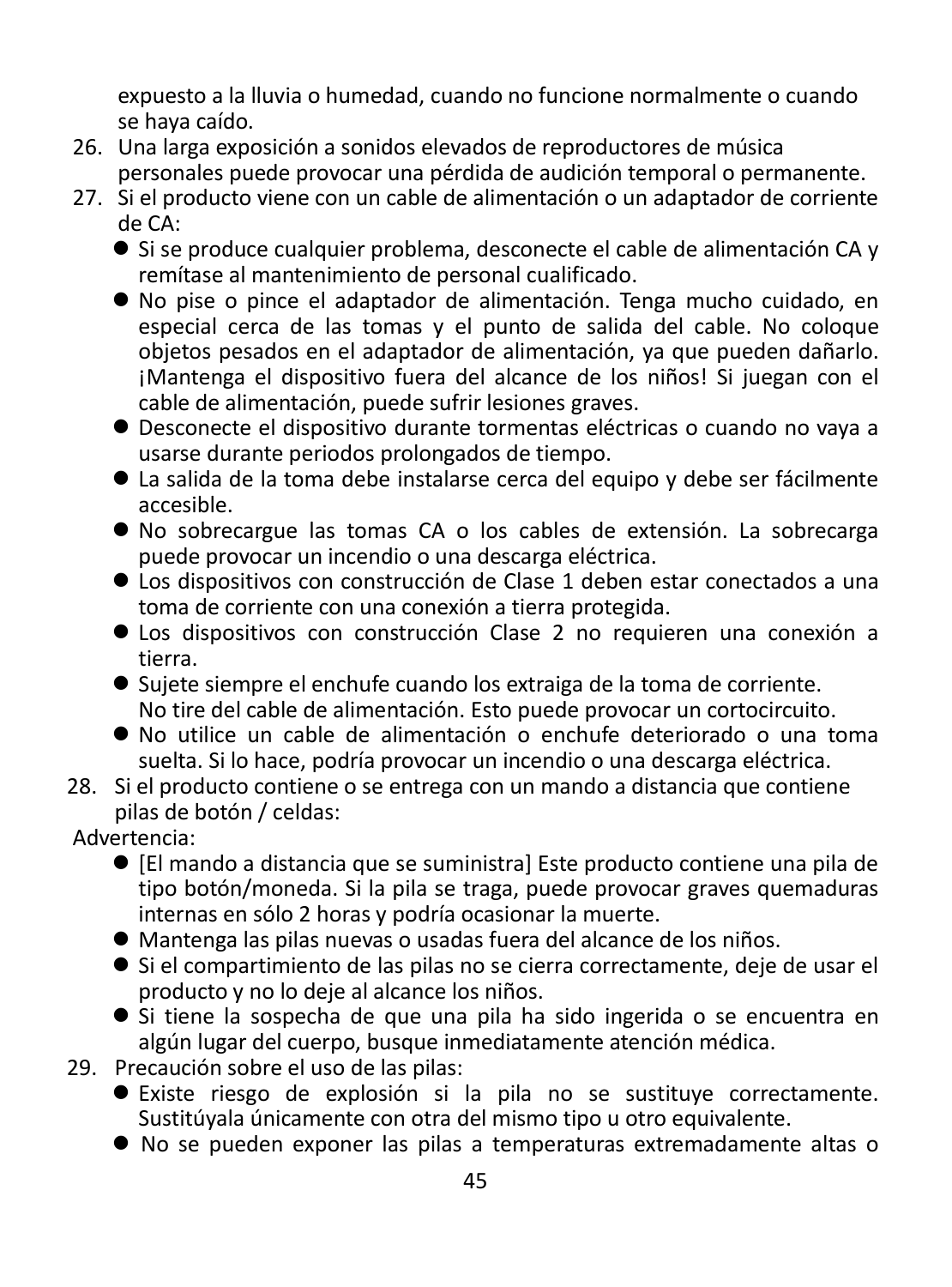bajas, baja presión de aire a gran altitud durante el uso, almacenamiento o transporte.

- Si cambia las pilas por otras que no son las correctas, se puede producir una explosión o la fuga de líquidos o gases inflamables.
- Si arroja las pilas al fuego o a un horno caliente, o aplasta o cortar mecánicamente una pila, podría provocar una explosión.
- Si deja las pilas en un lugar con temperaturas extremadamente altas, se puede producir una explosión o una fuga de líquido o gas inflamable.
- Si se exponen las pilas a una presión de aire extremadamente baja, se puede producir una explosión o la fuga de líquidos o gases inflamables.
- Se debe prestar atención a los aspectos medioambientales sobre la eliminación de baterías.

#### **INSTALACIÓN**

- Desembale todas las piezas y retire el material protector.
- No conecte la unidad a la corriente eléctrica antes de comprobar la tensión de la corriente y antes de que se hayan hecho todas las demás conexiones.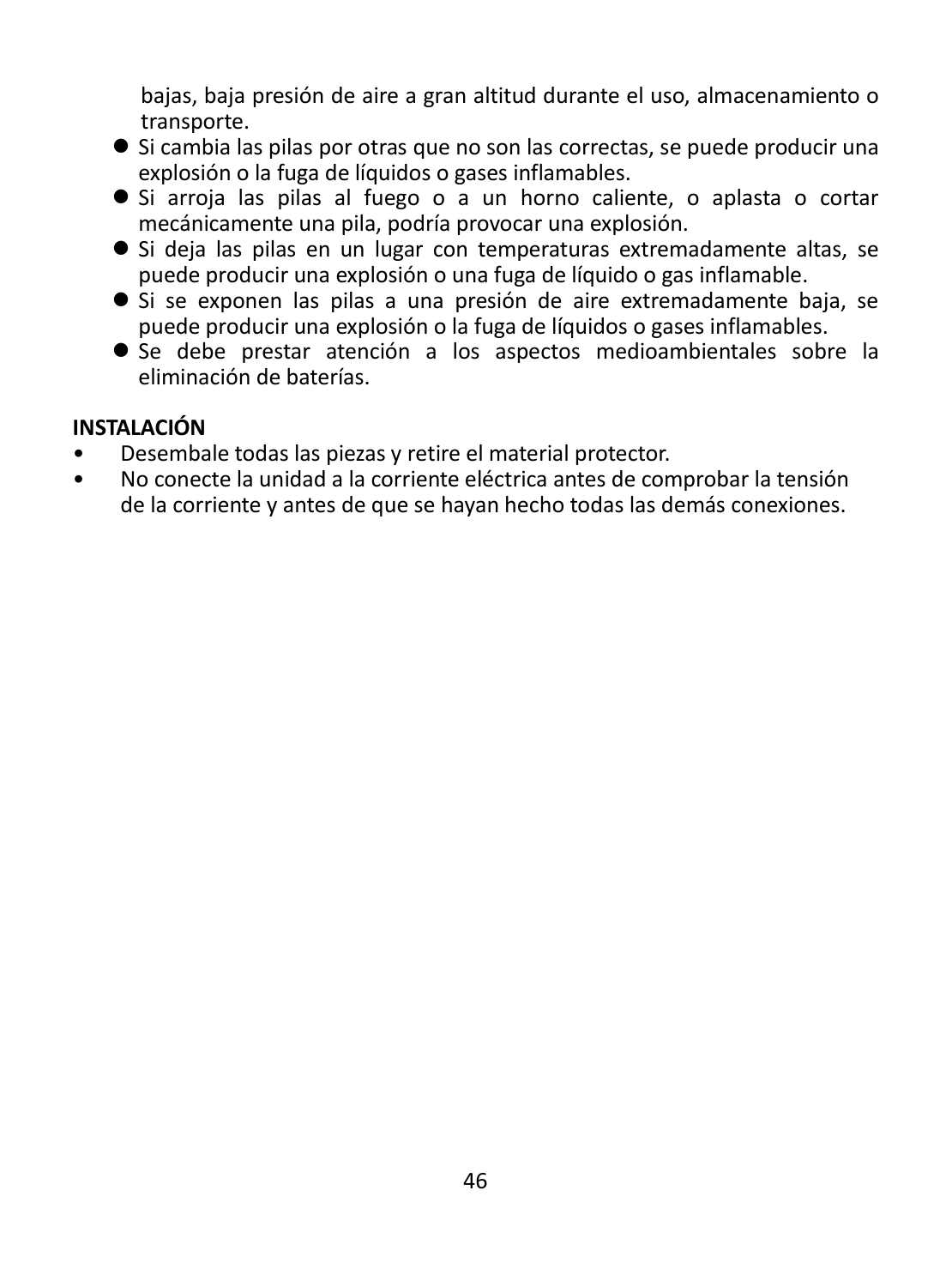

#### **Ilustración**

- 1. Volumen del micrófono +/-, interruptor deslizante
- 2. Eco +/-, interruptor deslizante
- 3. Botón de ENCENDIDO / APAGADO: Púlselo durante un periodo prolongado de tiempo para encenderlo / apagarlo. Púlselo brevemente para encender / apagar la luz. Al pulsar dos veces este botón se entrará en el modo de sonido Mágico. Vuélvalo a pulsar brevemente para cambiar el efecto mágico de voz. Vuélvalo a pulsar dos veces para apagar este modo.
- 4. Siguiente canción / Púlselo durante un periodo prolongado de tiempo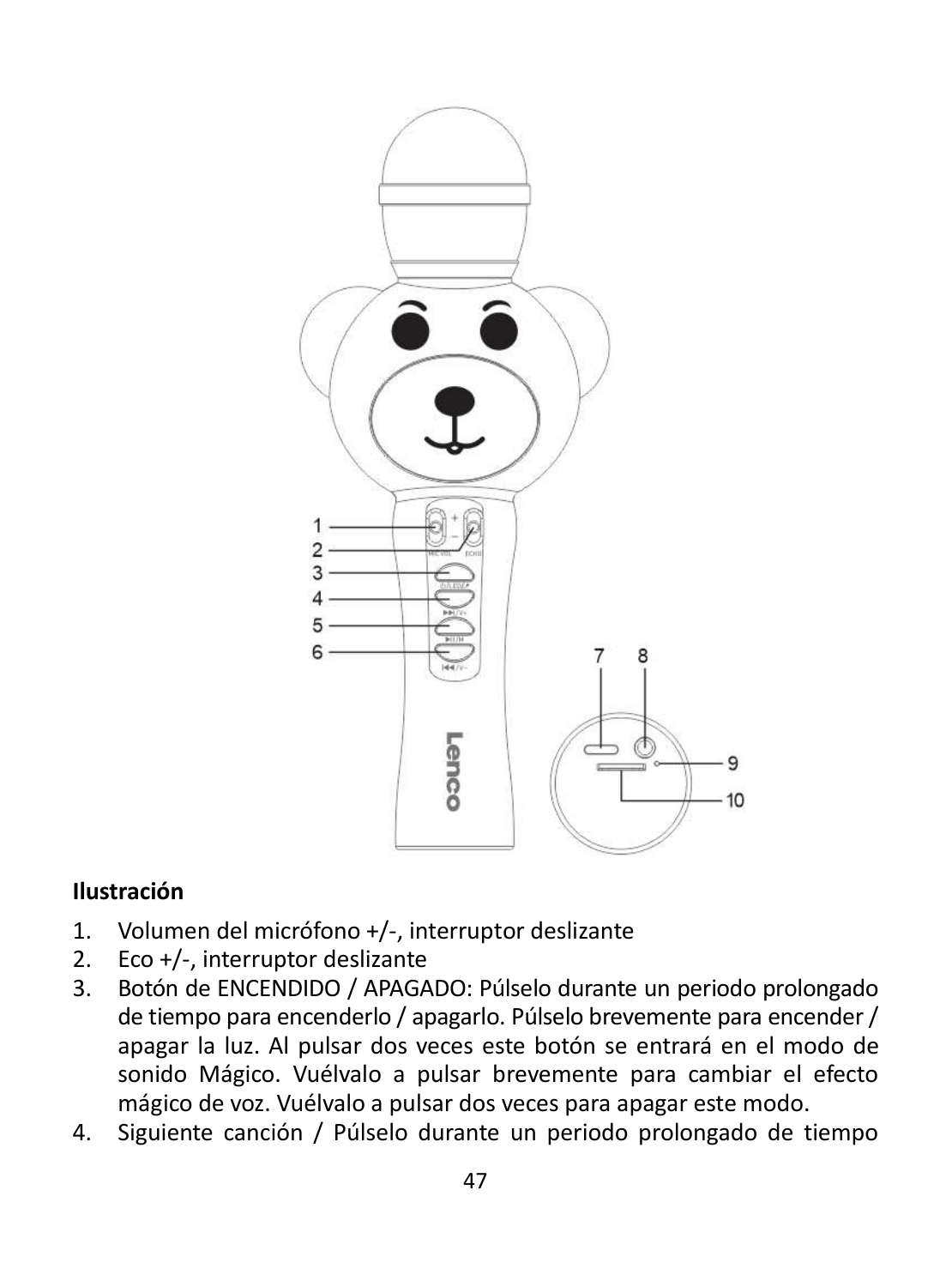para aumentar el nivel de volumen de la música

- 5. Botón de pausa / reproducción / modo: Púlselo durante un periodo prolongado de tiempo para acompañar al modo (CORTE VOCAL) y púlselo dos veces para cambiar de modo.
- 6. Canción anterior / Púlselo durante un periodo prolongado de tiempo para disminuir el nivel de volumen de la música
- 7. Puerto de carga tipo C
- 8. Puerto de auriculares de 3.5MM / toma de salida de línea
- 9. Luz de carga
- 10. Ranura de tarjeta MicroSD: Es compatible con tarjetas TF de 64GB.



#### **Cable de carga tipo C**



**Manual del usuario**



Asegúrese que el altavoz del karaoke BMC-060 está completamente cargado antes de usarlo por primera vez.

Conecte el producto con el cable de carga tipo C.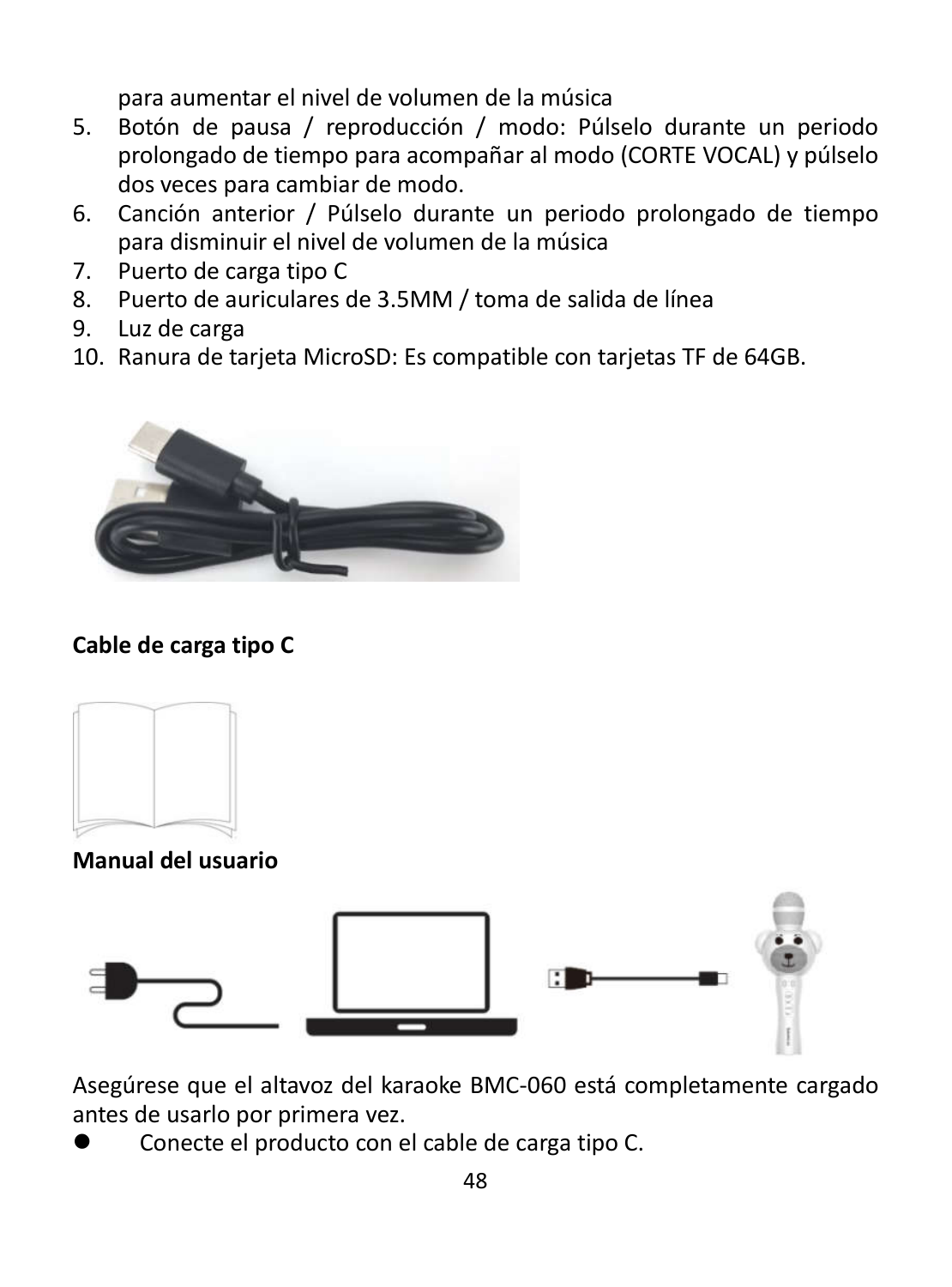- El indicador se iluminará en rojo cuando se esté cargando.
- El indicador se apagará cuando esté completamente cargado.

#### **Bluetooth vinculado**

- 1. Encienda el micrófono (Pulse durante un periodo prolongado de tiempo el botón  $\langle \cdot \rangle$ ); se encenderá la luz LED y oirá el sonido "Bluetooth mode (Modo Bluetooth)".
- 2. Puede buscar «Lenco BMC-060» para conectarlo en su dispositivo. Una vez conectado correctamente, escuchará: "connected (conectado)".
- 3. Introduzca "0000" y haga clic en OK si hay un aviso que requiera que introduzca una contraseña.
- 4. Aplique cualquier aplicación de karaoke o seleccione la canción desde el reproductor de música de su dispositivo y ajuste el volumen del micrófono, eco, al nivel correcto.
- 5. Puede cantar con el micrófono.
- 6. Para ir a la siguiente canción: Pulse levemente el botón.
- 7. Para ir a la canción anterior: Pulse levemente el les botón.
- 8. Para poner en pausa la pista: Pulse levemente el ▶II botón.
- 9. Para reproducir la pista: Pulse levemente el botón.

#### **Modo tarjeta microSD**

- 1. Encienda el micrófono, introduzca la tarjeta microSD precargada con canciones, escuchará «SD card mode» por el altavoz. El altavoz comenzará a reproducir canciones desde la tarjeta SD de forma automática.
- 2. Para ir a la siguiente canción: Pulse levemente el  $\blacktriangleright$  botón.
- 3. Para ir a la canción anterior: Pulse levemente el **HI** botón.
- 4. Para poner en pausa la pista: Pulse levemente el  $\blacktriangleright$ II botón.
- 5. Para reproducir la pista: Pulse levemente el  $\blacktriangleright$ II botón.

#### **Modo auricular / modo salida de línea**

Cuando el altavoz está reproduciendo música, inserte un auricular con una toma de 3.5mm en la toma del auricular; oirá el sonido desde el auricular conectado.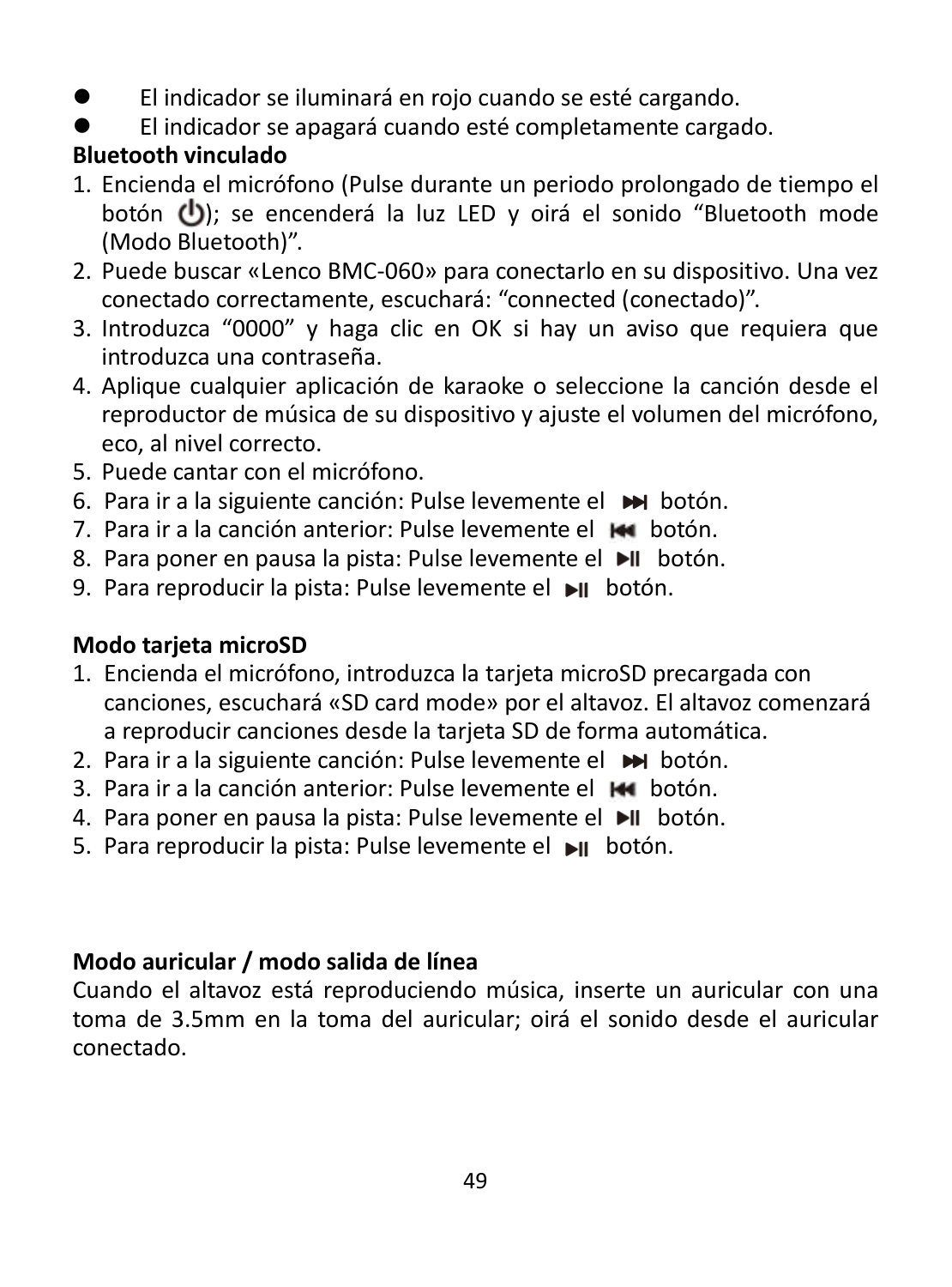

Asimismo puede conectar el micrófono con un altavoz activo externo o un sistema de alta fidelidad con función de entrada de línea. Posteriormente, puede oír el sonido del micrófono en el altavoz externo o en el sistema de alta fidelidad.

Nota: No se incluye el cable auxiliar de 3,5mm.

#### **Solución de problemas**

| La luz de encendido no está<br><b>ENCENDIDA</b> | Compruebe el cable tipo C y cárguelo.                                                                    |
|-------------------------------------------------|----------------------------------------------------------------------------------------------------------|
| El micrófono no tiene sonido.                   | Enciéndalo y ajuste el volumen a<br>grande.                                                              |
| El micrófono no tiene eco.                      | Deslice el eco a grande; no coloque el<br>altavoz sobre la mesa bajo la condición<br>de apertura de eco. |
| El sonido tiene ruido.                          | Confirme si existen interferencias<br>medioambientales.                                                  |

- Nombre: Altavoz Bluetooth con micrófono inalámbrico portátil con LED
- $\bullet$  Artículo N. $\degree$ : BMC-060
- Entrada: DC5V; 500mA
- $\bullet$  Potencia de salida: 5W\*1 + 1 x radiador pasivo
- **Warsión Bluetooth: V5.0**
- Frecuencia inalámbrica: 2402-2480MHz
- Tamaño del producto: 98x66x233mm
- Peso: 297 g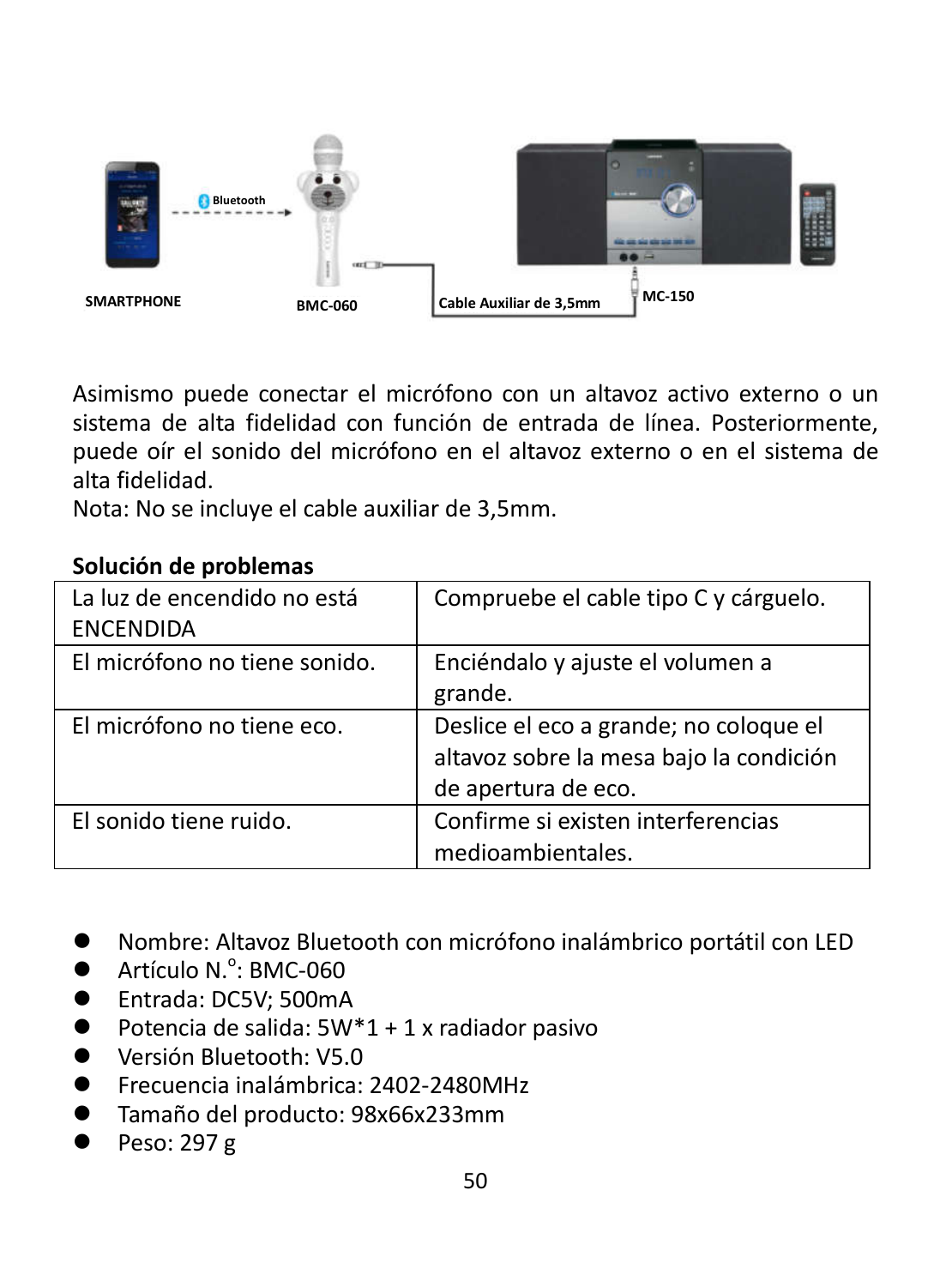- Alimentación LED: 800 mw
- $\bullet$  Distorsión: <1 %
- Capacidad de la batería: 1200 mAh
- **Material: ABS**
- Tiempo de carga: Aproximadamente 4 horas
- Tiempo de reproducción: Aproximadamente 8 horas (El tiempo de reproducción depende del volumen y del LED)
- Distancia de transmisión: Aproximadamente 10 m
- Formato de audio: Micro SD MP3

#### **Garantía**

Lenco ofrece servicio y garantía en cumplimiento con las leyes de la Unión Europea, lo cual implica que, en caso de que su producto precise ser reparado (tanto durante como después del periodo de garantía), deberá contactar directamente con su distribuidor.

Nota importante: No es posible enviar sus reparaciones directamente a Lenco.

Nota importante: Si la unidad es abierta por un centro de servicio no oficial, la garantía quedará anulada.

Este aparato no es adecuado para el uso profesional. En caso de darle un uso profesional, todas las obligaciones de garantía del fabricante quedarán anuladas.

#### **Exención de responsabilidad**

Regularmente se llevan a cabo actualizaciones en el Firmware y en los componentes del hardware. Por esta razón, algunas de las instrucciones, especificaciones e imágenes incluidas en este documento pueden diferir ligeramente respecto a su situación particular. Todos los elementos descritos en esta guía tienen un objetivo de mera ilustración, y pueden no ser de aplicación en su situación particular. No se puede obtener ningún derecho ni derecho legal a partir de la descripción hecha en este manual.